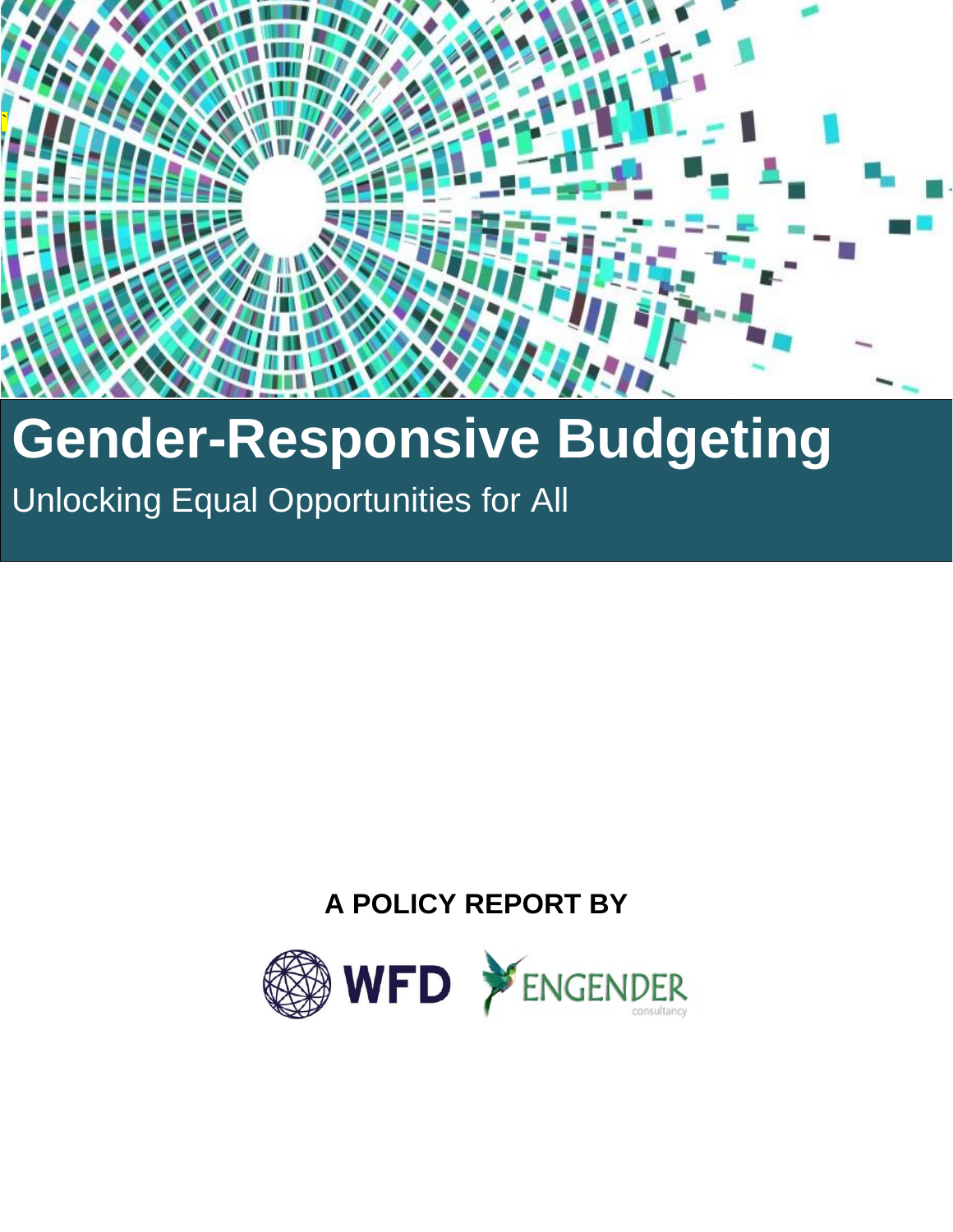## **TABLE OF CONTENTS**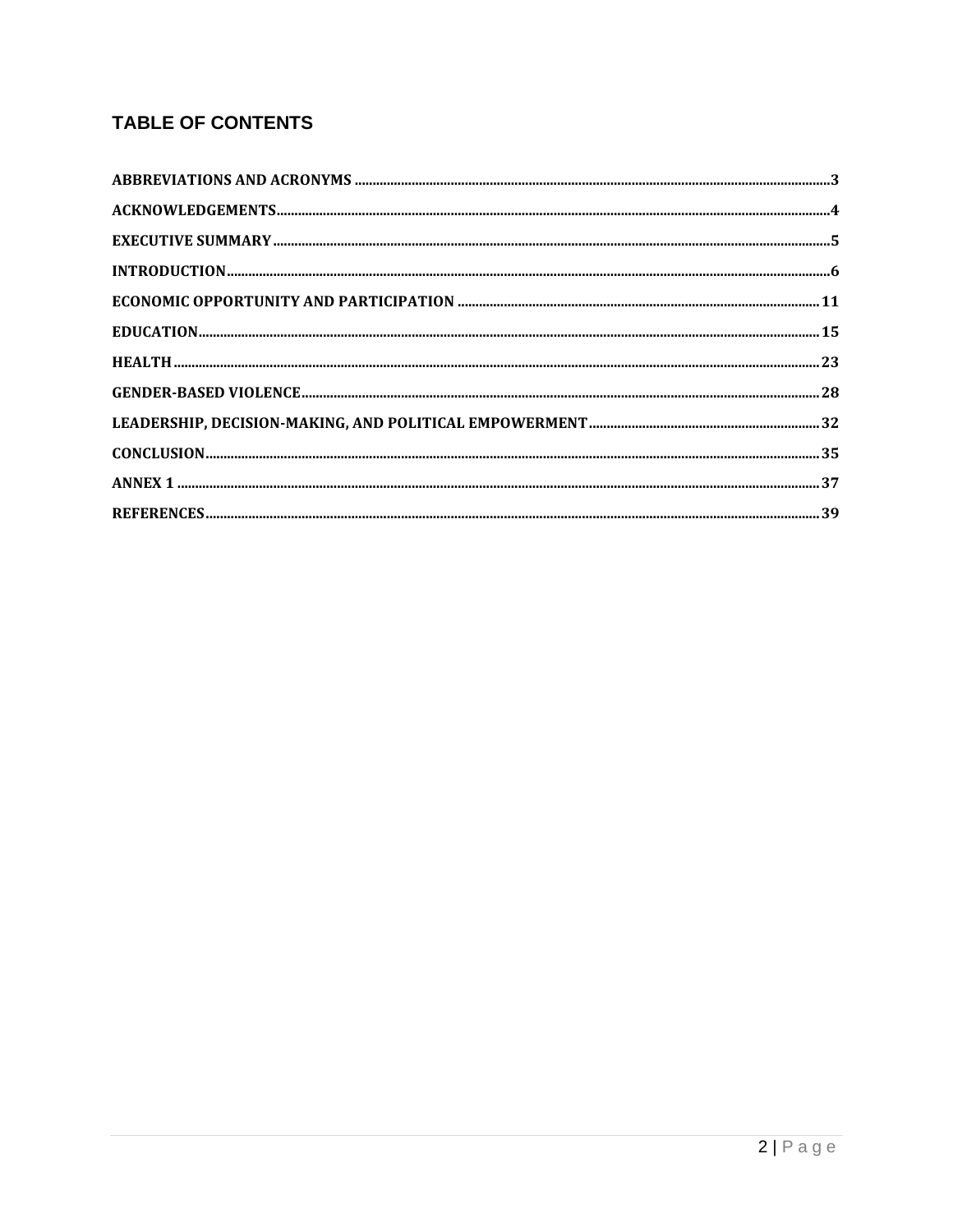## <span id="page-2-0"></span>**ABBREVIATIONS AND ACRONYMS**

| <b>ASEAN</b>  | <b>Association of Southeast Asian Nations</b>                              |
|---------------|----------------------------------------------------------------------------|
| <b>AWAM</b>   | All Women's Action Society                                                 |
| <b>BPFA</b>   | Beijing Platform for Action                                                |
| <b>CEDAW</b>  | Convention on the Elimination of All Forms of Discrimination Against Women |
| <b>CRC</b>    | Convention on the Rights of the Child                                      |
| D11           | Sexual, Women, and Children's Investigations Division                      |
| <b>DOSM</b>   | Department of Statistics Malaysia                                          |
| <b>EIU</b>    | Economist Intelligence Unit                                                |
| <b>GBG</b>    | <b>Gender Budget Group</b>                                                 |
| <b>GBV</b>    | Gender-based violence                                                      |
| <b>GRB</b>    | Gender-responsive budgeting                                                |
| HoH           | <b>Head of Household</b>                                                   |
| <b>ILO</b>    | International Labour Organisation                                          |
| <b>LFPR</b>   | Labour force participation rate                                            |
| <b>MCO</b>    | <b>Movement Control Order</b>                                              |
| <b>NCDII</b>  | Non-consensual dissemination of intimate images                            |
| <b>OGBV</b>   | Online gender-based violence                                               |
| <b>OHCHR</b>  | Office of the High Commissioner for Human Rights                           |
| <b>OSCC</b>   | One Stop Crisis Centre                                                     |
| <b>PDRM</b>   | Royal Malaysia Police                                                      |
| <b>PLC</b>    | Public listed company                                                      |
| <b>PLI</b>    | Poverty Line Income                                                        |
| <b>PSSS</b>   | Social support centre                                                      |
| <b>PTPTN</b>  | National Higher Education Fund Corporation of Malaysia                     |
| <b>PWD</b>    | <b>Persons with Disabilities</b>                                           |
| <b>RMT</b>    | <b>Supplementary Food Programme</b>                                        |
| <b>SDG</b>    | Sustainable Development Goals                                              |
| <b>SRHR</b>   | Sexual and reproductive health and rights                                  |
| <b>STEM</b>   | Science, Technology, Engineering, and Mathematics                          |
| <b>TVET</b>   | Technical and Vocational Education and Training                            |
| <b>UNICEF</b> | United Nations Children's Fund                                             |
| <b>UNESCO</b> | United Nations Educational, Scientific, and Cultural Organisation          |
| VAW           | Violence against women                                                     |
| <b>WAJA</b>   | Anti-crime movement meant to unite and empower women against violence      |
| <b>WAO</b>    | Women's Aid Organisation                                                   |
| <b>WEF</b>    | <b>World Economic Forum</b>                                                |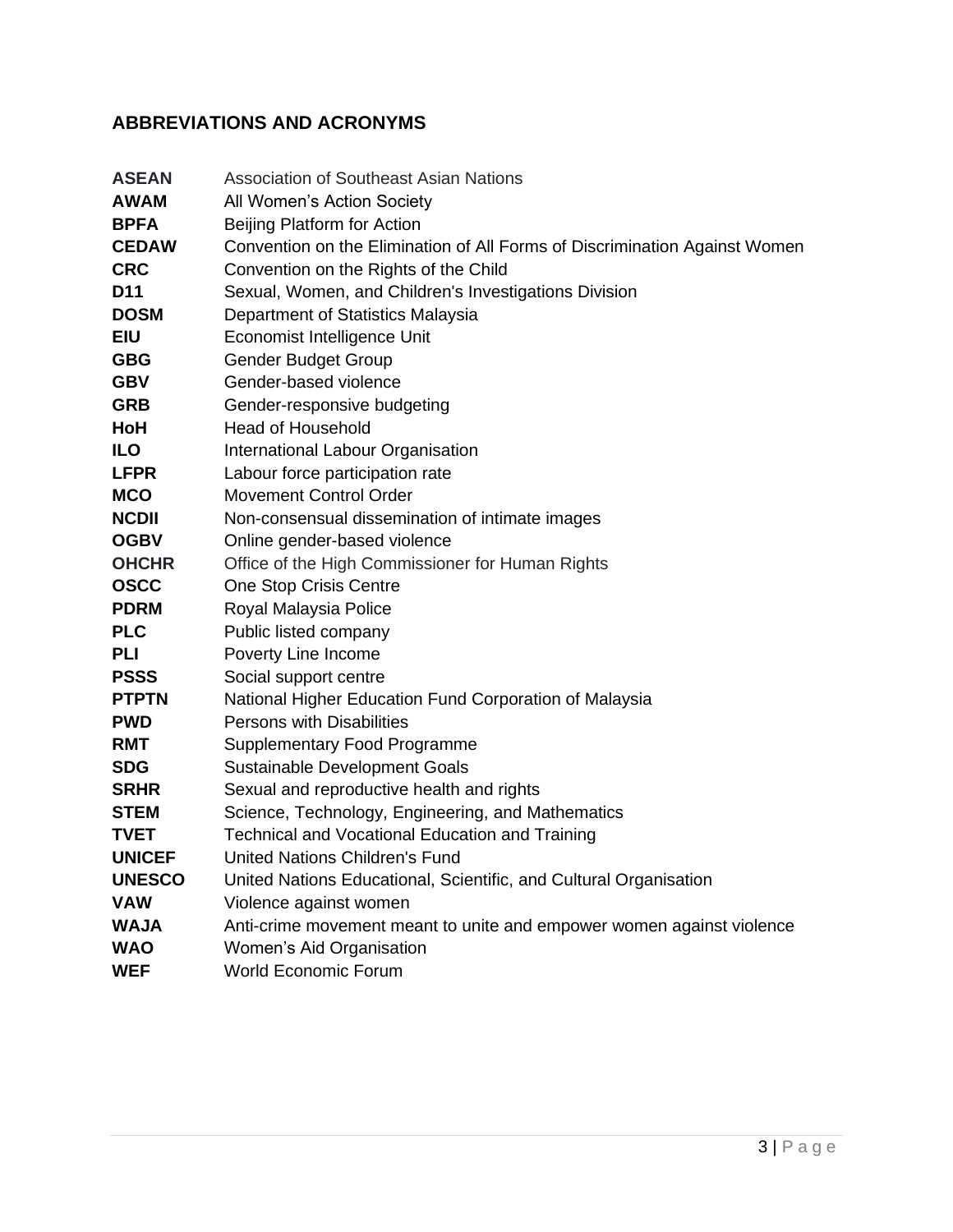## <span id="page-3-0"></span>**ACKNOWLEDGEMENTS**

This policy document is a collaborative advocacy initiative of the Westminster Foundation for Democracy and the ENGENDER Consultancy. It was prepared under the coordination of ENGENDER led by Omna Sreeni-Ong, Founder and Principal Consultant of ENGENDER, who wrote this report with Tam Xueh Wei.

This report benefited from the findings of the Gender Budget Group (GBG), a Malaysian gender budget initiative which is co-led by ENGENDER, and the valuable feedback of Janet Veitch OBE, the Chair of the Women's Budget Group, UK, and training consultant for the GBG in 2021.

The information in this report is current as of March 2022.

**Citation:** *ENGENDER Consultancy, Westminster Foundation for Democracy (2022), Genderresponsive Budgeting: Unlocking Equal Opportunities for All*

## **About the Westminster Foundation**

Westminster Foundation for Democracy (WFD) is the UK public body dedicated to strengthening democracy around the world. WFD works with parliaments, political parties, and civil society groups as well as on elections to help make countries' political systems fairer and more inclusive, accountable and transparent. WFD has worked in the Malaysian Parliament since 2018 and has focused on improving the technical capacity of parliament and encourage MPs to engage effectively with the people they represent. For more information, visit<https://www.wfd.org/>

## **About the ENGENDER Consultancy**

ENGENDER is a social enterprise focused on advancing gender equality and the empowerment of women, with core services in the areas of gender analysis, gender scrutiny, gender mainstreaming and responsive budgeting, capacity building, strategic advocacy planning, and monitoring and evaluation. We collaborate with parliament, the government, civil society organisations, communities, and the private sector to draw on our collective learning and experience. Collective we co-create strategic solutions to bring about a transformative, sustainable impact on the lived realities of women and men, girls and boys. For more information, visit [www.engenderconsultancy.org](http://www.engenderconsultancy.org/)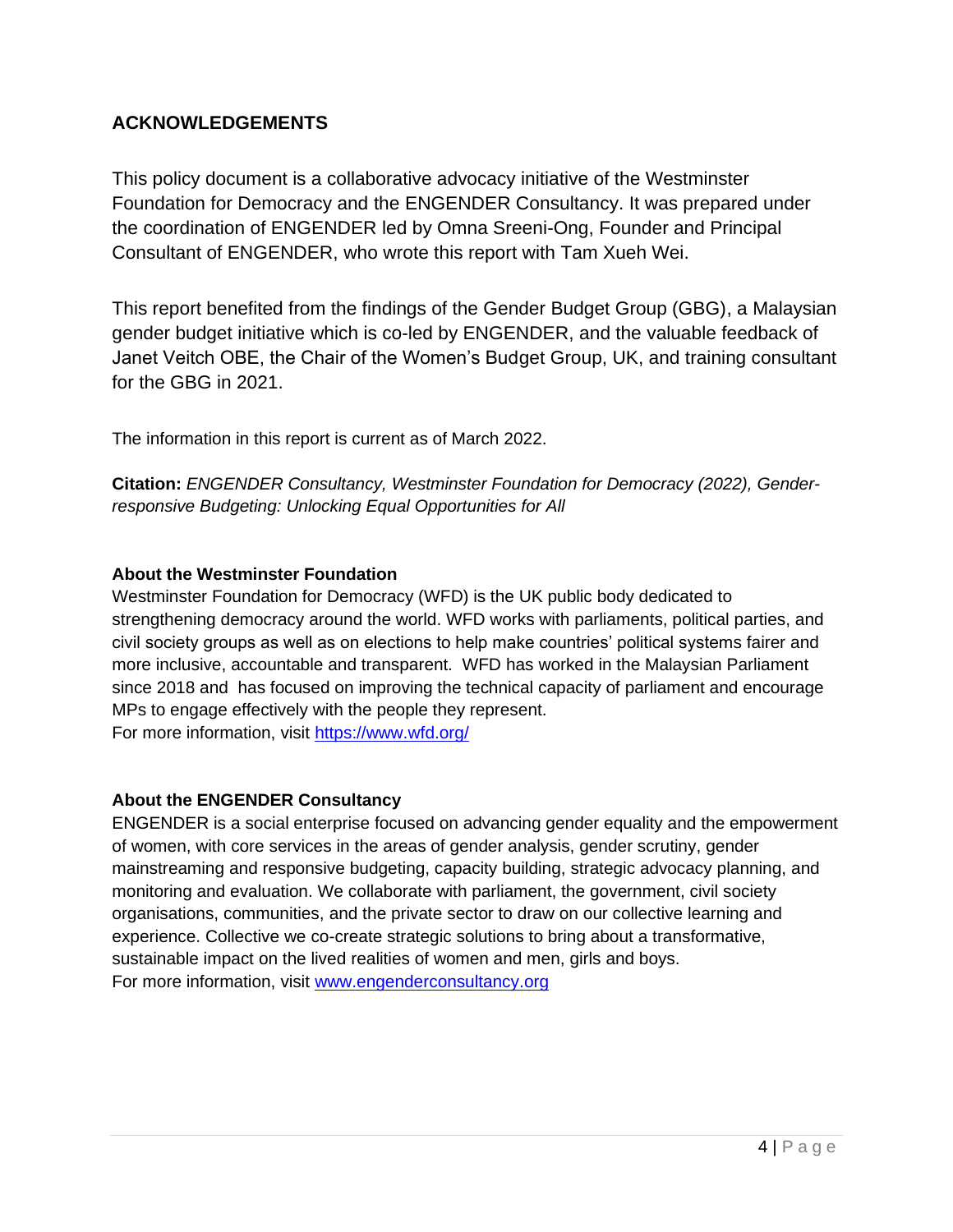## <span id="page-4-0"></span>**EXECUTIVE SUMMARY**

Government budgets and policies may appear to be gender neutral but, in reality, women and men are impacted differently by the distribution of state expenditure and programs. Reviewing the gender-responsiveness of public resource allocation is a good start to ensuring that governments are held accountable for their gender policy commitments. This policy brief contains reflections on the Budget 2022 measures through a gender analysis lens. With every topic covered in this brief — poverty and welfare, economic participation, education, health, gender-based violence, and leadership — questions were asked, and recommendations were made to serve as a reference for policy implementation and, by extension, to inform Budget 2023.

While there are tailored suggestions for each topic, there are several key recommendations to immediately advance Malaysia's gender equality:

- **Integrate a gender-responsive framework into COVID-19 recovery policies** to address the specific needs of women and girls.
- **Improve gender-disaggregated data collection and expand research on the gendered impacts** across the following issues: poverty, economic participation, education, health, gender-based violence, and leadership.
- **Establish a robust gender-sensitive monitoring and evaluation framework** that measures the impact of national policies from an intersectional perspective.
- **Institute whole of government gender mainstreaming and gender-responsive budgeting** to ensure that policies address the needs of both women and men.
- **Enact the Gender Equality Act**, the sexual harassment and anti-stalking legislations, and amend discriminatory legislations, such as unequal citizenship laws.

This policy report serves to inform policymakers and decision-makers in Government and Parliament who are working towards fulfilling commitments on gender equality and stronger governance through fair institutions and policies.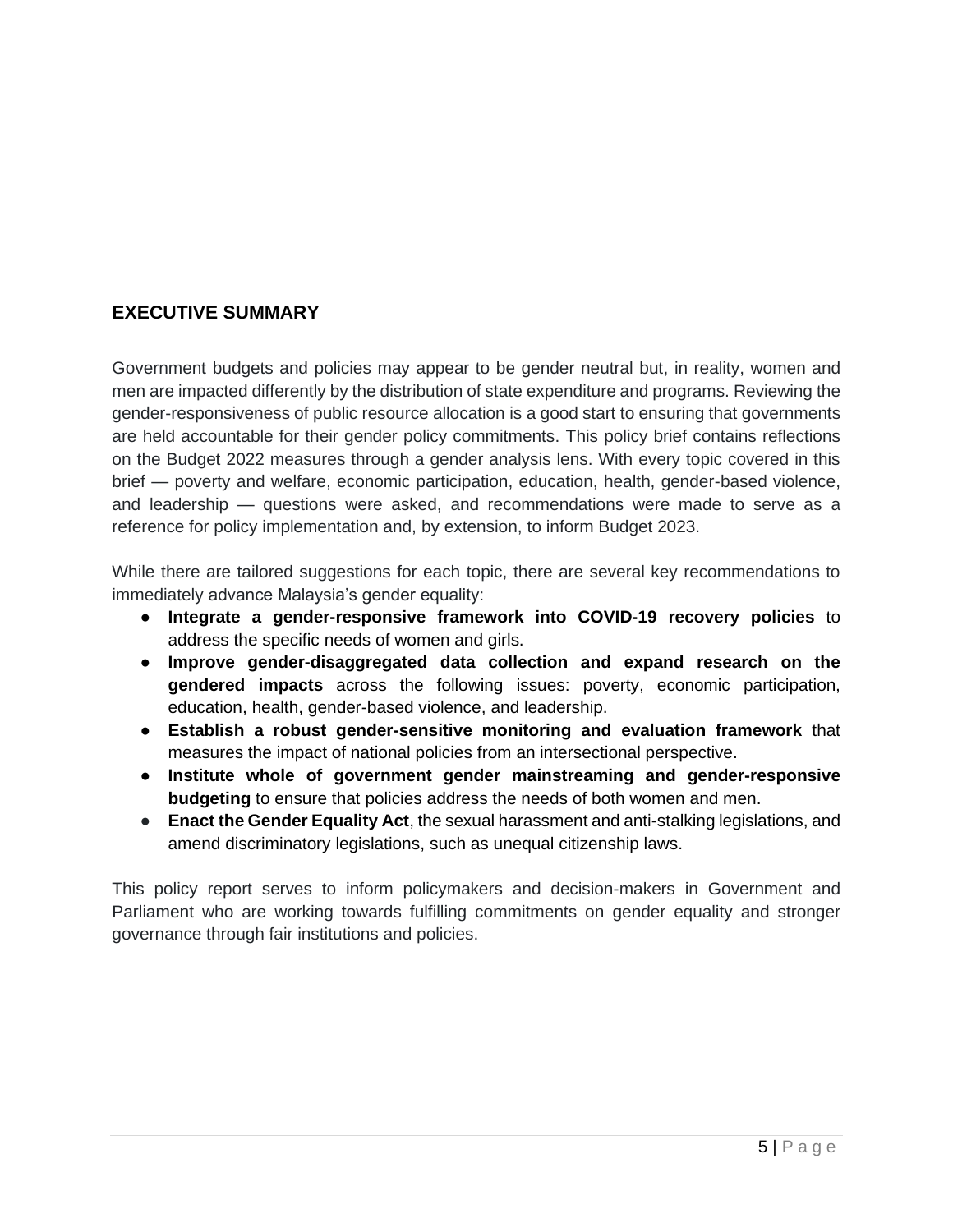## <span id="page-5-0"></span>**INTRODUCTION**

Gender equality is a prerequisite for attaining all development goals.<sup>1</sup> If all economic barriers are removed for women in Malaysia, the country's income per capita could grow by 26.2% — this implies an average annual income gain of RM9,400 (World Bank, 2019). To achieve this developed future, it is fundamental to understand gender and intersectional vulnerabilities caused by systemic and structural barriers which continue to widen inequalities. The pandemic has further exacerbated the situation and this particularly the case for women and girls. As the nation emerges from the pandemic, gender-responsive solutions will need to be mainstreamed in all recovery measures. Without this deliberate approach, the country risks reversing its progress, as well as jeopardising its trajectory towards becoming a high-income nation.

The Malaysian government has made its commitment to gender equality clear through its accession and ratification of several international conventions and normative standards, such as the Convention on the Elimination of All Forms of Discrimination Against Women (CEDAW), the Convention on the Rights of the Child (CRC), and the Convention on the Rights of Persons with Disabilities. The state is also signatory to the Beijing Declaration and Platform for Action (BPfA), the Sustainable Development Goals (SDGs), and the ASEAN Declaration on the Gender-Responsive Implementation of the ASEAN Community Vision 2025.<sup>2</sup> These commitments obligate the state to respect, protect, and fulfil human rights (OHCHR), eliminate discrimination against women, and bring about equality between women and men (CEDAW).

Despite this, Malaysia fell eight places and was ranked 112th out of 156 countries in the Global Gender Gap Index in 2021. The index measures gender gap in four key areas  $-$  health, education, economics, and leadership. Women and girls in Malaysia continue to be disadvantaged in many areas, such as economic opportunities and participation, education, health, and representation in decision-making and politics.<sup>3</sup> These issues become even more challenging in times of crisis, such as during the COVID-19 pandemic when existing inequalities were exacerbated by various factors. This was particularly the case for women as they are already required to juggle the roles of caregiver and breadwinner, which form the 'double burden', and these dual responsibilities significantly increased during the pandemic.<sup>4</sup> Women have described their efforts to generate income when family members experience job loss, but, despite this, their

<sup>1</sup> Ban, K. (2008, March 6). *Gender equality a prerequisite for attaining all other development goals, stresses Secretary-General in remarks to International Women's Day event*. United Nations. https://www.un.org/press/en/2008/sgsm11453.doc.htm

<sup>2</sup> Association of Southeast Asian Nations. (2017, November 13). *ASEAN Declaration on the Gender-Responsive Implementation of the ASEAN Community Vision 2025 and Sustainable Development Goals*. ASEAN. https://asean.org/wp-content/uploads/2017/11/7.-ADOPTION\_ASEAN-Declaration-on-the-GR-Implementation\_CLEAN\_Sept.8-2017\_for-31st-Summit\_CLEAN.pdf

<sup>3</sup> Khalid, H. (2021). *Advancing gender equality in Malaysia* (Issue brief March 2021*).* United Nations Development Programme (UNDP).

https://www.my.undp.org/content/malaysia/en/home/library/womens\_empowerment/issue-brief- advancing-gender-equality-in-malaysia.html

<sup>4</sup> Khazanah Research Institute. (2019). *Time to care: Gender inequality, unpaid care work and time use survey.* Kuala Lumpur: Khazanah Research Institute.

http://www.krinstitute.org/assets/contentMS/img/template/editor/Publications\_Time%20to%20Care\_Full% 20report.pdf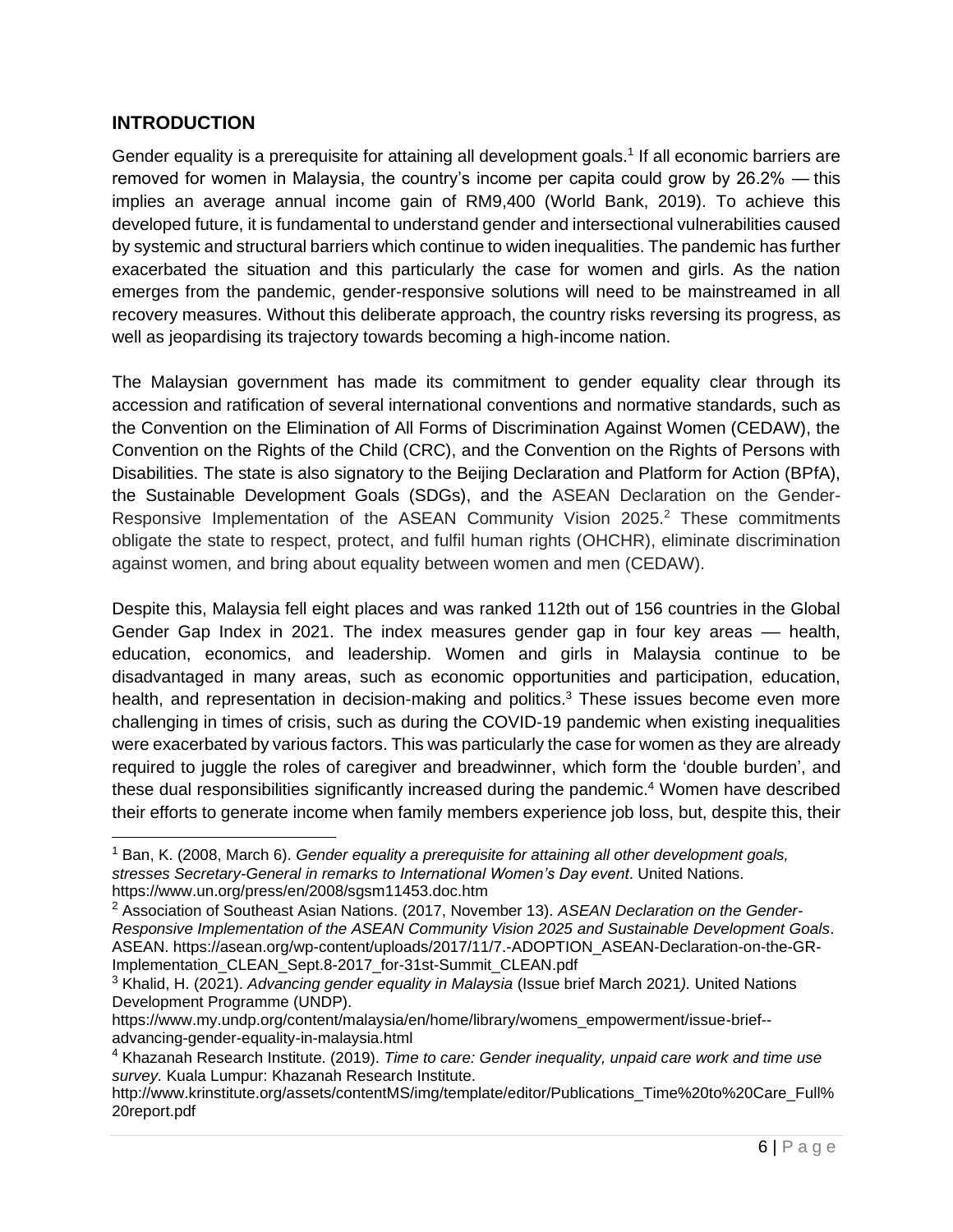burden of caring for the children and elderly in the family has not been lightened.<sup>5</sup> This is largely due to the persistent social and cultural norms that reinforce gender roles depicting women as 'natural' homemakers. This has a direct impact on women's economic participation, health, and well-being in the long run, notwithstanding the higher risk of gender-based violence that came with the movement restrictions during the pandemic. Despite the government's mitigation efforts through policies and programmes, including its COVID stimulus packages in the national budget, systemic barriers remain unaddressed and, in many cases, are widening persistent gender gaps. Global learning (UN Women) has evidenced that gender equality would create a catalyst for progress in all areas of development. Thus, a gender-responsive approach would provide a more effective means towards a people-centred development.

Gender mainstreaming and gender-responsive budgeting are well-documented positive strategies for creating inclusive and resilient communities. These methods are often prescribed because they consider the needs and priorities of women, men, boys and girls by understanding how gender dynamics and socio-cultural contexts govern people's lived realities. Taking a genderresponsive approach to budgeting is not about side-lining men but ensuring equitable resources for all. As [UN Women](https://asiapacific.unwomen.org/en/focus-areas/women-poverty-economics/gender-responsive-budgeting) defines it, gender-responsive budgeting does not call for separate budgets for women and men, or girls and boys. Instead, it is about ensuring that public resources are allocated and implemented effectively to advance gender equality and women's empowerment.<sup>6</sup>

Malaysia is not new to the concept of gender-responsive budgeting, as there was a pilot project by the government dating back as early as 2003, as well as the development of a manual on Gender Budgeting in Malaysia in 2005. Since then, state level gender budgeting initiatives have taken shape. The Penang government implemented Gender-Responsive Participatory Budgeting in 2012, followed by the Selangor state government instituting gender mainstreaming efforts in 2020. Civil society organisations have also taken the lead at the national level to form the Gender Budget Group (GBG) in 2021 to advocate for a gender-responsive national budget. At the federal level, the Ministry of Finance's (MOF) annual budget call circular requires all federal ministries to ensure that their budgets are informed by sex-disaggregated data and a gender analysis. Yet, even with this initiative, there is no clear indicator of GRB as these processes may not be closely monitored and evaluated for reporting.

The COVID-19 pandemic shone a light on the many inequalities in Malaysia, which need to be approached and mitigated using an intersectional lens. This brief aims to highlight the importance and benefits of a gender-responsive approach to budgeting in six areas, namely poverty and welfare, economic opportunity and participation, education, health, gender-based violence, and leadership.

<sup>5</sup> Whitehead, R. (2021, June 15). 'I lost my income and was in survival mode': Malaysian women turn to entrepreneurship during pandemic. *Salaam Gateway.* https://www.salaamgateway.com/story/i-lost-myincome-and-was-in-survival-mode-malaysian-women-turn-to-entrepreneurship-during-pandemic <sup>6</sup> UN Women Asia Pacific. (n.d.). *Gender-responsive Budgeting*. UN Women Asia Pacific.

https://asiapacific.unwomen.org/en/focus-areas/women-poverty-economics/gender-responsive-budgeting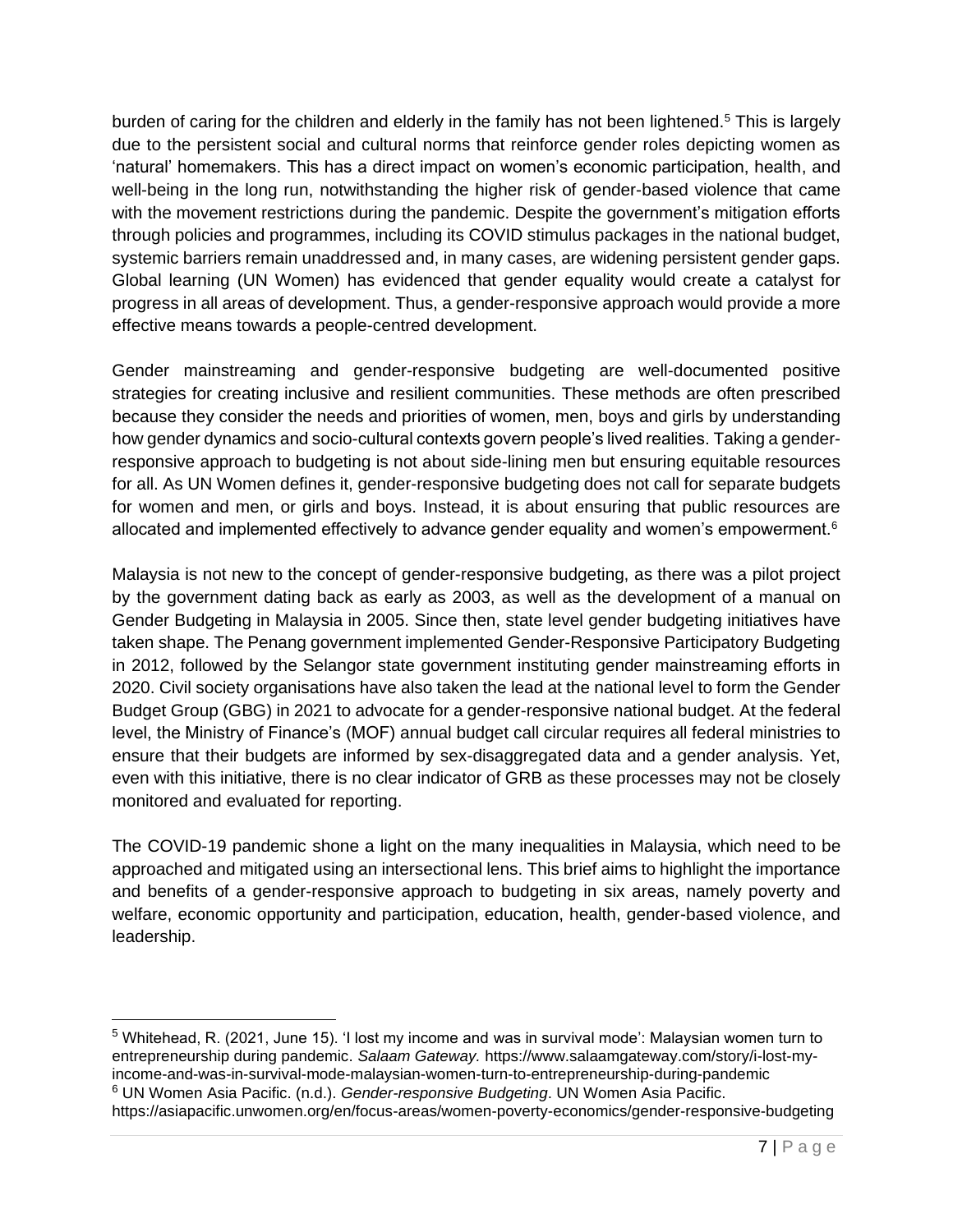## **POVERTY AND WELFARE**

The COVID-19 pandemic has disproportionately impacted poor and vulnerable communities, with increased inequalities on many fronts, from education to health and economic opportunities. According to a study by UNICEF which surveyed 500 heads of households (HoH) from lowincome urban families, the poverty rate remains high despite government assistance to help mitigate hardships.<sup>7</sup> Among these families, poverty appears to be more prevalent among female HoH with 6 in 10 living in poverty - an increase from 47% in September 2020 to 61% in December 2020. There needs to be more targeted and holistic interventions to ensure the welfare of the most vulnerable.

Vulnerable communities, which include low-income families and daily wage earners, fell through the cracks during COVID-19. These groups had limited savings, and many were not aware of the social welfare aid programmes available, much less how to go about applying for them. According to the same UNICEF study, 70% of the 500 surveyed heads of households from low-income urban families had no savings, this was particularly the case for female HoH (80%). This makes aid crucial for them, yet they have limited access to it. Experience indicates that marginalised communities, such as the urban poor and people with disabilities, tend to require more targeted communication when it comes to awareness of social welfare programmes.<sup>8</sup>

Many low-income communities are also made up of informal workers with no social safety nets, making them vulnerable as they begin to experience pay cuts, reduced working hours, job loss, or being forced to take unpaid leave. On top of this, many women and other vulnerable groups would not be able to access social safety nets. Social protection<sup>9</sup> benefits often depend on formal participation in the labour force whereas women tend to work in informal sectors or are self-employed. This is often due to the fact that women face multiple discriminations in the form of social and cultural norms that reinforce gender roles, such as being

**Social protection** is commonly understood as "all public and private initiatives that provide income or consumption transfers to the poor, protect the vulnerable against livelihood risks and enhance the social status and rights of the marginalised; with the overall objective of reducing the economic and social vulnerability of poor, vulnerable and marginalised groups".

(Devereux & Sabates-Wheeler, 2004: i)

excluded from the labour market, unpaid care work, and limited access to financial services. An intra-household analysis would also reveal that the benefits of aid measures are not always accessed equitably among all members of a household; this is because, depending on the gender

<sup>7</sup> UNICEF Malaysia & UNFPA. (2021). *Families on the edge factsheet* (Issue 3). UNICEF.

https://www.unicef.org/malaysia/media/1771/file/Families%20on%20Edge%20part%203%20(factsheet).p df

<sup>8</sup> Barrett, S., & Knox-Vydmanov, C. (2020). *Mitigating the effects of the COVID-19 crisis on Malaysia's children: Immediate and longer-term social protection policy options* (Brief - May 2020)*.* UNICEF. https://www.unicef.org/malaysia/media/1746/file/Social%20Protection%20COVID19%20Policy%20Brief.p df

<sup>9</sup> Devereux, S., & Sabates-Wheeler, R. (2007). Editorial introduction: Debating social protection. *IDS Bulletin, 38*(3), 1-7. https://doi.org/10.1111/j.1759-5436.2007.tb00363.x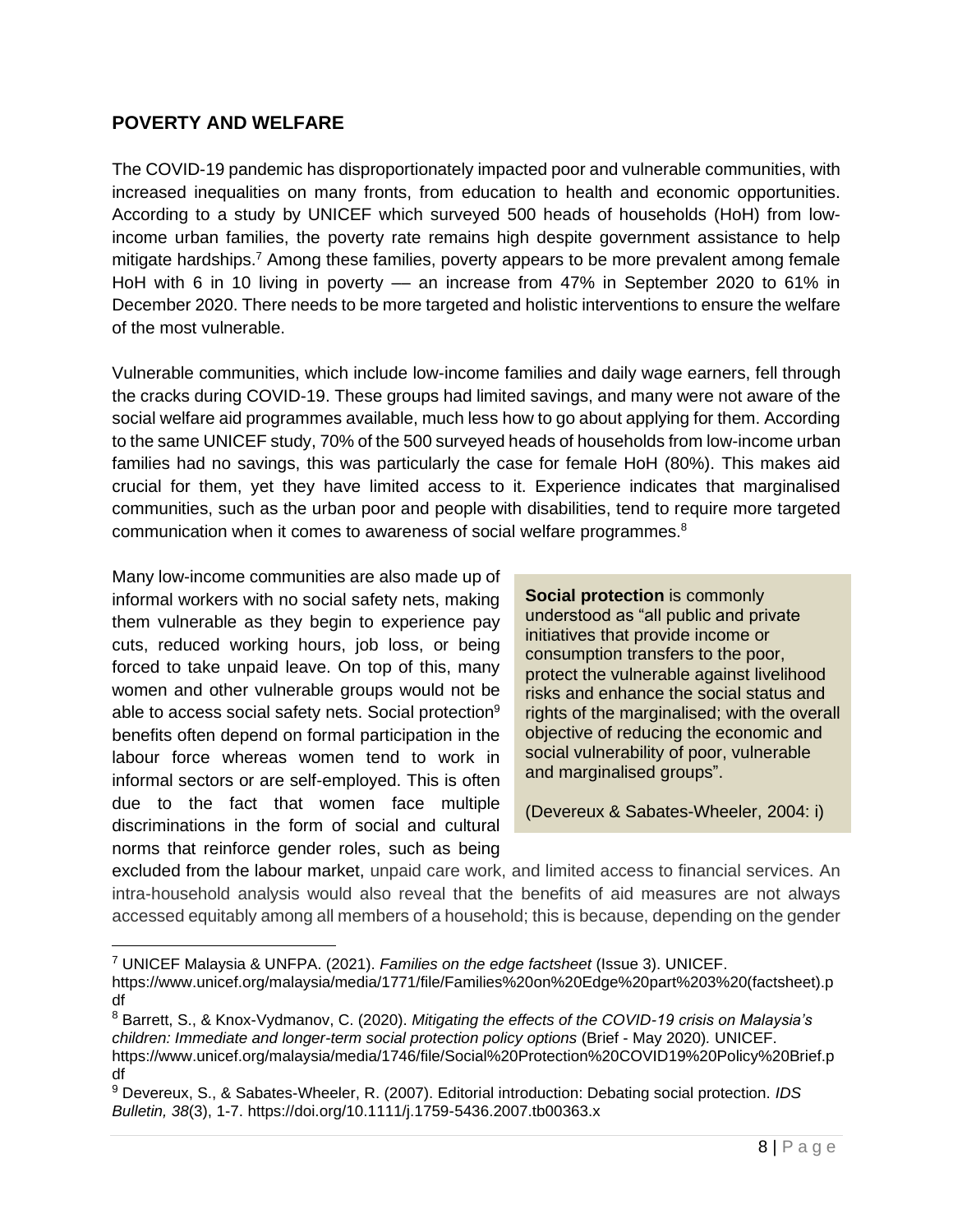dynamics within the family, women, the disabled, and the elderly may not receive their due measure of aid.

To enable those falling through the cracks to get equitable access to social protection, the government needs to be more proactive in ensuring that aid provisions are reaching the vulnerable through:

- **Targeted awareness campaign for social aid programmes** which will be crucial to ensure that women and other vulnerable groups receive the information and support they need to access welfare. Institutionalising community networks and working with existing grassroots structures –– e.g., housing associations, block representatives, village heads, state assembly persons –– Members of Parliament and CSOs to disseminate the information and support the registration of the B40 population. Using a built-in monitoring mechanism can help to address this need as well as generate beneficiary data which can better inform policy formulation.
- **Collecting updated and disaggregated data** to ensure that the aid is reaching all who need it in an equitable manner. For instance, there are reported to be 2.9 million people in the B40 category.<sup>10</sup> However, the channelling of critical services is fragmented when the various ministries and agencies are operating over 60 social protection programmes.<sup>11</sup> Some considerations:
	- What databases are being referred to identify the B40 group?
	- Is there sex-disaggregated and intersectional beneficiary data?
	- What efforts are in place to collect data? Is the government working with parliamentary constituencies and civil society organisations?
	- Will a coherent database system be formulated to capture all federal, state, and district level data?
- **Rigorous monitoring and evaluation** of all social programmes in a way that accounts for gender, age, ability, and intra-household dynamics. Some considerations:
	- Has an impact assessment been conducted on Budget 2021 to inform Budget 2022?
	- What are efforts to qualitatively monitor intra-household dynamics for better provision of equitable welfare?
	- What system is in place to monitor how the welfare programmes have helped the beneficiaries? Has a beneficiary analysis been conducted?
- **Re-evaluating the provision of social welfare to ensure that all marginalised groups are included**, such as the homeless community without fixed addresses or single fathers who are often overlooked. Some considerations:
	- What efforts are in place to deliberately reach the furthest left behind?
	- Which other B40 households may be excluded from the government databases?
	- How can the system of application be inclusive for '*ibu tinggal*' (women whose husbands have left them without a divorce) who have not been able to apply for

<sup>10</sup> Department of Statistics Malaysia. (2019). *Household income and basic amenities survey report 2019.*  https://www.dosm.gov.my/v1/index.php?r=column/cthemeByCat&cat=120&bul\_id=TU00TmRhQ1N5TUx HVWN0T2VjbXJYZz09&menu\_id=amVoWU54UTl0a21NWmdhMjFMMWcyZz09

<sup>11</sup> Gender Budget Group. (2021). Budget 2022 Memorandum.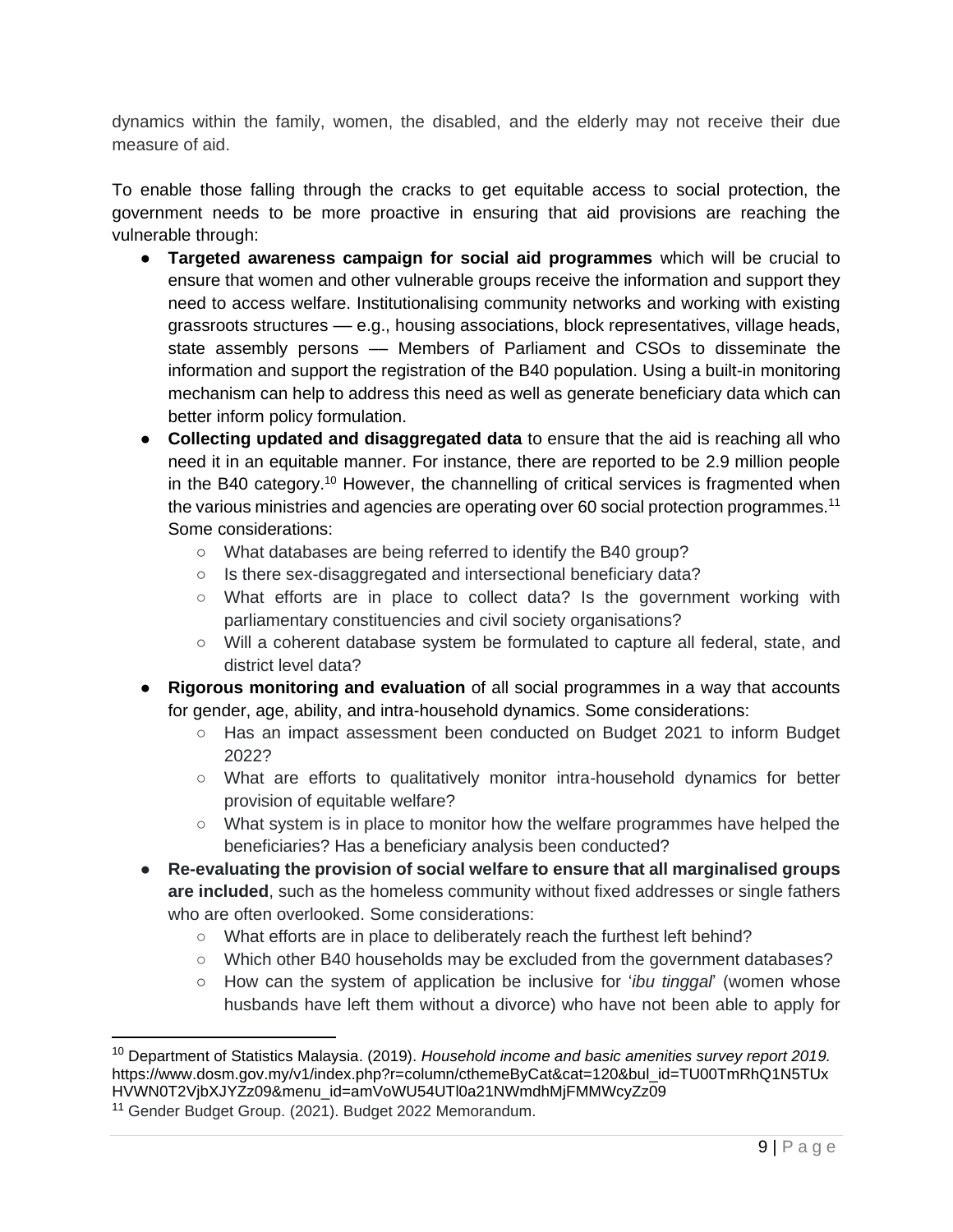allocations without divorce papers or a spouse death certificate and who are therefore not eligible for the welfare entitlement for single mothers / female-headed households?

#### **Budget 2022: Measures and Reflections**

1. Direct Cash Assistance & Welfare - Bantuan Keluarga Malaysia (RM8.2 billion) — 9.6 million recipients

Additional assistance for single parents/senior citizen/eligible singles (e.g., single father,  $>3$  children = RM2,000 + RM500)

Welfare Eligibility Requirements for four categories of assistance under the Social Welfare Department increased from RM980 based on 2016 Poverty Line Income (PLI) to RM1,169 based on 2019's PLI.

The four categories of assistance include: Children Assistance, Elderly Assistance, Unemployment Assistance for OKU, and Federal General Assistance.

Welfare assistance increased to RM2.4 billion with an addition of RM200 million.

- a. While this cash aid is helpful, is it sustainable for families with limited savings and a larger number of dependents?
- b. What system is in place to monitor how the cash handout will help the beneficiaries? Has a beneficiary analysis been conducted?
- c. Is this programme also packaged with other accompanying empowerment programmes from other budget measures, such as upskilling, support services, and job placements, which aim to lift this target group from their situation?

## 2. Yayasan Keluarga Malaysia (RM25 million)

Established under Prime Minister's Office to protect the welfare and education of those orphaned due to COVID-19. The government will provide RM25 million for the initial startup fund combined with contributions from corporate sector.

- a. This is a welcomed measure to support the more than 4,600 children orphaned by COVID-19 in Malaysia.
- b. What areas of support will the fund provide?
- c. As advised by UNICEF (2021), will support services such as child protection, counselling and healthcare be provided for these children and for how long?

Tackling the root cause of economic inequality will have a ripple effect on other inequalities, such as access to healthcare and education. While providing adequate social protection and welfare is important, it is crucial that the state investigates empowering communities alongside providing aid. This empowerment should look into creating resilient communities through stronger social cohesion, building their capacity in terms of leadership, various skills, and job placements. This empowerment would need to go hand-in-hand with the government's efforts to ensure that all workers in Malaysia have access to fair wages. Capacity building in particular is important for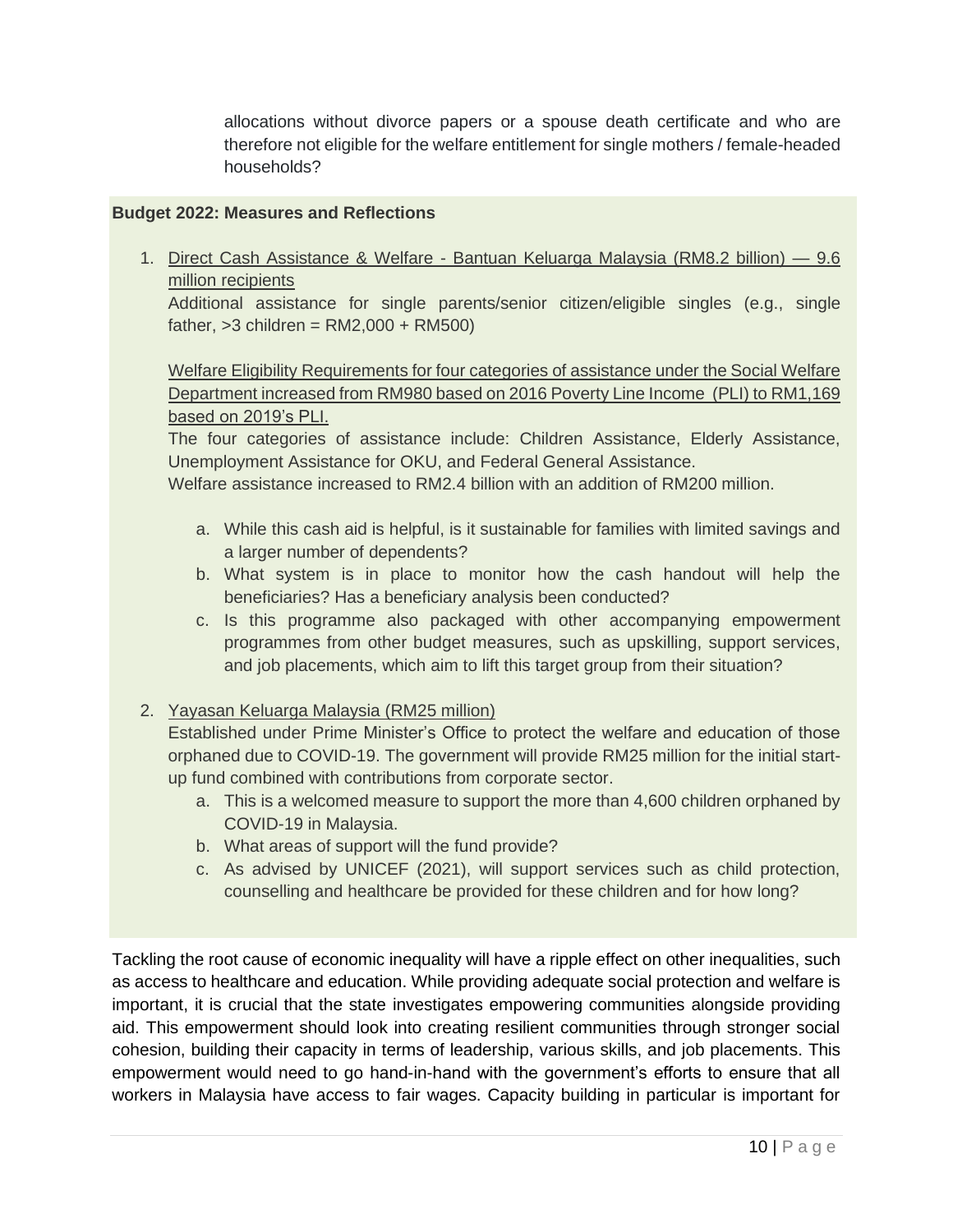economic opportunities, which would be a more sustainable solution to poverty alleviation. This leads us to the next section on economic growth.

## <span id="page-10-0"></span>**ECONOMIC OPPORTUNITY AND PARTICIPATION**

Gender inequality persists in Malaysia's labour market where there are unequal opportunities for economic participation, a lower rate of female labour force participation, and the exclusion of women from certain economic access. Women's vulnerabilities are exacerbated when faced with the economic impacts brought upon by crises such as the COVID-19 pandemic.

Malaysia's female labour force participation rate (LFPR) of 55.3% (DOSM, 2020) is one of the lowest among ASEAN countries. While women make up almost half of Malaysia's population, they only for two-fifths of the workforce. To ensure that the Malaysian economy continues to grow in a robust manner, it is salient to close the gap of meaningful economic participation between men and women. The gap for LFPR between women and men did improve slightly over time with a decrease from 26.5% in 2015 to 25.3% in 2020, but there is still more work to be done.<sup>12</sup>

#### *The Burden of Unpaid Care Work*

When the coronavirus pandemic hit, many countries went into lockdown to flatten the curve while our healthcare systems were on the brink of a collapse. Many women have had to take up the burden of unpaid care work, while juggling existing employment loads, leading to a 'double burden'. Women make up almost 90% of the prime age population outside the labour force.<sup>13</sup> For women who are unemployed or suffered job losses from the layoffs, house care and responsibilities have kept them from seeking work. Around 58% or 2.6 million women cited family responsibilities as the reason for not joining the labour force. In contrast, only 3.2% of men said the same. 14

The compounding effects of this inequity further worsens women's diminishing economic opportunities. More working women may be forced to make the sacrifice of giving up paid employment to manage household and caregiving duties during the recovery from the pandemic. Women from the B40 community cannot afford to give up employment during times of crisis. However, without affordable and accessible childcare, they are left with few options.

Budget 2021 did have some provisions, such as RM5,000 support for each childcare centre to assist with the cost of operations, increasing the tax exemption rate for childcare enrolment to RM3,000, and RM800 vouchers for babysitters. However, the tax exemption will not work for the

<sup>12</sup> Department of Statistics Malaysia. (n.d.). *Labour interactive visualisation dashboard.* DOSM. https://mbls.dosm.gov.my/mylmid/dashboard\_laboursupply.html

<sup>13</sup> Khazanah Research Institute. (2018). *The Malaysian workforce: A changing landscape.* Kuala Lumpur: Khazanah Research Institute.

[http://www.krinstitute.org/assets/contentMS/img/template/editor/20181129\\_Part%202\\_KRI\\_SOH\\_2018.pd](http://www.krinstitute.org/assets/contentMS/img/template/editor/20181129_Part%202_KRI_SOH_2018.pdf) [f](http://www.krinstitute.org/assets/contentMS/img/template/editor/20181129_Part%202_KRI_SOH_2018.pdf)

<sup>14</sup> Khalid, 2021.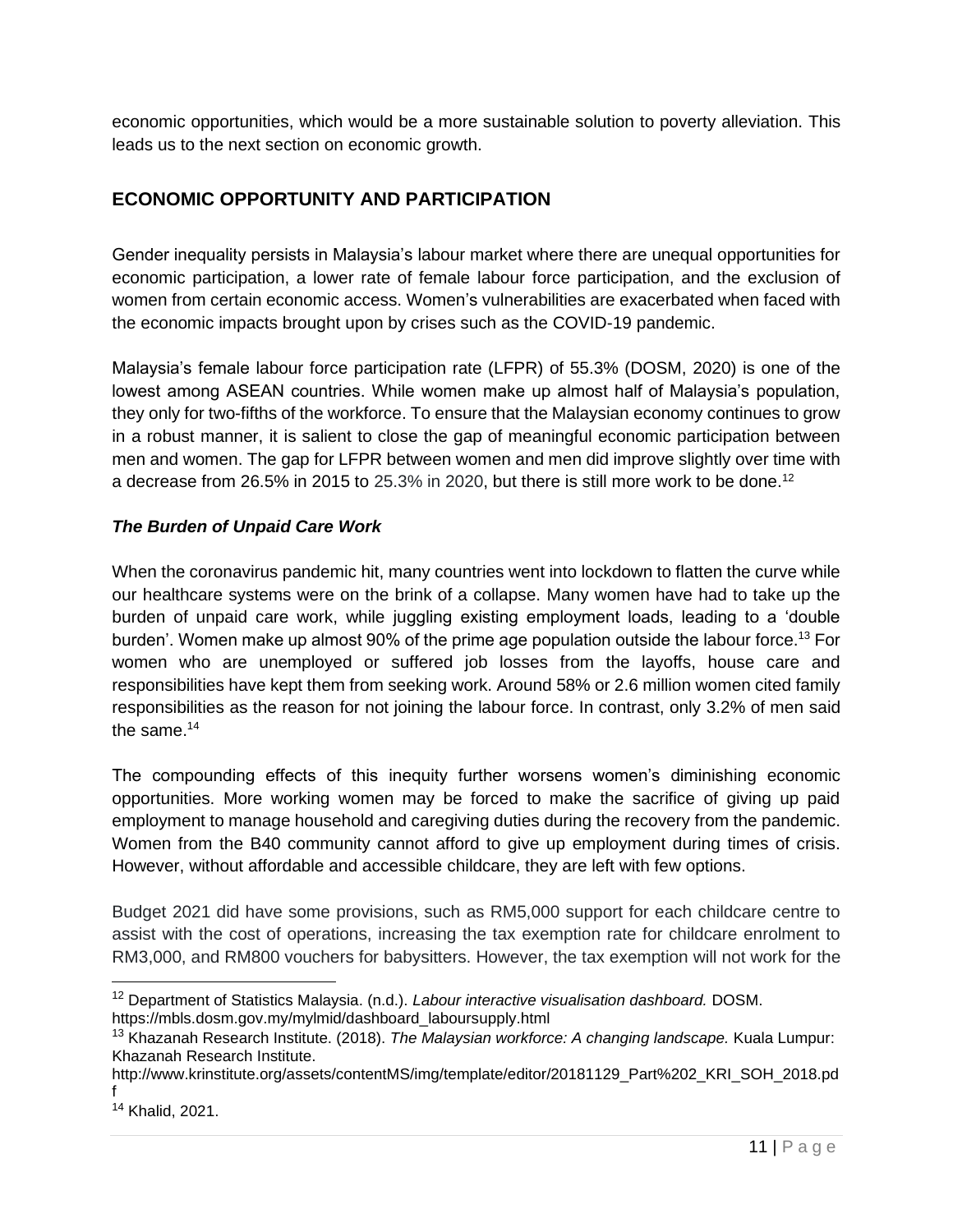target groups that need this aid the most. Low-income families and the unemployed would not be eligible as they have no tax liabilities. The state should widen its parameters of eligibility for childcare provisions to help those who have been most economically affected.

## *Precarious Work in Informal Sectors and Gender-Based Segregated Occupations*

Precarious work is defined by the International Labour Organization (ILO) as a job that offers compensation, hours, or security that is inferior to a 'regular' job. It can come in many forms, such as part-time jobs, self-employment, and agency work.<sup>15</sup> The informal sector is where most workers are engaged in such precarious work. In 2019, among the 1.26 million workers employed in the informal sector,  $43.7\%$  were women,<sup>16</sup> and this means they have less job security, social protections, and lower incomes than those employed in the formal sector.

This is compounded by gender-based employment segregation, which refers to the uneven distribution of women and men across and within types of occupations. The segregation can be horizontal, whereby male and female workers are concentrated in different sectors and industries, as well as vertical, where there is a gender imbalance in terms of leadership positions and potential for promotion.<sup>17</sup> This segregation often begins as early as the education streams, which girls and boys may be influenced to make different choices due to ingrained social norms. Femaledominated industries exist because women are often found to be in occupations that are related to their perceived gender roles, such as caregiving, teaching, and administrative roles. The same gender norms that influence the division of labour in the household also inform women to choose jobs that help develop transferable skills or allow flexibility, keeping in mind possible career disruptions and childcare duties.<sup>18</sup> Even for women at management level, there is evidence of income inequality within gender segregated labour markets.<sup>19</sup>

Gendered occupational segregation usually has negative consequences for women as they are likely to earn less than men by virtue of the lower value placed on their occupations.<sup>20</sup> When the pandemic struck, it affected female-dominated sectors, such as the service and manufacturing industries. The impact of both these realities means that women are disproportionately affected by unemployment during a crisis like COVID-19. For women who were able to keep their jobs,

<sup>15</sup> International Labour Organisation. (n.d.). *Precarious work.* https://www.ilo.org/wcmsp5/groups/public/ @ed\_dialogue/@actrav/documents/meetingdocument/wcms\_161381.pdf

<sup>16</sup> Department of Statistics Malaysia. (2019). *Informal sector workforce survey report, Malaysia, 2019*.

<sup>17</sup> Das, S., & Kotikula, A. (2018). *Gender-based employment segregation: Understanding causes and policy interventions* (Jobs working paper – issue no. 26). World Bank, Washington, DC.

https://documents1.worldbank.org/curated/en/483621554129720460/pdf/Gender-Based-Employment-Segregation-Understanding-Causes-and-Policy-Interventions.pdf

<sup>&</sup>lt;sup>18</sup> Buckingham, S., Fiadzo, C., Pozza, V. D., Todaro, L., Dupont, C., & Hadjivassiliou, K. (2020). Precarious work from a gender and intersectionality perspective, and ways to combat it. European Parliament. https://www.europarl.europa.eu/RegData/etudes/STUD/2020/662491/IPOL\_STU(2020) 662491\_EN.pdf

<sup>19</sup> Wirth-Dominice, L. (2018). *Overcoming gender segregation in management occupations and business in Asia and Pacific.* International Labour Organisation. https://www.ilo.org/wcmsp5/groups/public/-- dgreports/---dcomm/documents/publication/wcms\_616214.pdf

<sup>20</sup> Wirth-Dominice, 2018.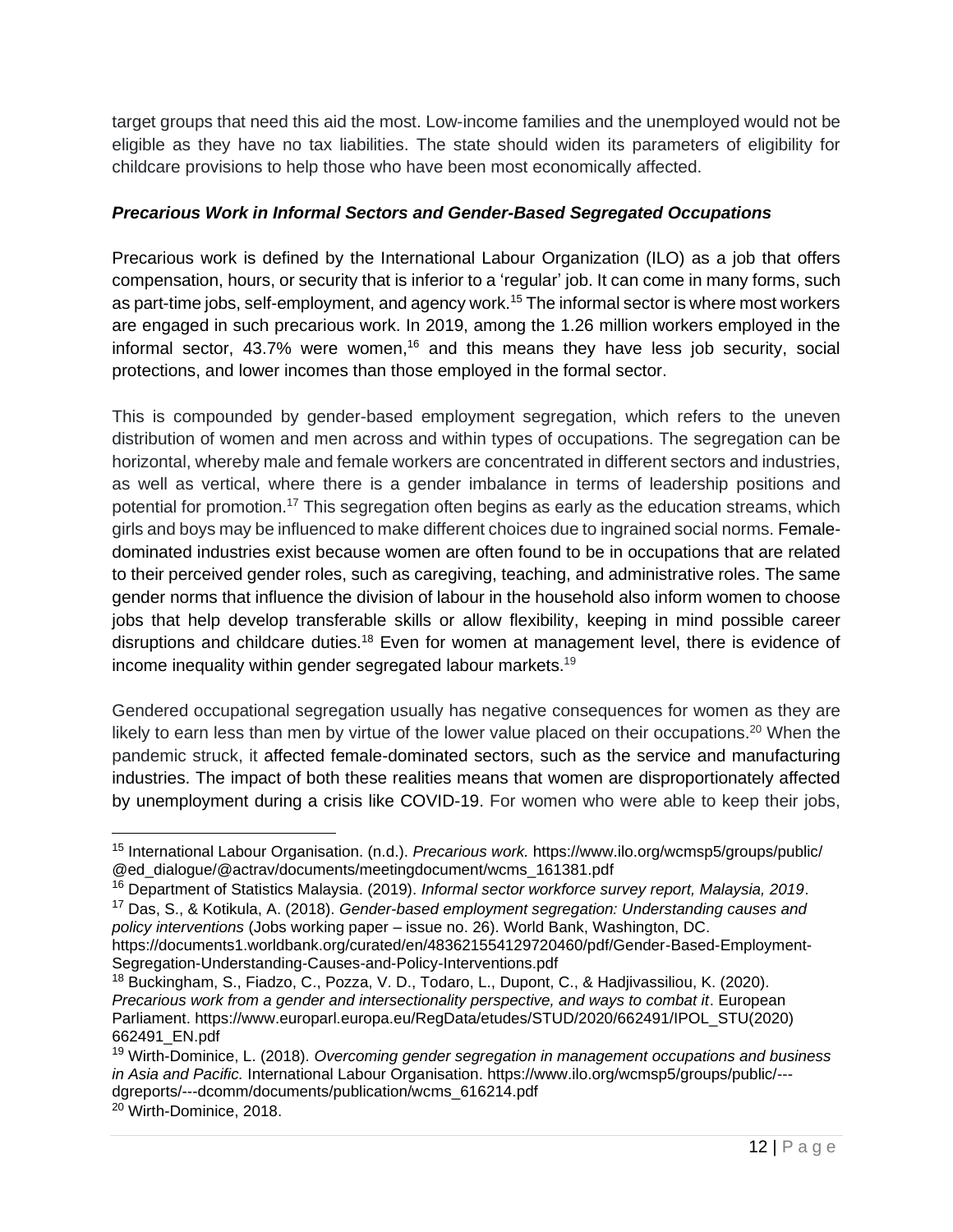their work-life balance remains difficult when juggling caregiving responsibilities. A 2017 paper by the Khazanah Research Institute (KRI) highlighted that 66.7% of all unpaid family workers were women (DOSM with KRI's calculations, 2017).<sup>21</sup> The increased load of unpaid work since the start of the national lockdowns meant that women were more likely than men to have either lost their jobs or quit them.<sup>22</sup>

Women also make up 17.8% of own account holders in Malaysia (DOSM, 2017). They are more likely to be running micro and small businesses in the informal economy, which tend to have less capital value and profits.<sup>23</sup> This trend of taking on entrepreneurial ventures for income picked up even more in the face of job losses during the pandemic. However, the precarity of their livelihoods remain with no social benefits or guaranteed income.

There is a need for a shift in the way society views occupations with inherently gendered differences, and for hiring processes to put in place procedures that counter gender bias during recruitment. This can be done through deliberate strategies to counter gender discrimination in the labour market; building the capacity of women to seek for opportunities that are more stable in the long term as well as the government providing support for them to do so. In addition, the following strategies are recommended to address this occupational gender segregation:

- **Explicit targets to increase female representation.** Setting, monitoring, and incentivising targets at decision-making levels to create a critical mass of women can also decrease stereotypes and increase opportunities.
- **Increase the number of women and girls in STEM fields.** This would include good support systems through school counsellors and mentorship networks to encourage girls to consider career choices in STEM; this is on top of creating conducive environments for learning within STEM faculties.
- **Provide programmes that incorporate TVET with hands-on experience, life skills training, and support for job placements.** This can be done through collaboration with relevant employers and help women overcome their own self-defeating gender biases (Croke, Goldstein, & Holla, 2017).<sup>24</sup>
- **Implement policies that reduce gender-based gaps in time spent on childcare and household duties.** When women are supported in these aspects, they can focus on making career choices that may be bolder and more aligned with their abilities, as well as participate more fully in the labour force (Attanasio & Vera-Hernandez, 2004; Halim, Johnson, & Perova, 2017).<sup>25</sup>

## *A gender sensitive procurement process*

In 2016, Malaysia spent RM78 billion on procurement, which comprised 31% of gross public expenditure (development and operational spending combined), accounting for about 6% of GDP.

<sup>21</sup> Khazanah Research Institute, 2018.

<sup>&</sup>lt;sup>22</sup> Buckingham, Fiadzo, Pozza, Todaro, Dupont, & Hadjivassiliou, 2020.

<sup>23</sup> Khazanah Research Institute, 2018.

<sup>24</sup> Das & Kotikula, 2018.

<sup>25</sup> Das & Kotikula, 2018.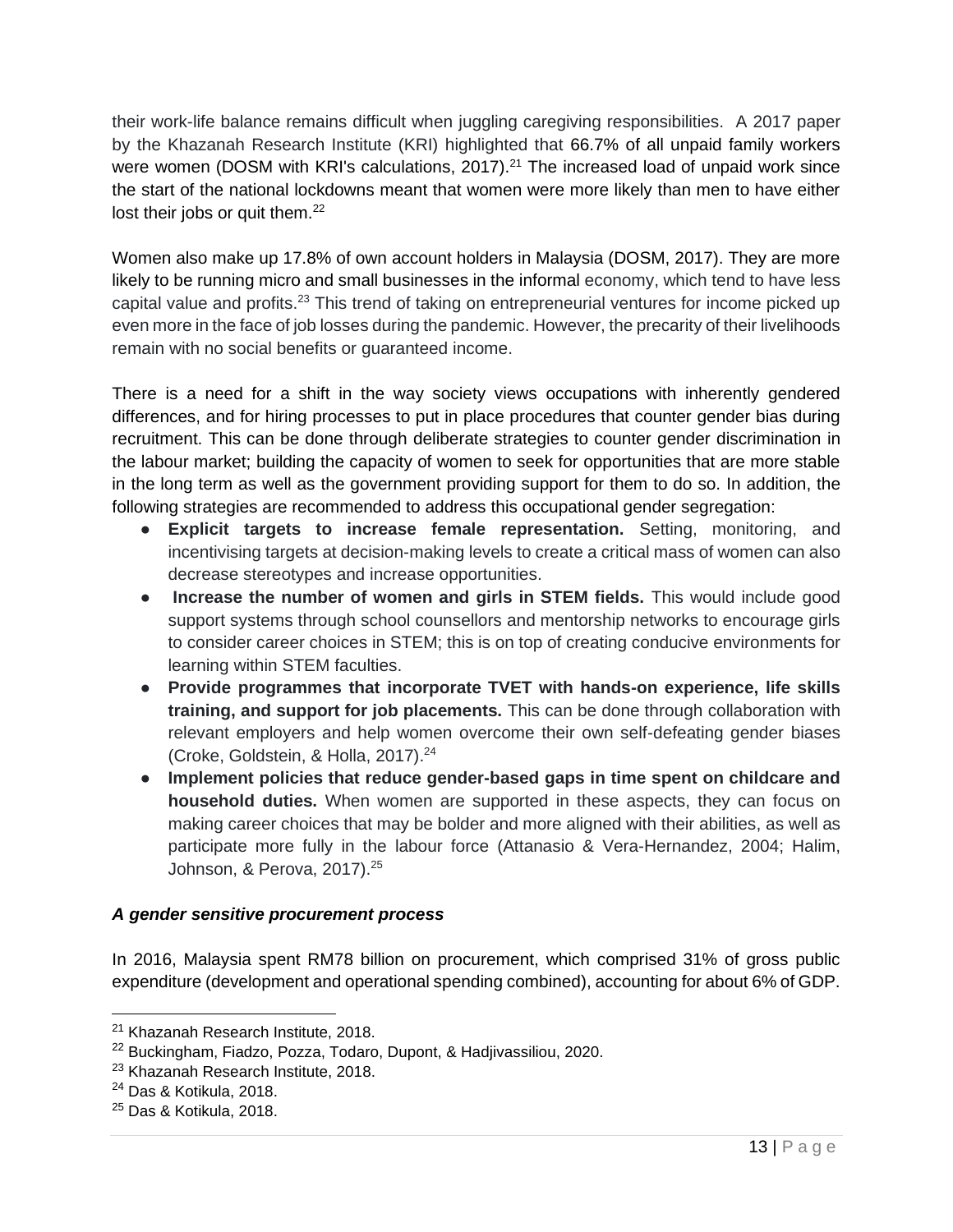Public procurement plays a significant role in the economic development of Malaysia and can be a fiscally efficient route for empowerment, and yet women entrepreneurs are often left out of the equation. This can be due to several factors, including limited access to information on bids and their procedures, as well as the selection criteria used. Government agencies should be more transparent and gender-responsive in their procurement processes to create an enabling environment for women to access these opportunities. In the long term, this can help combat poverty as well as promote inclusive economic growth.

## **Budget 2022**: **Measures and Reflections**

*Work*

- 1. RM230 million in funding for women entrepreneurs through BSN, Agrobank, the DANANITA (MARA), and TEKUNITA (TEKUN) programmes
	- a. What efforts are being made to gather data on this segment of women entrepreneurs (including those in the gig economy)?
	- b. What enabling features exist in the funding application criteria that would ease the application process for women / PwD entrepreneurs, particularly in terms of collateral and capital outlay?
	- c. Is this programme inclusive for all entrepreneurs who are eligible or is it for a certain segment?
	- d. What has been learnt from Budget 2021 which could inform this allocation?
	- e. How will this communication reach the population who needs it? Is the government working with CSOs and grassroots networks for data collection as well as for their needs assessment?
- 2. RM6.25 million allocated for basic business capital assistance, guidance, and training to promote online business involving 5,000 participants (MyKasih Capital Programme)
	- a. Which groups will be targeted and in which regions across Malaysia?
	- b. What has been learnt from Budget 2021?
	- c. What monitoring system is in place to follow up with the women participants?
	- d. What does the basic business capital assistance entail, e.g., cash and training or mentoring and support?
	- e. Will the government be working with and using civil society organisations that are already working with these women?

## *Childcare*

- 1. RM30 million allocation for nurseries in government buildings, especially in public hospitals and universities
	- a. What has been the progress and learning from the same previous allocations in 2020 and 2021?
	- b. What strategy and criteria factors are the government employing to ensure that the selection of location and agencies are based on need?
	- c. Will the allocation also include training that incorporates gender sensitive components and child protection standards? Will it also be supported by a monitoring framework?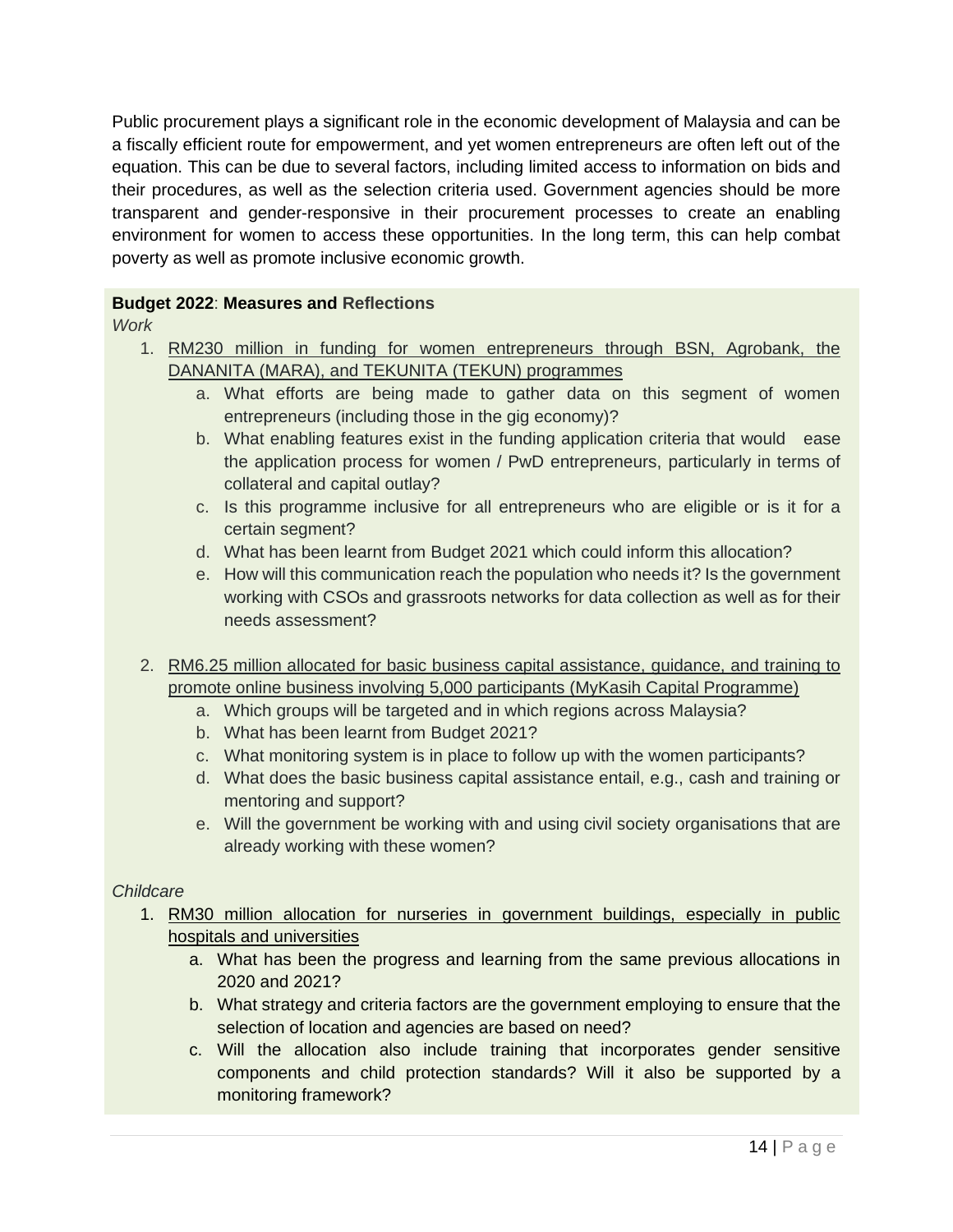- 2. Allocation for nurseries in Government buildings, especially in public hospitals and universities (RM30 m). Government to encourage flexible working arrangements and allocation of nurseries. Guidelines to allow nurseries to operate beyond the first floor of office buildings.
	- a. Will the RM30 million cover the set up of 150 nurseries, since the 2019 Budget allocated RM10 million for the set up of 50 nurseries in government agencies? How many government agencies submitted applications for this budget in 2021?
- 3. Income tax relief extended of up to RM3000 for childcare and kindergarten fees until the year of assessment 2023
	- a. What has been the uptake and learning from the Budget 2021?
	- b. How will families in the informal sector, including gig workers, be supported with childcare, such as those in B40, who are not registered or eligible for taxes?

*Procurement:*

- 1.. Supplementary food programme (RM400 million) to provide milk for low-cost housing children.
	- a. Part of the procurement of this programme will be earmarked for local milk producers. The local milk producers' supply chain includes women-led microenterprises who could stand to directly benefit from this measure in terms of job creation and income-generation.

## <span id="page-14-0"></span>**EDUCATION**

Article 10 of CEDAW stipulates that, "State Parties shall take all appropriate measures to eliminate discrimination against women in order to ensure to them equal rights with men in the field of education and in particular to ensure, on a basis of equality of men and women."<sup>26</sup> In this regard, Malaysia ranked 70 in the 2021 Gender Gap Report published by the World Economic Forum (WEF), thus performing well compared to other ASEAN countries. The country scored fairly high in terms of literacy rate and institutional enrolment. Despite this, around 58% of women between the 15 and 24 years old do not seek employment due to family responsibilities, which is a stark contrast to the 3.2% of men who do not join the labour force for the same reason. In a culture where girls are made to adhere to gender roles, their education is at risk of being disrupted to manage household duties and care work.<sup>27</sup> This section will also cover the various barriers to accessing education, providing comprehensive sexual education, and ensuring female

<sup>26</sup> United Nations Human Rights Office of the High Commissioner. (1979). *Convention on the Elimination of All Forms of Discrimination against Women New York, 18 December 1979*. OHCHR. https://www.ohchr.org/en/professionalinterest/pages/cedaw.aspx

<sup>27</sup> Khalid, 2021.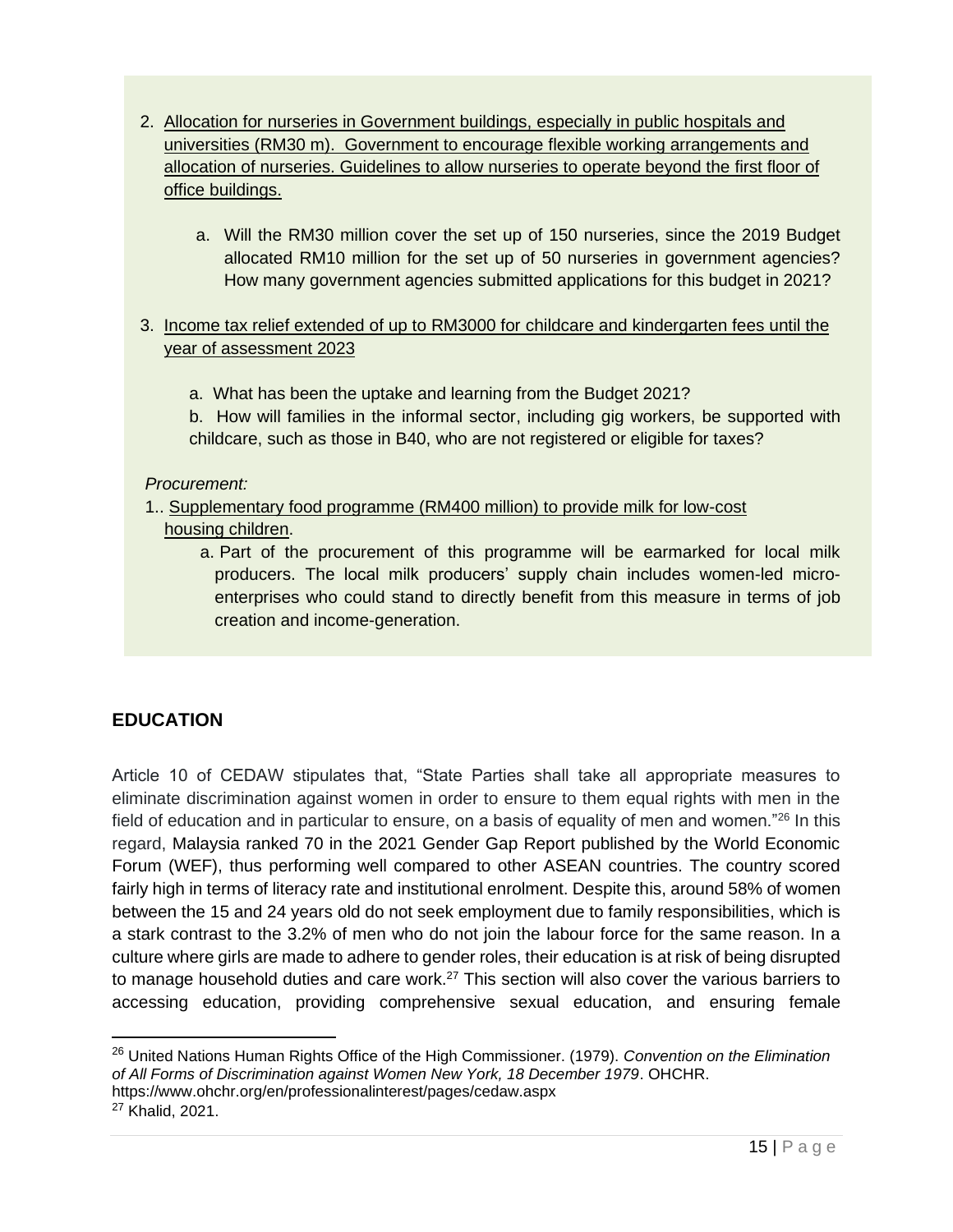participation in the future of work through TVET (technical and vocational education and training) and STEM (science, technology, engineering, and mathematics), as well as highlight the many children who remain out of school.

## *Barriers to Access*

There is a barrier in terms of access to education for many different communities in Malaysia, including the bottom 40, the indigenous community, persons with disabilities (PWD), and undocumented persons. This is worsened by the lack of digital infrastructure, inaccessible institutions for those living in rural areas, the neglect of special needs children, and the absence of comprehensive sexual education in our school curriculum.

In July 2020, the Malaysian Education Ministry reported that over one in three students had trouble accessing online learning during the movement control order at the height of the coronavirus crisis.<sup>28</sup> This included 36.9% of students who did not possess any device that was suitable for e-learning, with another 46.5% of students only having smartphones to rely on. The digital divide is a common sight for children living in low-income families. On top of this, many families without Wi-Fi at home or who live in less urban areas continue to face the issue of poor connection. The lived realities below are just some of the most recent examples that occurred between 2020 to 2022. <sup>29</sup> <sup>30</sup> <sup>31</sup>

<sup>29</sup> The Star. (2020, June 17). Sabah girl stays in tree to get Internet connection. *The Star.*  https://www.thestar.com.my/news/nation/2020/06/17/sabah-girl-stays-in-tree-to-get-internet-connection <sup>30</sup> Kaur, K. (2020, November 27). 8 Sabah students in search of Internet narrowly escape death after

<sup>&</sup>lt;sup>28</sup> Ong. J. (2020, July 16). Education Ministry: Over one in three students couldn't access online learning during MCO. *Malay Mail.* https://www.malaymail.com/news/malaysia/2020/07/16/education-ministry-overone-in-three-students-couldnt-access-online-learnin/1885005

falling 18 metres when bridge collapsed. *The Rakyat Post*. https://www.therakyatpost.com/news/malaysia/2020/11/27/8-sabah-students-in-search-of-internetnarrowly-escape-death-after-falling-18-metres-when-bridge-collapsed/

<sup>&</sup>lt;sup>31</sup> Malay Mail. (2022, February 17). Sarawak teen goes viral after embarking on two-hour trek for online university interview (VIDEO). *Malay Mail.* 

https://www.malaymail.com/news/malaysia/2022/02/17/sarawak-teen-goes-viral-after-embarking-on-twohour-trek-for-online-univers/2042170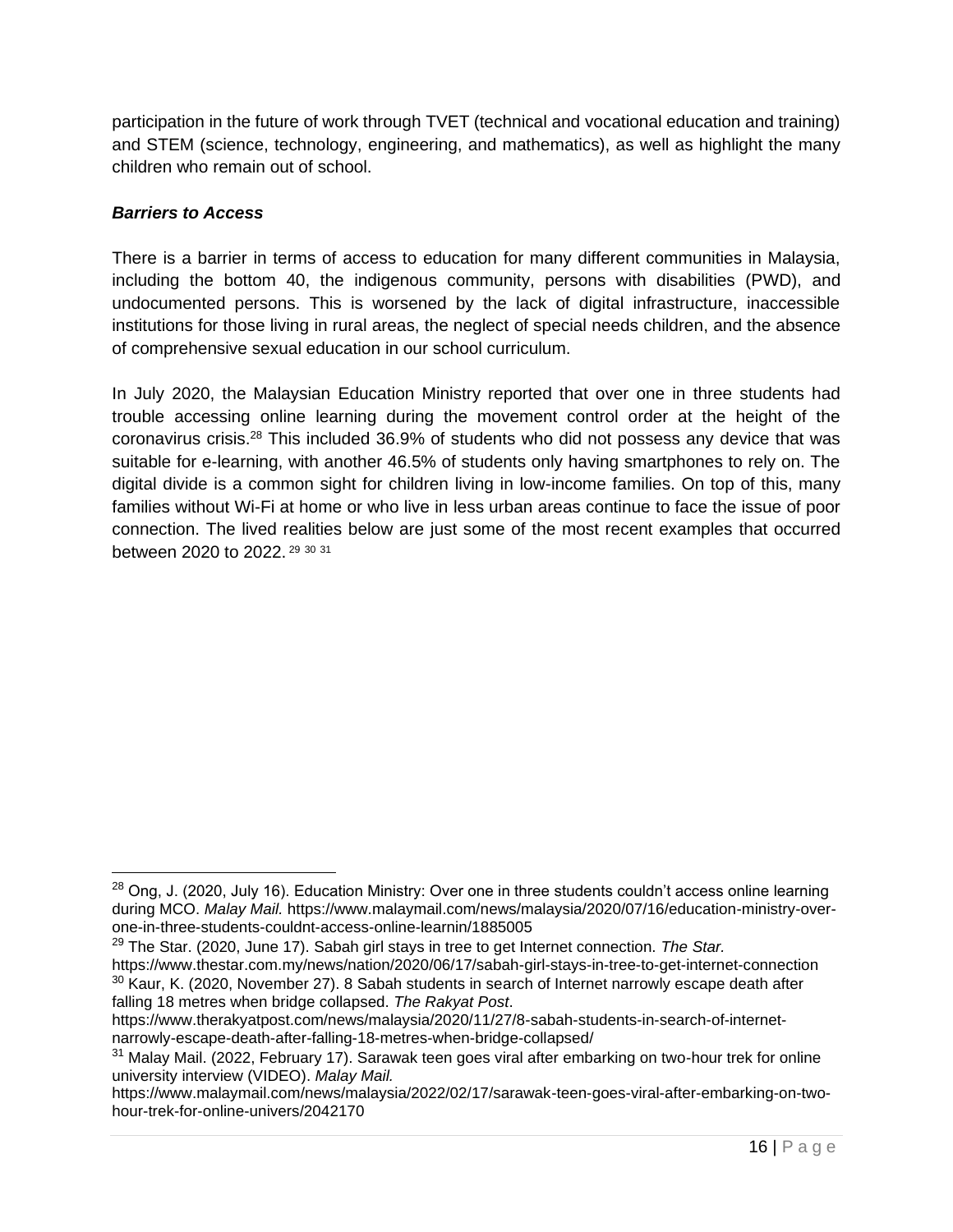**June 2020:** A Sabahan girl climbed up a hill and lived in a hut to study for her exams. This was because studying off campus due to COVID meant that she had poor Internet access at home.

**November 2020:** Eight students from Sekolah Menengah Kebangsaan (SMK) Ulu Sugut gathered in the middle of a bridge to get Internet access and follow online classes before the bridge collapsed. They narrowly escaped death after falling 18 meters, but the students suffered from broken bones and spinal injuries.

**February 2022:** A 19-yearold Sarawakian teen, Frank, embarked on a two-hour trek to get better Internet speed for his online university interviews. He was dedicated to pursuing his passions despite connectivity limitations.

As Malaysia enters the recovery stage as a nation and schools begin to reopen, it is important to reflect again on the issue of students' access to school in remote areas. For many rural areas in Malaysia, schools are still far from the settlements, villages, and longhouses where the indigenous community live, thus attendance at school tends to be irregular for these rural children and could eventually lead to dropouts. The lack of available transport and infrastructure in these remote areas means that some rural students have to walk to school along timber roads.<sup>32</sup> This poses a great danger for students, particularly girls, who are more at risk of sexual abuse. Some students might also travel to school via longboats, which is dangerous during wet seasons when rivers are turbulent.<sup>33</sup> This challenge to accessing educational institutions has led to the low literacy rate in East Malaysia, which was reported to stand at 72% and 79% in 2017 for Sabah and Sarawak, respectively  $-$  a significantly lower rate than the nationwide average of 97.3%.<sup>34</sup> This has long term effects for women, especially those in rural areas, as a lower literacy limits their ability to access essential services, such as legal, health, and welfare services.

To address these issues, the state should explore the following:

- **Improving digital infrastructure and gadget access** for low-income communities, such as those living in public housing and in rural areas where poverty is more prevalent. This is to ensure learning loss does not worsen and youths do not risk their lives for Internet access.
- **Building more residential schools in rural areas** where children who lack access to transportation for schooling can stay at schools. This keeps them safe from the dangers of travelling large distances and/or at night.

<sup>32</sup> Then, S. (2015, March 24). Orang asli issues: Access to education still difficult. *The Star*. https://www.thestar.com.my/lifestyle/family/features/2015/03/24/orang-asli-issues-access-to-educationstill-difficult/

<sup>33</sup> Then, 2015.

<sup>34</sup> The Borneo Post. (2017, May 16). Literacy rate in Sabah and Sarawak lower. *The Borneo Post*. https://www.theborneopost.com/2017/05/16/literacy-rate-in-sabah-and-sarawak-lower/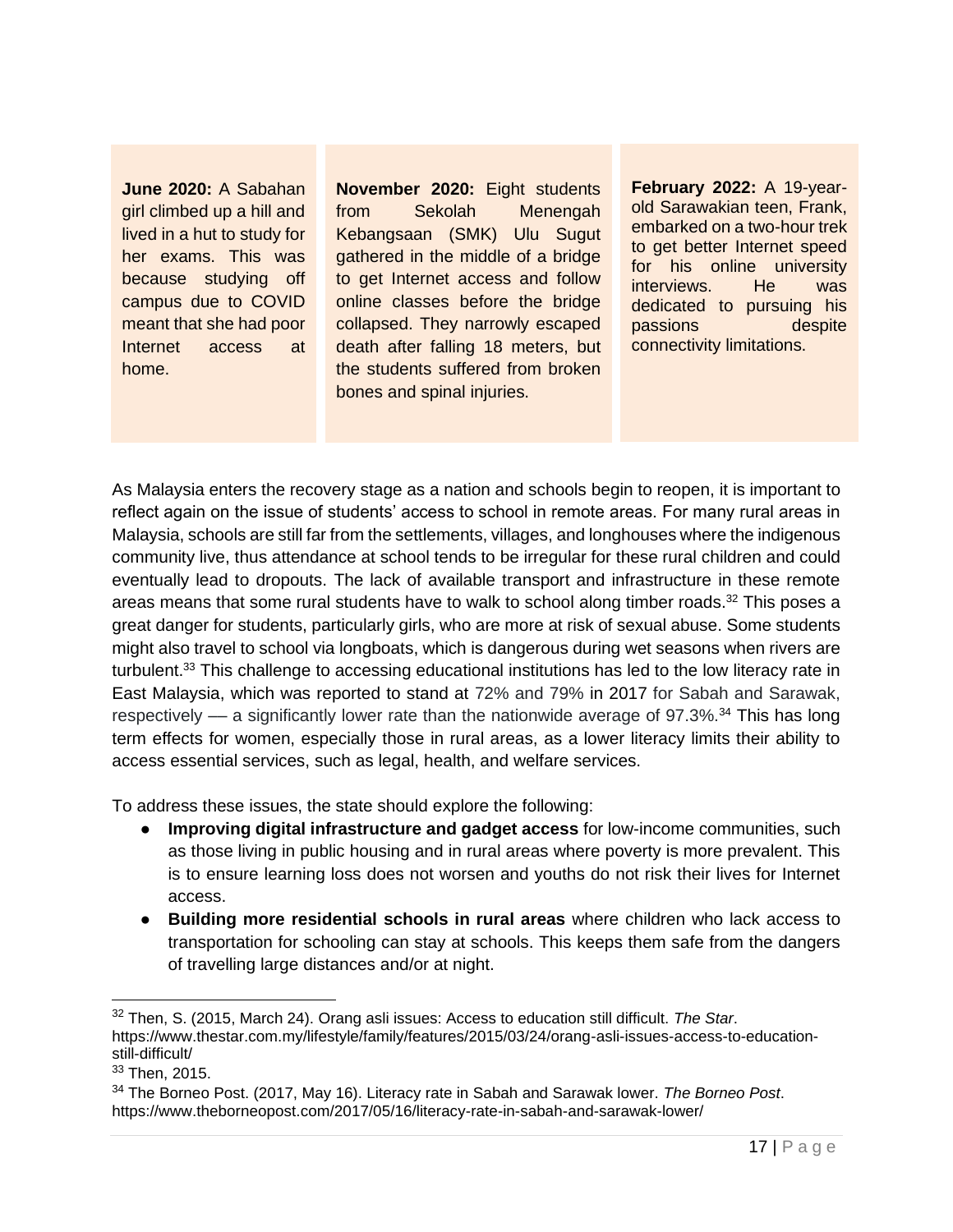## **Budget 2022: Measures and Reflections**

- 1. Extend the special individual income tax relief of up to RM2,500 on the purchase of mobile phones, computers, and tablets until 31 December 2022
	- a. This measure excludes persons who are ineligible for taxation and who are in greater need of this subsidy.
- 2. Matching grants for NGOs (RM100 million), including after school education and online teaching (RM20 million)
	- a. How will NGOs ensure that these educational avenues reach the communities and target groups that need it the most? What monitoring mechanisms are in place to measure its efficacy?
	- b. Will there be digital infrastructure support for the online teaching resources?

## 3. Digital Connectivity Project ICT network in MOE educational institutions (RM50 million) Digital connectivity in 40 existing PPRs (RM30 million)

a. How will the 40 PPRs be chosen? Will a needs-based analysis be conducted? What specific gender-responsive strategies are in place to ensure equal participation from women and girls?

## *Comprehensive Sexuality Education*

As well as access to health information, there is also a need for comprehensive education on sexual and reproductive health and rights (SRHR) in the Malaysian school curriculum. The keyword here is *comprehensive* because, even though there has been a form of sexuality education in the Malaysian schools called PEERS since 2011, the abstinence-driven curriculum makes it challenging to equip young people with the right information to navigate this area in their personal lives. <sup>35</sup> According to a 2011 study comparing PEERS against UNESCO's Comprehensive Sexuality Guidelines syllabus, 90% of respondents felt that sexuality education has not been taught in Malaysian schools and most teachers provide vague, informal information.<sup>36</sup> This is worrying as a higher awareness of reproductive health has proven to lead

<sup>35</sup> Lee, P.E., & Khor, S.K. (2021, April 30). Letter | Empower teachers to teach sexuality education. *Malaysiakini.* https://www.malaysiakini.com/letters/572815

<sup>36</sup> Talib, J., Mamat, M., Ibrahim, M., & Mohamad, Z. (2012). Analysis on sex education in schools across Malaysia. *Procedia - Social and Behavioral Sciences, 59*, 340–348. https://doi.org/10.1016/j.sbspro.2012.09.284.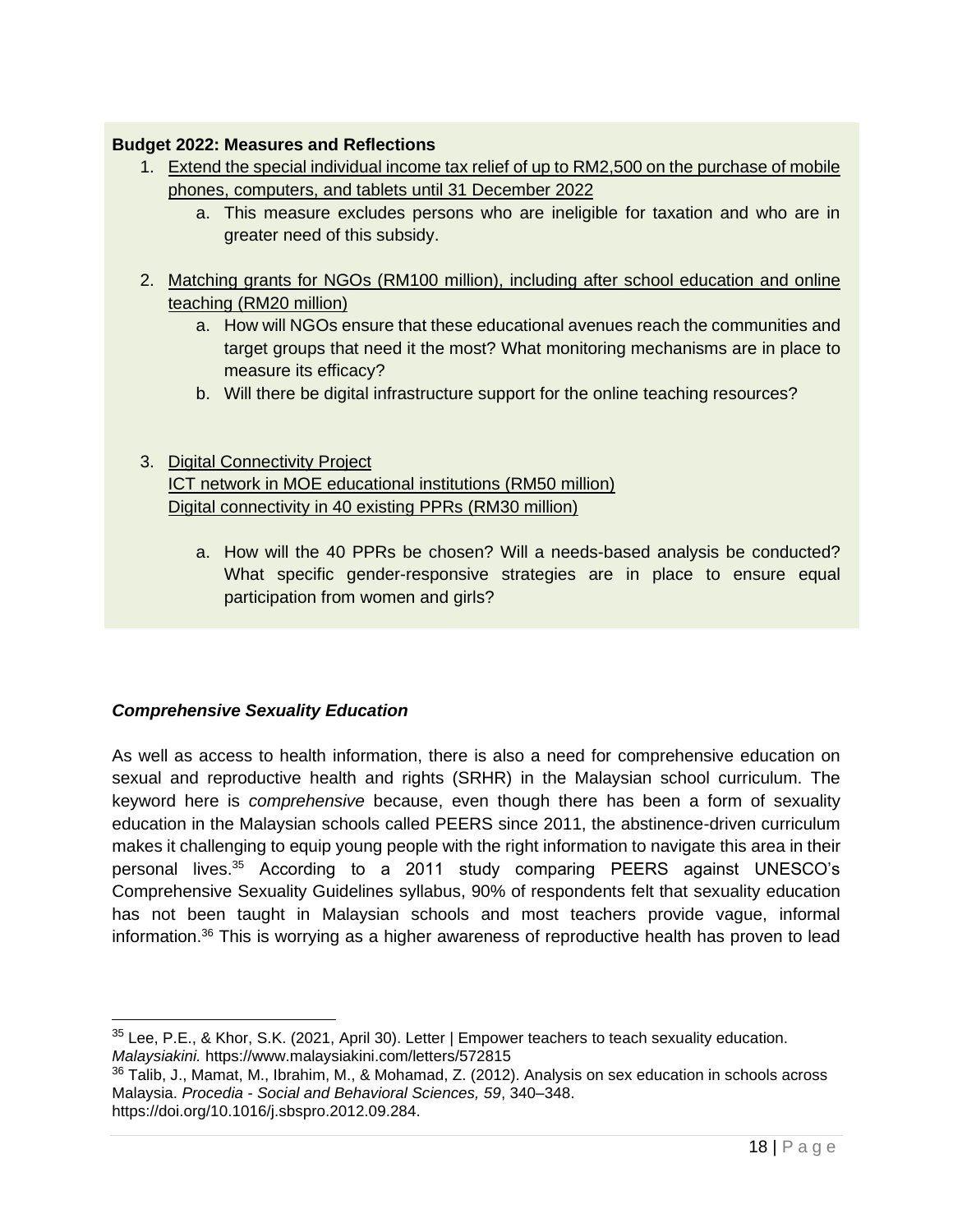to lower rates of teenage pregnancy.<sup>37</sup> The Ministry of Women, Family, and Community Development reported that the number of pregnant teens who receive services at government health facilities stands at an average of 10,000 annually. This adds up to about 28 teen pregnancies a day.<sup>38</sup> While there are no numbers to show the economic cost of unintended pregnancies, one can assume the burden it puts on our subsidised public health system to manage pre- and postnatal care for these incidences.

The state should look into reforming the way PEERS is taught in school. A study on the implementation of sexuality education in Malaysian preschools indicated that educators are also limited by their own discomfort around the subject due to social and cultural norms.<sup>39</sup> This is likely to also be the case for educators at primary and secondary level. To address this:

- **Institute comprehensive and life skills-based education** which supports young people to develop the knowledge, skills, ethical values, and attitudes they need to make conscious, healthy, and respectful choices about relationships, sex, and reproduction. 40 (UNESCO, 2018)
- **Teachers should be adequately trained and sensitized** to overcome the cultural barriers to teaching sexuality education. They should be provided with sufficient sexuality education resources to conduct classes effectively. They should not be limited by personal biases, and they should deliver information in an objective manner that can benefit the students.
- **Sexuality education should also be delivered in a structured and consistent manner**  as it is part of the compulsory curriculum, instead of the current vague and informal way. The state should monitor the delivery of this subject more closely to ensure this occurs.

## *Future of work: TVET and STEM*

The future of work is fast approaching us, and many children today are preparing for a job that may not yet exist. To ensure that women and girls do not fall behind in our technologically fastmoving world, there is a need to equip our youths with TVET (technical and vocational education and training) and STEM (science, technology, engineering, and mathematics) education. Both are avenues in which women can obtain skills that are increasingly high in demand as they become innovators in various fields.

To increase women's participation rate in the labour force and ensure that they are equipped for the Fourth Industrial Revolution (4IR), technical training is important to mitigate the gaps that will

<sup>38</sup> CodeBlue. (2021, December 30). Rina: 28 teens get pregnant daily, 35% unmarried. *CodeBlue*. https://codeblue.galencentre.org/2021/12/30/rina-28-teens-get-pregnant-daily-35-unmarried/

<sup>37</sup> Kaler, S. (2018, April 30). Malaysia needs sex education. *The Star R.AGE*. https://www.rage.com.my/sexeducation

<sup>39</sup> Wan Nawi, W. N., Kai Sze, A., Yeong, L., Ling, Y., Ibrahim, A., & Jing, V. (2021). "But not as detailed as including teaching the private part": Malaysian preschool teachers' understanding on the implementation of sexuality education in preschools. *Southeast Asia Early Childhood Journal, 10,* 40-52. https://doi.org/10.37134/saecj.vol10.sp.4.2021

<sup>40</sup> UNESCO, (2018). International technical guidance on sexuality education: an evidence-informed approach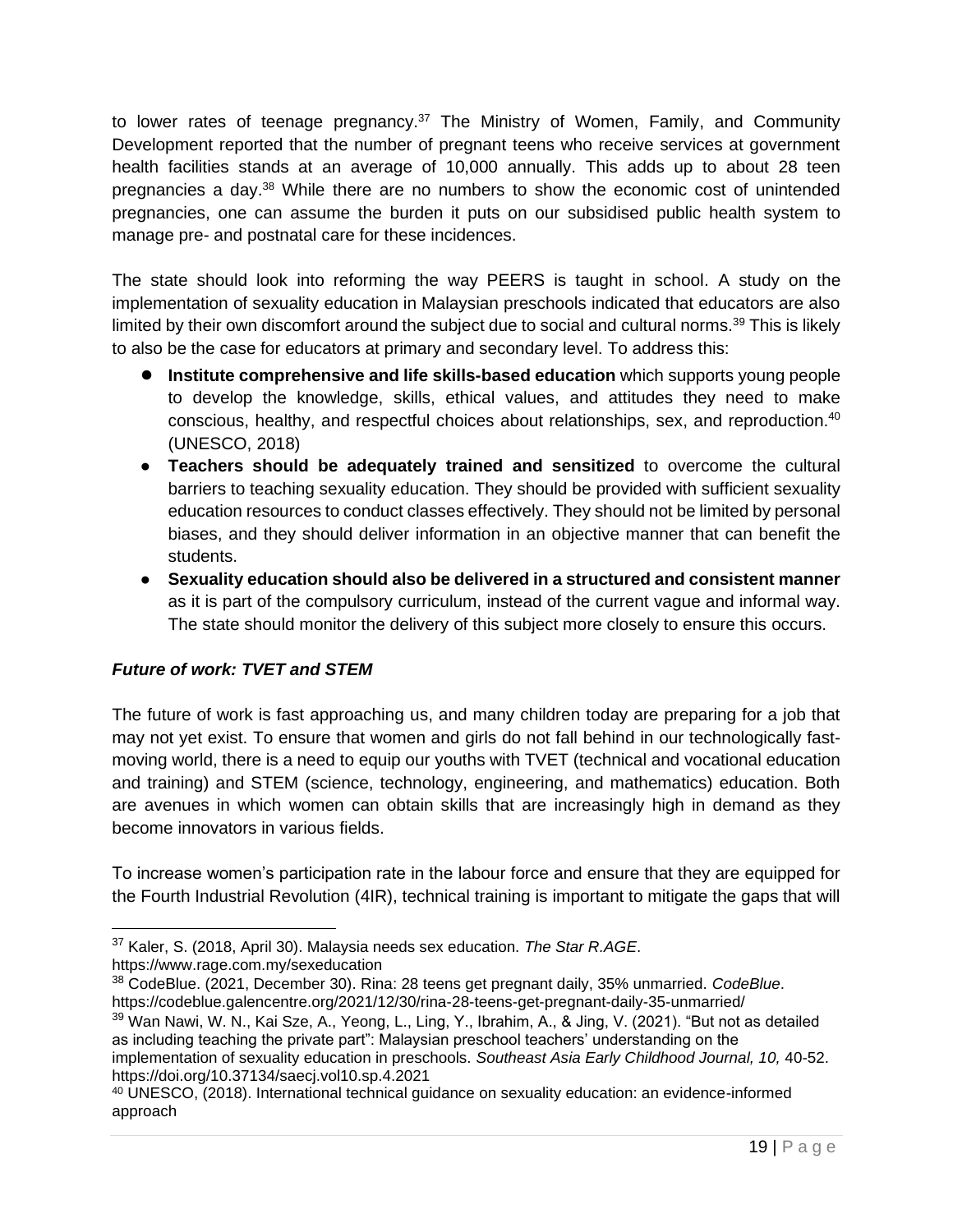arise from job displacement, market disruption, and product or services changes. Women without the sufficient digital skills and competencies will have very little competitive advantage in accessing work within a 4IR space that increasingly values those skillsets.<sup>41</sup>

However, gender stereotypes continue to be reinforced in educational institutions, which translate into structural barriers that deter women from enrolling in male-dominated fields. There are more men than women enrolled in technical courses that are taught at universities and at the postgraduate degree level. Traditionally conservative ideals that define certain types of work to be feminine or masculine make men and women hesitant to dabble in work considered unconventional to their respective gender roles. Thus, having a gender-responsive system could narrow the gender gap in terms of labour market segmentation and let women transition into better paying jobs.<sup>42</sup>

The same goes for STEM education where, even though there are claims that Malaysia has achieved parity in STEM with women making up 57% of science degree holders nationally,<sup>43</sup> the academic space is still not a gender-responsive one. Recent conversations have been moving away from trying to change girls' 'attitudes' towards STEM subjects to the wider picture where the real issue lies in sexist classroom cultures and practices that do not make learning conducive.<sup>44</sup> In 2017, a resource pack for gender-responsive STEM education was developed by the Malaysian Ministry of Education and IBE-UNESCO. However, reports on the implementation and impact of this resource pack cannot be found.

Advancing equity in TVET and STEM has the potential to empower women through closing the gender pay gap and ensuring intersectional representation in the design of our world. To achieve this, the following actions can be taken:

- **Cultivate diverse and inclusive environments for learning** to promote fairness in learning opportunities. This can be achieved through hiring a diverse range of educators and conducting gender-sensitivity training for all.
- **Connect youth mentors and mentorship to encourage participation.** Representation works because the presence of role models helps young people to consider a career in STEM.
- **Create healthy work-life environments and programmes that support women in STEM careers**, specifically with childcare support, to manage their demanding careers in science and technology.<sup>45</sup>

<sup>41</sup> Khalid, 2021.

<sup>42</sup> Asian Development Bank. (2020). *Enhancing gender-responsiveness of technical and vocational education and training in Viet Nam* (ADB briefs – no. 126). https://dx.doi.org/10.22617/BRF200034 <sup>43</sup> Menon, S. (2021, January 10). When gender matters not. *The Star.*  https://www.thestar.com.my/news/education/2021/01/10/when-gender-matters-not

<sup>44</sup> Bragg, S., Page, T., & Sundaram, V. (2020). *Commission on a gender-equal economy: Education, gender equity and social justice* (Policy paper)*.* Women's Budget Group.

https://wbg.org.uk/wp-content/uploads/2020/07/Education-gender-equity-and-social-justice.pdf <sup>45</sup> International Monetary Fund. (2017). *Gender budgeting in G7 Countries* (Policy paper).

https://www.imf.org/en/Publications/Policy-Papers/Issues/2017/05/12/pp041917gender-budgeting-in-g7 countries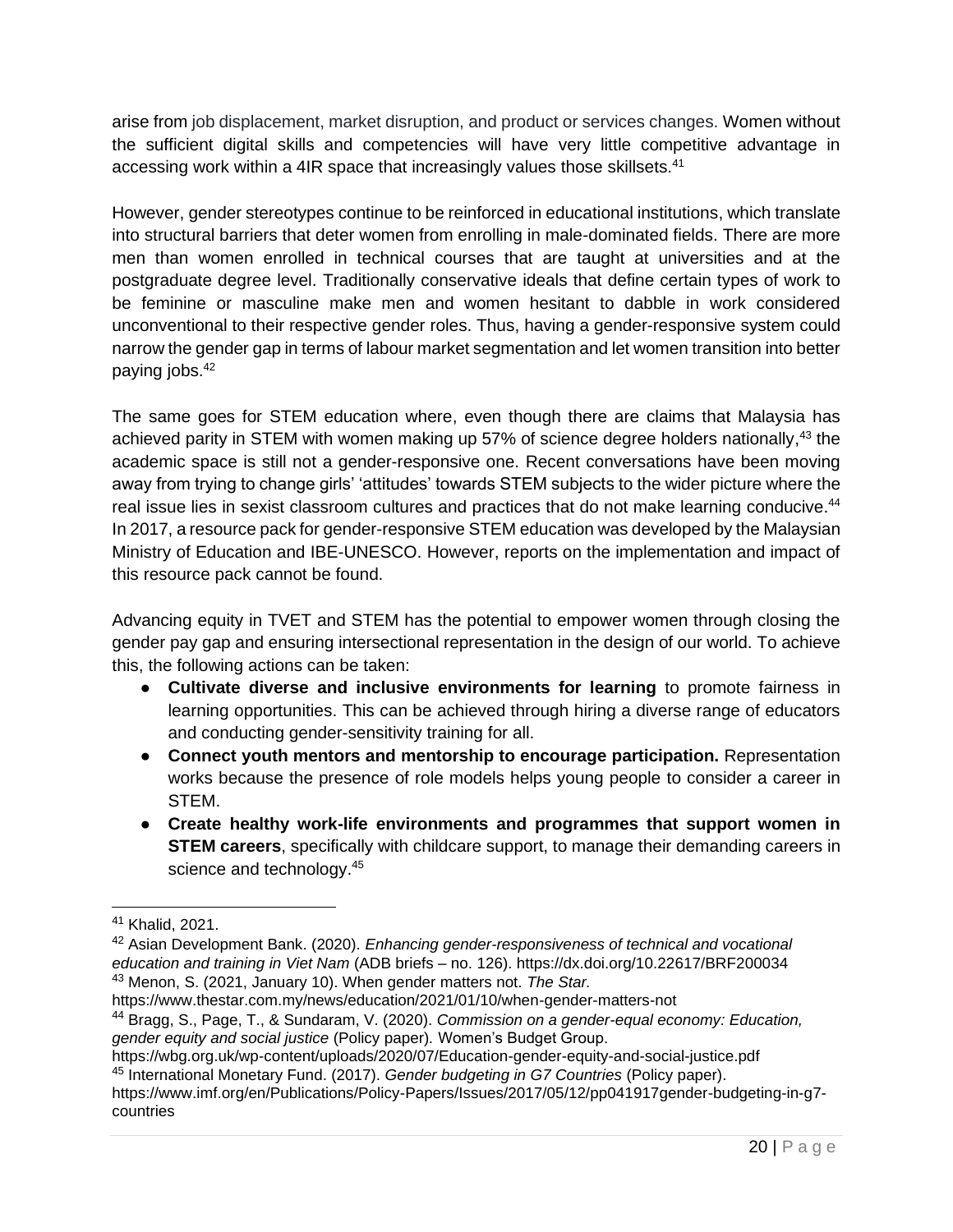#### **Budget 2022: Measures and Reflections**

- 1. Strengthen the education field and Technical and Vocational Education and Training (TVET) (RM6.6 billion)
	- a. What does strengthening TVET entail?
	- b. Would it include a situational and gender analysis of the status quo?
	- c. Would it include gender-sensitive training for educators?
- 2. Construction of new GiatMara Centres at Setiu and Marang, Terengganu (RM11 million)
	- a) This is a positive measure that will enable more rural students to enter TVET programmes.
	- b) This presents an opportunity in infrastructure design to ensure it is genderresponsive with reasonable accommodations to enable the participation of girls and PwD students.

#### *Children Not in Schools*

Looking at issues from a gendered lens is not just about highlighting the issues faced by girls but also about recognising how boys can be affected by patriarchal systems too. According to the Ministry of Education, a total of 21,316 students dropped out of school between March 2020 to July 2021 when COVID-19 broke out.<sup>46</sup> This could be due to various factors, including the lack of digital infrastructure for e-learning and children quitting school to help with the financial losses from the pandemic.

COVID-19 has also served to exacerbate existing inequalities in the education sphere. Undocumented children have particularly continued to suffer the brunt of being one of the most marginalised communities. A qualitative study in 2021 revealed that school closures meant noncitizen children were deprived of school meals and social interactions that are important for mental well-being. They also could not participate in online learning due to multiple factors, such as a lack of digital devices, poor connectivity, unconducive learning environments, and a lack of parental support.<sup>47</sup>

The current research suggests that students from primary school to secondary school level who are affected by school closures could expect an approximately 3% lower income over their

<sup>&</sup>lt;sup>46</sup> Lim, I. (2021, December 5). Education Ministry: 21,316 students quit school during Covid-19 months of March 2020 to July 2021. *Yahoo News.* https://malaysia.news.yahoo.com/education-ministry-21-316 students-025525091.html

<sup>47</sup> Loganathan, T., Chan, Z.X., Hassan, F., Kunpeuk, W., Suphanchaimat, R., Yi, H., & Abdul Majid, H. (2021). Education for non-citizen children in Malaysia during the COVID-19 pandemic: A qualitative study. *PLoS ONE 16*(12). https://doi.org/10.1371/journal.pone.0259546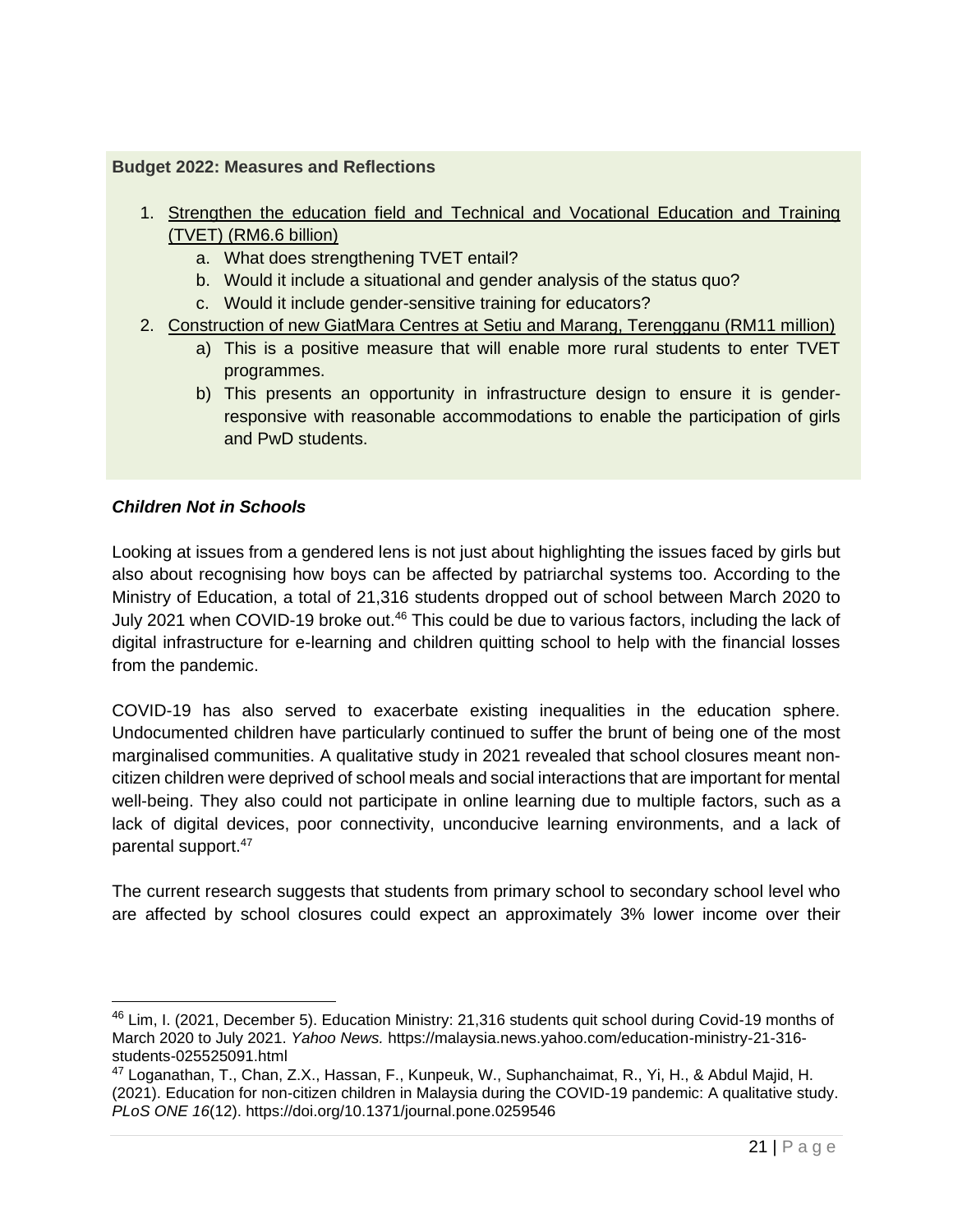lifetimes,<sup>48</sup> and this number would even be greater for those who drop out completely. These learning losses are often felt more deeply by disadvantaged students, which widens the gap between rich and poor families further. The pandemic should serve as an opportunity for the state to design inclusive national educational policies. This would include recognising and supporting informal learning centres through digital infrastructure support and learning resources to ensure that no child is left behind.<sup>49</sup>

## **Budget 2022: Measures and Reflections**

- 1. Yayasan Keluarga Malaysia (RM25 million) Established under the Prime Minister's Office to protect the welfare and education of those orphaned due to COVID-19.
	- a) This is a positive and necessary provision to support children orphaned by the disease and left without shelter, care, or protection.
- *2. Quality Education for All*

Early Schooling Assistance increased to RM150 to benefit 3 million students (RM450 million)

Maintenance and upgrading of schools to more than 10,000 schools under the MOE (RM900 million)

Purchase of teaching aids and improvements to facilities in special needs schools (RM50 million).

To build 8 new blocks for special needs students (Project cost: RM124 million).

- a. There are 897,000 PWD in Malaysia including  $250,000$  children with disabilities.<sup>50</sup> However only 560,000 are registered with JKM. <sup>51</sup> According to WHO's estimate, there may be 4.7 million (11%) PwD in Malaysia. What database of children with disabilities was used and how are these areas selected?
- b. MOE reported a 50% increase in special needs enrolment in schools (87,574 in  $2019$ <sup>52</sup>
- c. Children with disabilities are usually hidden, stigmatised, and marginalised. A UNICEF survey revealed that 1 in 3 persons in Malaysia feel that children with disabilities should be kept hidden and 43% feel that children with disabilities would be disruptive in mainstream class. How much of this allocation will also be used to raise awareness of the public and increase the number of special needs teachers?

<sup>48</sup> Hanushek, E. A., & Woessmann, L. (2020). *The economic impacts of learning losses.* Organisation for Economic Co-operation and Development. https://www.oecd.org/education/The-economic-impacts-ofcoronavirus-covid-19-learning-losses.pdf

<sup>49</sup> Hanushek & Woessmann, 2020.

<sup>50</sup> Chai, C. J. (2019). Malaysians' attitudes toward People with Disabilities. *Journal of Arts& Social Sciences, 2*(2), 27–65.

<sup>51</sup> Bernama. (2020, August 19). 4.7 mln OKU urged to register with JKM to enjoy benefits. *Astro Awani.* https://www.astroawani.com/berita-malaysia/47-mln-oku-urged-register-jkm-enjoy-benefits-255951

<sup>&</sup>lt;sup>52</sup> Kannan, H. K. (2019, September 26). Education Ministry registers 87,574 special needs students as of June. *New Straits Times.* https://www.nst.com.my/news/nation/2019/09/524752/education-ministryregisters-87574-special-needs-students-june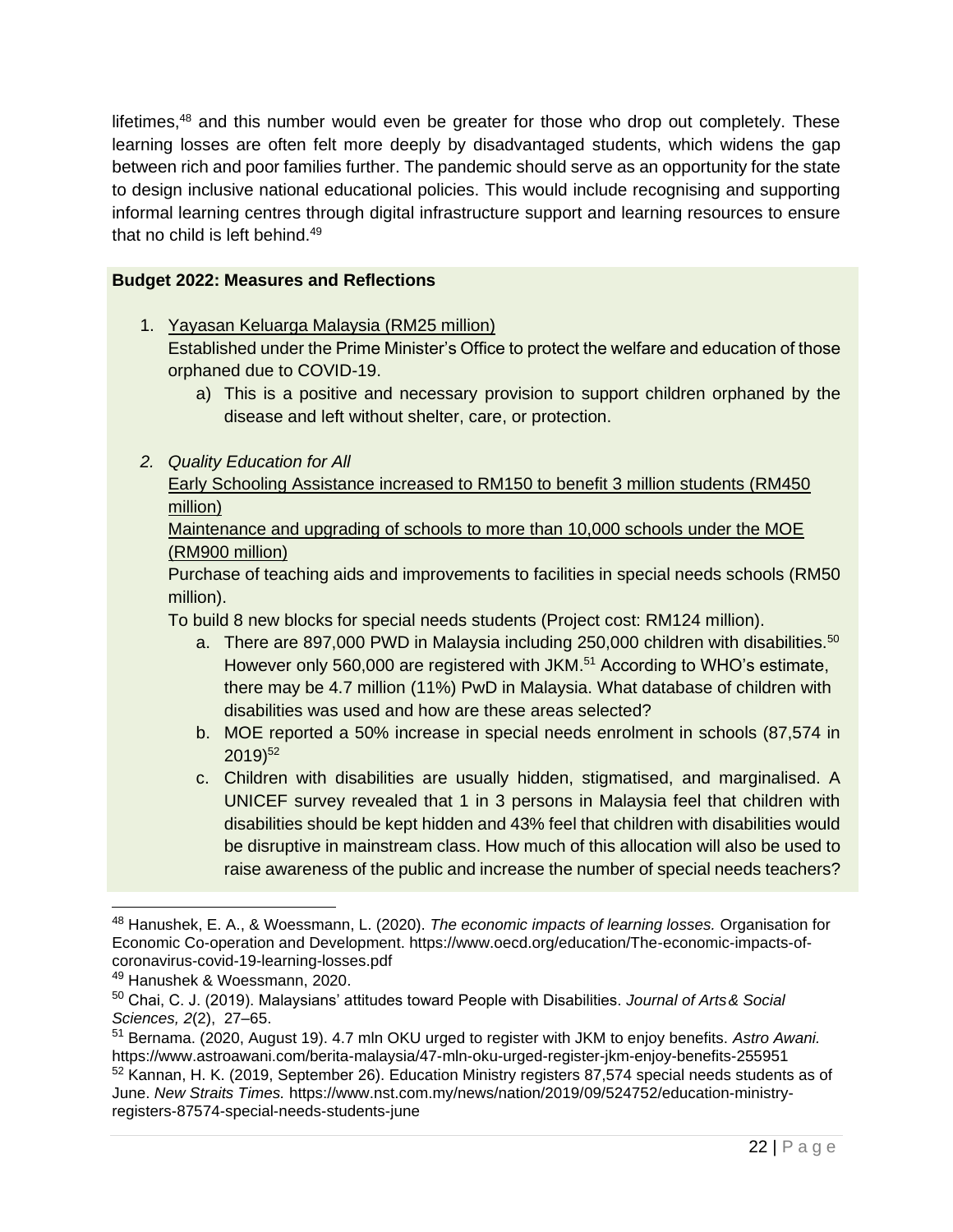## *Early Childhood Education*

- 3. Construction of 69 new Early Childhood Education Centres, KEMAS kindergartens, and nurseries (RM190 million)
	- a) There are currently 8,387 Tabika Kemas (pre-schools for 4–6 year olds) across the country (kemas.gov.my). As the most affordable pre-school, this allocation is welcomed but the need is greater than the current availability.
	- b) Access, affordability, and quality are critical factors that can provide women and families the ability to enter the workforce in an economic climate where dual income households have become the norm. Allocating specific budgets for Tabika Transits (Kemas childcare centres) would be a more targeted approach towards increasing women's economic participation. Currently, there are only 66 Tabika Transits in Selangor, which are not reflective of the actual need.

## <span id="page-22-0"></span>**HEALTH**

It is a fundamental human right that everyone should have access to health services whenever and wherever they are needed without much difficulty and regardless of identity.<sup>53</sup> This becomes even more important during a global health crisis, when defeating the COVID-19 pandemic is reliant on vaccine equity and ensuring healthcare access. Unfortunately for certain marginalised groups, such as refugees, migrants, and undocumented persons, the right to healthcare is often a privilege due to location inaccessibility, financial constraints, and their legal status, all of which compound their risk of limited access to health services. With basic services out of reach, this makes sexual and reproductive health (SRH) amenities even more inaccessible and stressful to obtain despite being crucial. However, this barrier extends even to Malaysians due to the stigma that surrounds sexual and reproductive health.

## *Affordable and accessible healthcare for all*

The 1951 Refugee Convention stipulates that refugees should have access to the same health services as the host population. Even though Malaysia is not a signatory of the said convention, refugees do have access to public and private healthcare facilities. However, the reality remains that the high cost of treatment, as well as language barriers, hinder them from getting the services they need.<sup>54</sup>

In Malaysia, refugees are charged foreigner rates when they access public health facilities, except for those with a UNHCR card or an asylum-seeker letter who are given a 50% discount.<sup>55</sup> This, on top of the fact that refugees in Malaysia are not legally recognised nor granted with a formal

<sup>53</sup> Ghebreyesus, T. A. (2017, December 10). *Health is a fundamental human right.* 

https://www.who.int/news-room/commentaries/detail/health-is-a-fundamental-human-right

<sup>54</sup> UNHCR. (n.d.). *Public health in Malaysia*. https://www.unhcr.org/en-my/public-health-in-malaysia.html

<sup>55</sup> UNHCR Malaysia. (n.d.). *Health services*. https://refugeemalaysia.org/support/health-services/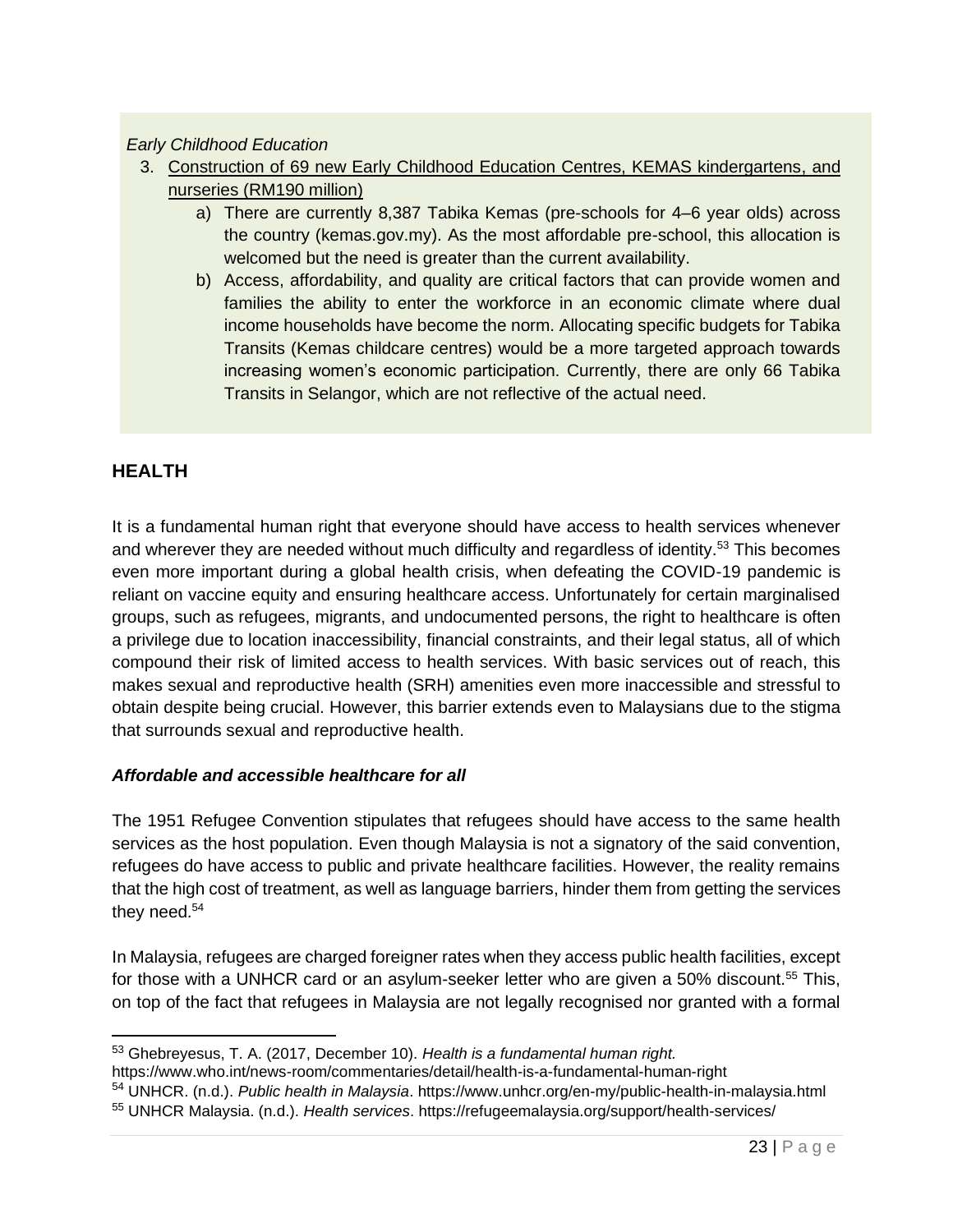right to work, makes the treatment cost exorbitant and unaffordable.<sup>56</sup> There is also the anxiety that comes with having to move in public to access health services, with past cases of harassment from the police leading to extortion and bribery. This distress worsened during COVID-19 when travel restrictions were put in place, making it harder for refugees to apply for or renew their UNHCR cards as well as seek medical treatment at government hospitals and clinics.<sup>57</sup>

As of the end of December 2021, the UNHCR in Malaysia has registered about 180,440 refugees and asylum-seekers.<sup>58</sup> They make up a significant population of people who might be dealing with Post-Traumatic Stress Disorder (PTSD) from fleeing their home country, as well as other mental health issues. This makes access to mental health services critical. COVID-19 has added to the load of mental exhaustion, as the chance of survival became even more precarious. Refugee women face gendered experiences of displacement and asylum. The lack of access to basic services and legal documentation holds them back from seeking employment and recourse where it might be needed. They become financially dependent on their partners, leaving them vulnerable to sexual and gender-based violence. The constraints that came with the coronavirus only serve to exacerbate this by trapping women and girls in exploitative situations.

#### **Case study: Refugee with a chronic disease<sup>59</sup>**

Syahirah is a 54-year-old refugee who has resided in Malaysia for more than 20 years. She was diagnosed with type 2 diabetes mellitus and hypertension over two decades ago and has been on oral medications. She paid for medical consultation and treatment whenever she went for an appointment in a clinic as a UNHCR-registered refugee. As she cannot seek legal employment, she resorted to working odd jobs for decades and does not have a stable source of income. This hindered her access to healthier dietary options and made it impossible for her to afford the insulin that she needed to achieve optimum disease control.

The pandemic worsened her financial conditions, and she became dependent on donations for her and her family. This led to limited options for her dietary choices, and it has made diabetic control near impossible, worsening her disease. She now suffers from significant nephropathy, peripheral neuropathy, and diabetic retinopathy - all significant and potentially avoidable complications of diabetes mellitus.

Health equity is also a problem for Malaysians, particularly in East Malaysia. Sabah and Sarawak lack doctors and specialists, medical facilities, and basic infrastructure like roads, clean water, and electricity, which are crucial for adequate healthcare services. In 2019, it was reported that Sarawak had one doctor to every 682 people, which makes the distribution of medical

<sup>56</sup> UNHCR. (n.d.). *Contact UNHCR in Malaysia.* https://www.unhcr.org/en-my/contact-unhcr-inmalaysia.html

<sup>&</sup>lt;sup>57</sup> Lim, I. (2021, September 27). Report: IGP promises fair investigation, action against rogue cops alleged to have harassed refugees. *Malay Mail*.

https://www.malaymail.com/news/malaysia/2021/09/27/report-igp-promises-fair-investigation-actionagainst-rogue-cops-alleged-to/2008696

<sup>58</sup> UNHCR. (2022). *Figures at a glance in Malaysia.* https://www.unhcr.org/en-my/figures-at-a-glance-inmalaysia.html

<sup>59</sup> Ng, S.H. (2022). Health inequalities amongst refugees and migrant workers in the midst of the COVID-19 pandemic: a report of two cases. *Asian Bioethics Review*. https://doi.org/10.1007/s41649-021-00198-8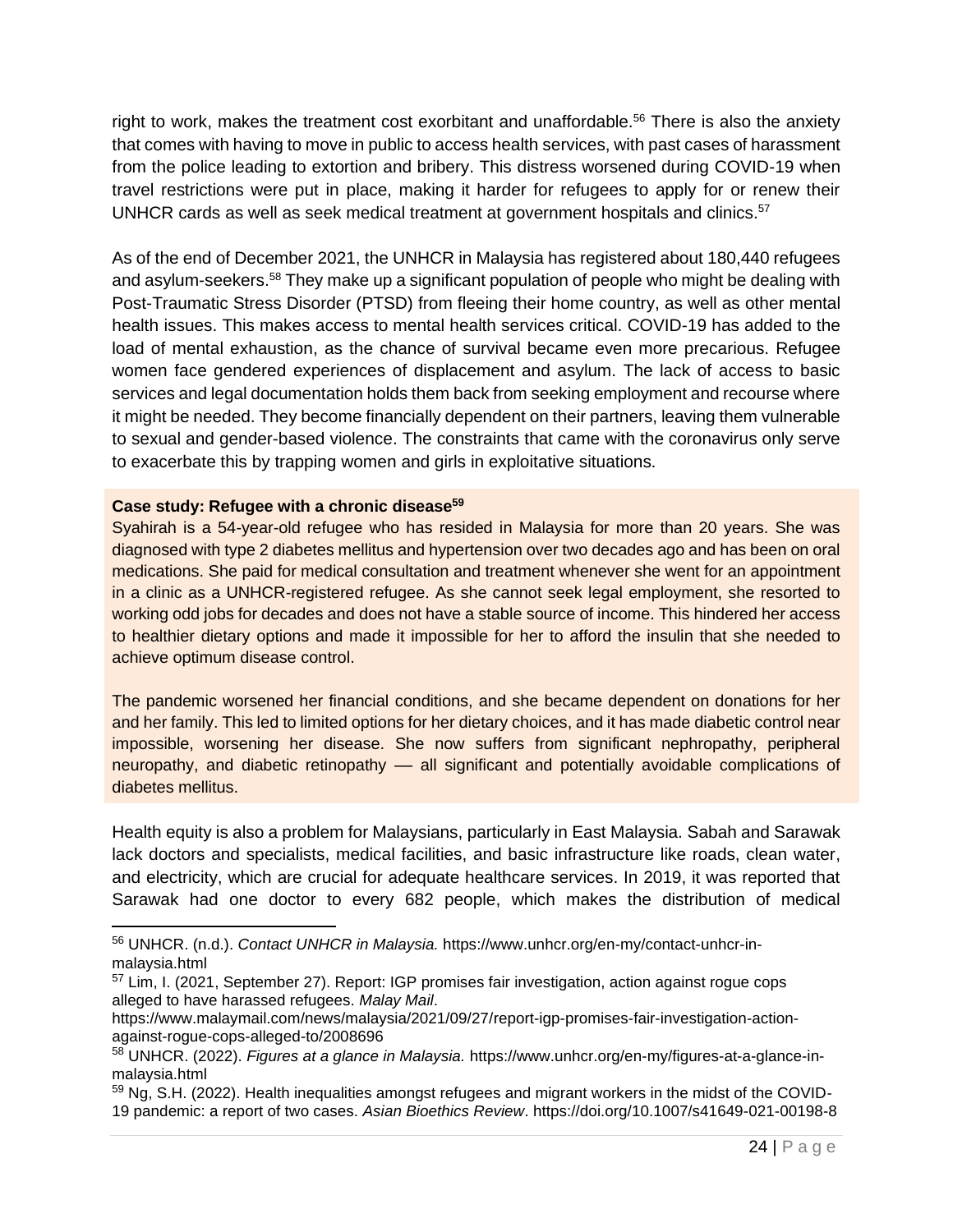practitioners in the rural state 1.5 times smaller than Malaysia's nationwide 1 doctor to 454 patient ratio.<sup>60</sup> This is because Sarawak has only 7.1% of all the doctors in Malaysia, and 6.5% of all specialists nationwide. Sarawak has two to 18 times fewer specialists than peninsular Malaysia, while Sabah haw between three and 33 times fewer specialists based on data from the Clinical Research Centre in 2010.<sup>61</sup> The statistics also show that just under a half (98 out of 215) of rural clinics are only run by medical assistants and nurses without a doctor and can only provide basic medication.<sup>62</sup>

This poses a health risk to those in rural areas who need specialist medical attention. In addition, it also travelling further to hospitals where there are relevant specialists creates a financial burden for the patient, even though treatment at government hospitals is practically free. From a reproductive health perspective, the risk of maternal mortality is increased when there is a lack of maternal specialist doctors in rural areas.<sup>63</sup> This is a perennial problem, and the state should look into offering more permanent posts for government health officials in Sabah and Sarawak as a way of incentivising the presence of more medical specialists. This should go hand-in-hand with improving the infrastructure of medical facilities and increasing the distribution of such facilities to also cover rural areas.

## *Broad benefits to enable access to sexual and reproductive health (SRH) services*

As the capacities of healthcare systems are stretched, governments begin to prioritise providing certain services and scale back others. Sexual and reproductive health services, which include pregnancy care, contraception, safe abortion, and sexual assault support services, tend to bear the brunt of this move. This is compounded by the already inaccessible and stigmatised nature of SRH services due to socio-cultural norms. This could lead to an increased risk of unintended pregnancies, maternal mortality, and the other harmful consequences of withholding essential services.<sup>64</sup>

In addition, the subsequent outcomes of unintended pregnancies could lead to baby dumping, infanticides, and orphaned children. Police reported that they had 424 cases of baby dumping nationwide from 2018 to 2021. This averages to 100 babies being abandoned every year. Out of

 $60$  CodeBlue. (2020, September 16). Sarawak has 1.5 times fewer doctors per population than nationwide Malaysia. *CodeBlue.* https://codeblue.galencentre.org/2020/09/16/sarawak-has-1-5-times-fewer-doctorsper-population-than-nationwide-malaysia/

 $61$  Batumalai, K. (2020, 16 September). 57 years later, do Sarawak, Sabah enjoy equal health care to Peninsula? *Code Blue.* https://codeblue.galencentre.org/2020/09/16/57-years-later-do-sarawak-sabahenjoy-equal-health-care-to-peninsula/

 $62$  CodeBlue. (2020, 24 July). Permanent posts may motivate rural medical service: Sarawak MP. *CodeBlue.*

https://codeblue.galencentre.org/2020/07/24/permanent-posts-may-motivate-rural-medical-servicesarawak-mp/

<sup>63</sup> Batumalai, 2020.

<sup>64</sup> World Health Organisation. (2020). *Gender and COVID-19* (Advocacy brief). WHO. https://www.who.int/publications/i/item/WHO-2019-nCoV-Advocacy\_brief-Gender-2020.1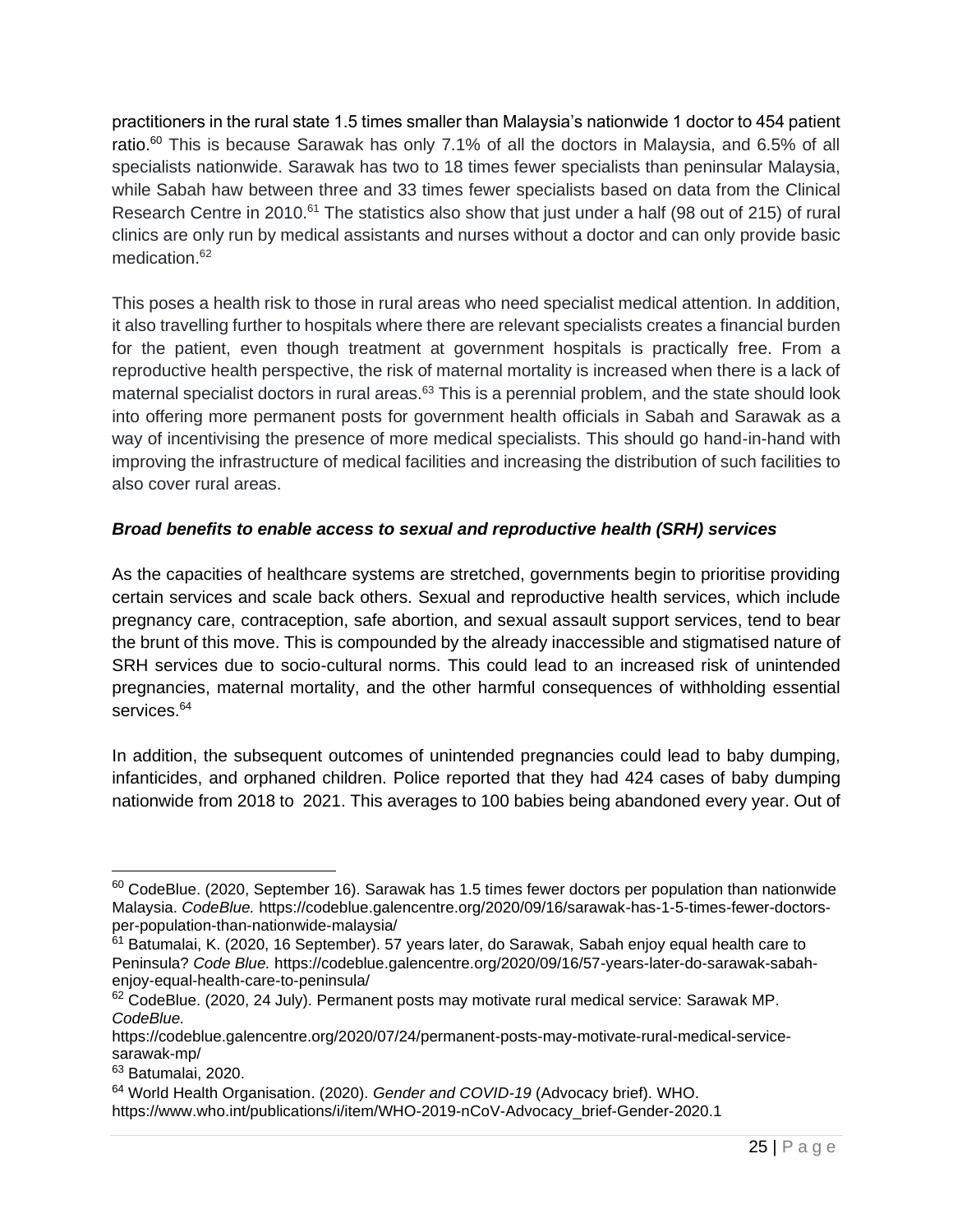these reported cases, more than 50% of the babies involved were found dead.<sup>65</sup> The lack of SRH services has a disproportionate impact on women and girls who have to deal with the physical and mental distress of carrying an unwanted pregnancy to full term.

#### **Case study: 15-year-old teen mother charged with murdering her baby<sup>66</sup>**

In February 2022, a 15-year-old girl gave birth in her home in Terengganu. When medical staff arrived, the baby was found bleeding, seemingly stabbed by his mother. The infant was pronounced dead soon after being rushed to a nearby clinic. The teen was arrested on the same day and later charged with murder. Later, it was revealed that the baby was conceived after she was raped by a man.

This case clearly exhibits how this girl child survivor of rape was failed by all levels of society when reproductive healthcare and services were inaccessible to her. While abortion can be a stigmatised topic, it should have been an option as the pregnancy clearly impacted the girl's physical and mental well-being, thus making it a legal procedure in Malaysia. Additionally, since this had been an outcome of rape, the girl should have been sent to a One Stop Crisis Centre (OSCC) for support and the appropriate treatment. Instead of charging and trying her for murder, the state should have been providing support such as counselling and postpartum healthcare.

However, on the topic of OSCC, there is still much room for improvement. While the Malaysian model for OSCC declares that all government hospitals should have a One Stop Crisis Centre, this is still not yet the case. Relevant training should also be provided for all personnel working with the OSCC at government hospitals, as well as training for *Klinik Kesihatan* staff in first responder support to ensure that responses to victims are timely and gender sensitive.<sup>67</sup> There should also be a dedicated budget for One Stop Crisis Centres to ensure sufficient resources and reduce the constraints faced by healthcare providers during the OSCC response process.<sup>68</sup>

## **Budget 2022: Measures and Reflections**

- 1. Programme to provide basic personal hygiene kits to 130,000 B40 female teenagers (RM10 million)
	- a. Will the personal hygiene kits include reusable items, such as reusable sanitary pads or menstrual cups?

 $65$  Adam, A. (2021, October 27). In Malaysia, an average of nine babies reported abandoned in a month, half found dead. *Malay Mail*. https://www.malaymail.com/news/malaysia/2021/10/27/in-malaysia-anaverage-of-nine-babies-reported-abandoned-in-a-month-half-fo/2016292

 $66$  Ewe, K. (2022, February 16). Teen mother charged with murder for stabbing her baby born of rape. *Vice*. https://www.vice.com/en/article/dypwym/teen-mother-child-murder-malaysia

 $67$  Chew, K. S., Noor, N., & Zaini, I. (2015). Knowledge, attitude, and practice among healthcare staffs in the Emergency Department, Hospital Universiti Sains Malaysia towards rape victims in One Stop Crisis Centre (OSCC). *The Medical journal of Malaysia*, *70*(3), 162–8.

<sup>68</sup> Colombini, M., Mayhew, S. H., Ali, S. H., Shuid, R., & Watts, C. (2012). An integrated health sector response to violence against women in Malaysia: lessons for supporting scale up. *BMC Public Health, 12*, 548. https://doi.org/10.1186/1471-2458-12-548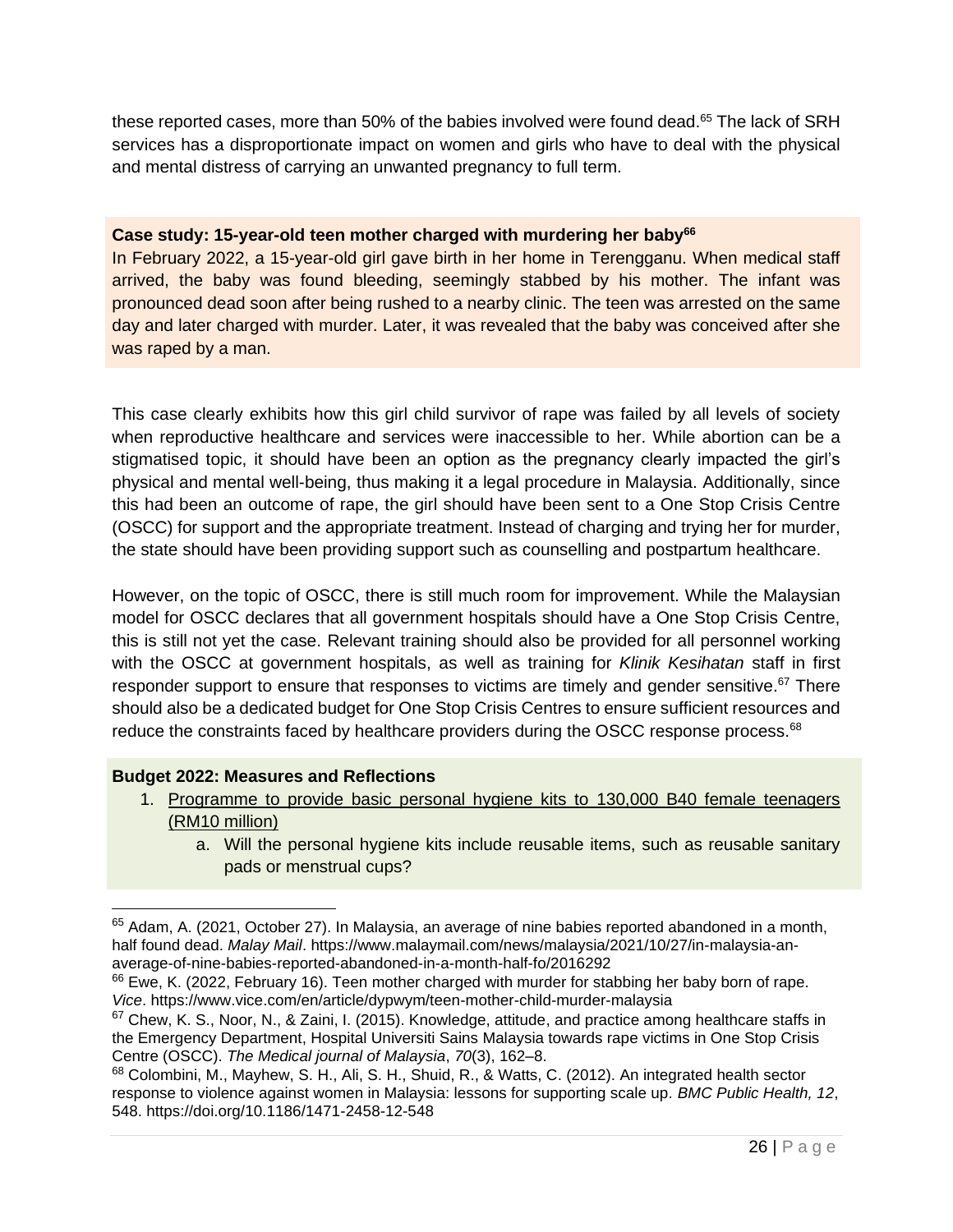- b. Will the kits come with awareness materials to talk about menstrual hygiene and reproductive health?
- c. If reusable products are part of the kit, the measure needs to be complemented with efforts to improve water and sanitation access.
- d. Government should engage CSOs who are currently working on the issue so that the distribution of the kits is accompanied with awareness raising and data gathering from the girls and the communities of concern to understand the realities of period poverty.
- e. Menstrual products can be quite cost inaccessible for the B40, so further steps should be taken to improve access to them. Countries like Scotland have introduced gender-responsive and practical legislation, such as the Period Products (Free Provision) Scotland Act 2021 which mandates authorities to ensure sanitary napkins are made available free for all who need it.<sup>69</sup>
- f. The government needs to gather more data in 2022 on the issue of period poverty to create a more targeted and gender-responsive solution in Budget 2023.
- 2. Approved the sponsorship of specialisation programmes for 3,000 medical and dental contract officers (RM100 million)
	- a. How many of the specialisations would address specific specialist care needs in Sabah and Sarawak?
	- b. How many of these doctors are from Sabah and Sarawak? Currently there is only one cancer hospital in Sarawak.<sup>70</sup>
- 3. Women's Health Prevention Programme Subsidy for mammograms and cervical cancer screening tests (RM11.5 million)
- <span id="page-26-0"></span>4. Mental Health (RM70 million)
	- a. The number of mental health advocacy programmes providing counselling and psychological support need to be increased as well as strengthening the role of NGOs.
	- b. Expand the scope of individual income tax relief for mental health related expenses.

 $69$  Scottish government. (2022, January 12). New app to access free period products.

https://www.gov.scot/news/new-app-to-access-free-period-

products/#:~:text=The%20Period%20Products%20

 $^{70}$  Edward, C. (2021, September 21). SCAN hopes Sarawak Cancer Centre will be a reality this time around. *The Borneo Post.* https://www.theborneopost.com/2021/09/21/scan-hopes-sarawak-cancercentre-will-be-a-reality-this-time-around/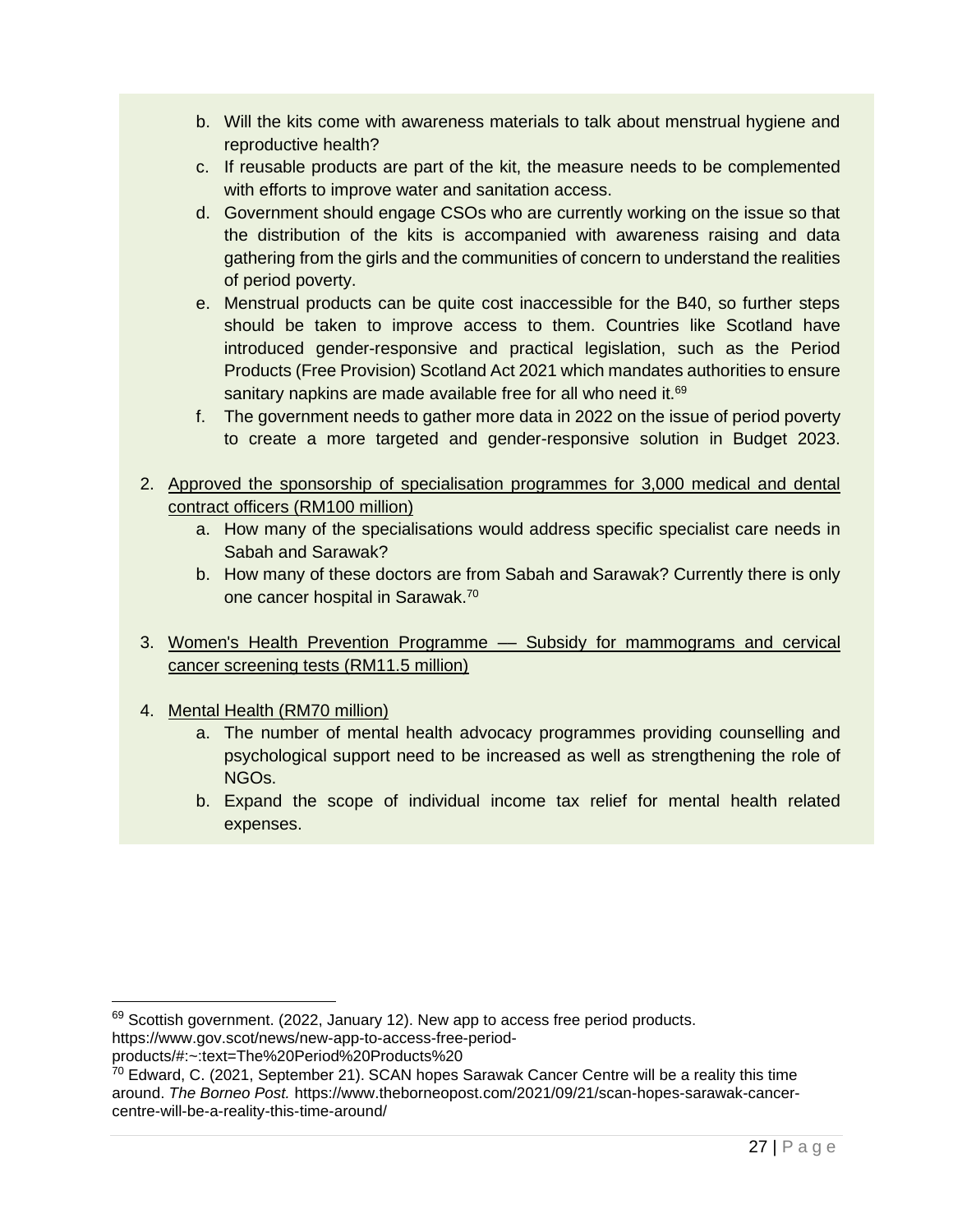## **GENDER-BASED VIOLENCE**

Gender-based violence is when a person or a group of individuals are being targeted with harmful acts due to their gender. The term is used to highlight the risk of violence particularly faced by women and girls due to patriarchal structures and gender-based power differences. This violence can be physical, mental, sexual, and economic harms that are inflicted onto victims in public or in private. Even though women and girls are disproportionately affected by GBV, men and boys can be targeted too as patriarchal systems go against LGBTQIA+ persons.

Since the start of COVID-19, Malaysia saw a stark increase in gender-based violence (GBV) cases, underscoring an urgent need for the government to put effective protection and assistance measures in place for these survivors of violence. These cases of GBV and rape culture have also been making their way into schools and cyber spaces, leaving women and girls vulnerable on all fronts. Thus, there is also a need to provide gender-sensitive training for educators and offer support to youths facing harassment in schools and online, which can sometimes mean the same thing during a period of online learning.

## *Addressing protection and assistance for victims of violence*

Police statistics show that from 2010 to 2017 a total of 57,519 cases of violence against women (VAW) were reported, 40% of these were domestic violence cases. These incidents of VAW included criminal cases, such as molestation, rape, incest, and unnatural offences, with women victims.<sup>71</sup> This worrying rise in numbers only continued to worsen during COVID-19 when there was a spike in domestic violence and overall gender-based violence. According to the Ministry of Women, Family, and Community Development, a total of 9,015 domestic violence cases were recorded since the start of Malaysia's movement control order (MCO) in March 2020 until August 2021.<sup>72</sup> This reality resonates the Women's Aid Organisation's (WAO) reports of their domestic violence telephone and messaging services receiving 3.4 and 3.6 times more enquiries in April and May 2020 when the MCO began. When Malaysia went into lockdown to combat the pandemic, it created a situation wherein survivors were isolated and trapped with their abusers who can then exert physical, emotional, and social control over them.<sup>73</sup>

<sup>71</sup> Malay Mail. (2017, April 26). 57,519 cases of violence against women reported since 2010. *Malay Mail.*  https://www.malaymail.com/news/malaysia/2017/04/26/57519-cases-of-violence-against-womenreported-since-2010/1364561

<sup>72</sup> Rahim, R., Tan, T., Carvalho, M., & Zainal, F. (2021, September 23). Over 9,000 domestic violence cases recorded since MCO began, Rina Harun tells Parliament. *The Star.* 

https://www.thestar.com.my/news/nation/2021/09/23/over-9000-domestic-violence-cases-recorded-sincemco-began-rina-harun-tells-parliament

<sup>&</sup>lt;sup>73</sup> Yap, L. S. (2020, June 9). Enquiries to WAO's domestic violence hotline spike to over 3 times pre-MCO levels, showing need for preparedness for next round of pandemic. *Women's Aid Organisation*. https://wao.org.my/enquiries-to-waos-domestic-violence-hotline-spike-to-over-3-times-pre-mco-levels-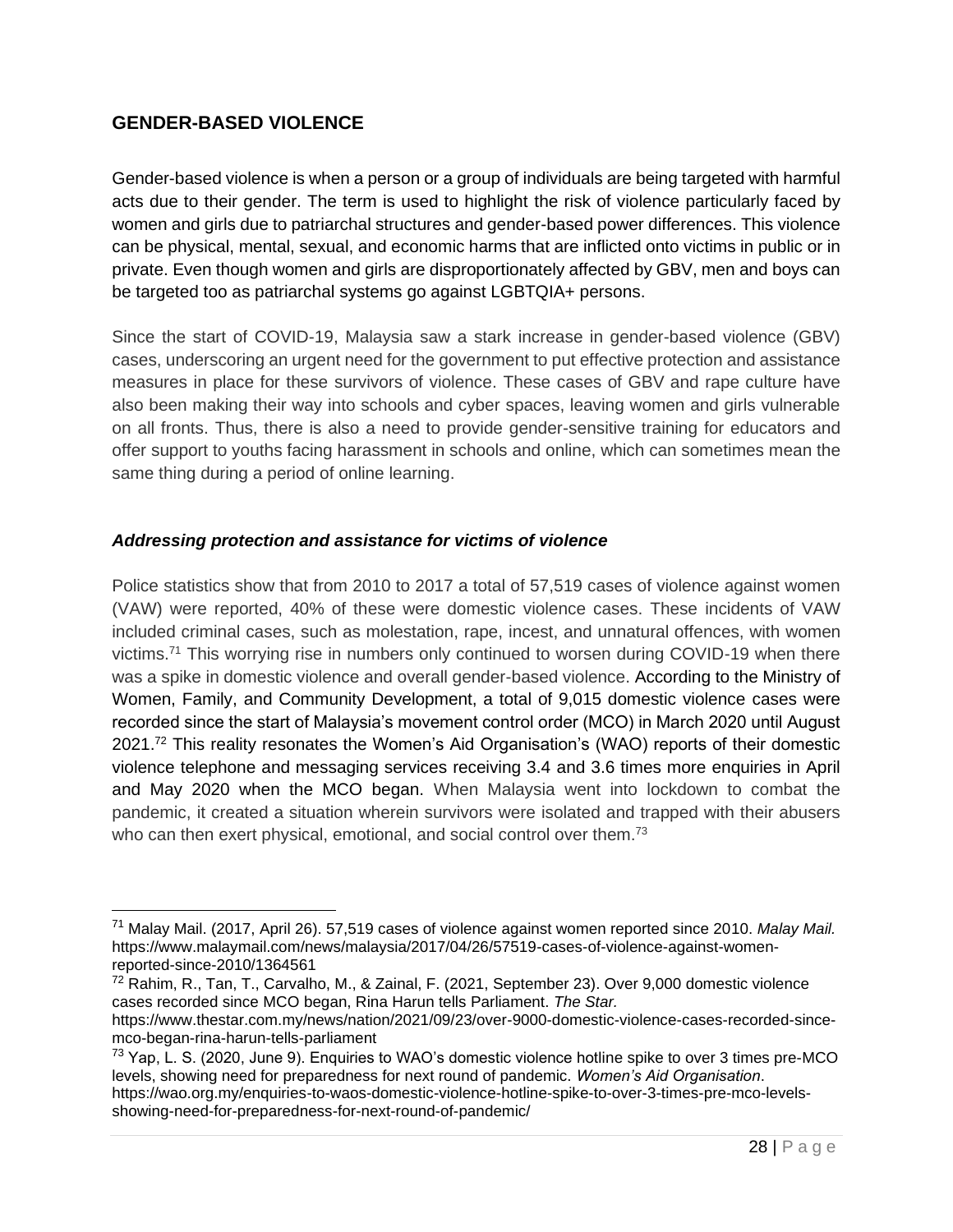To address this issue, the ministry has set up hotlines for complaints on domestic violence cases, namely the Talian Kasih 15999 and a WhatsApp number, 019-261 5999.<sup>74</sup> During the latest MCO 3.0 which was implemented in June 2021, Talian Kasih received 11,802 calls within a month. Among those calls, 463 were related to domestic violence and 203 were related to child abuse.<sup>75</sup> On average, one in 10 children in Malaysia is likely to be a victim of emotional, physical, or sexual abuse. However, these figures could be higher due to the under-reported nature of these cases.<sup>76</sup> There has been an increase in child sexual abuse cases in Malaysia during the pandemic, which could be due to factors such as increased stress from the coronavirus and the financial strain that comes with it. These instances could also be happening online with child grooming often happening in cyber-space. The number of children aged five to 17 who use the internet grew 155% from 2016 to 2020, while parental control over this internet usage has dropped from 62.4% in 2018 to 53.4% in 2020.<sup>77</sup>

A report by the Economist Intelligence Unit (EIU) ranked Malaysia 23rd out of 60 countries that were part of the Out of the Shadows Index, which examines a country's response to threats of sexual violence against children.<sup>78</sup> It stated that Malaysia does have a legal framework to protect against offences such as child rape, child grooming, child trafficking, and purchasing sexual services from children. However, the effectiveness of both law enforcement and the judicial system to ensure these protections are implemented is questionable.<sup>79</sup> There is a need for the following:

- **More rigorous monitoring and evaluation** of these policies and their implementation.
- **Awareness of the national hotline (Talian Kasih)** particularly in rural areas.
- **Gender-sensitive training for front desk police officers** to handle gender-based violence and online sexual abuse cases in a timely, child-friendly, and non-judgmental manner.
- **Child protection systems to be more proactive** in preventing abuse from happening, rather than just reactive to reports of cases<sup>80</sup> in both urban and rural areas.
- **Increase One Stop Crisis Centres (OSCC)** across the country together with a trained and gender-sensitive team of first responders.

<sup>74</sup> Rahim, Tan, Carvalho, & Zainal, 2021.

<sup>75</sup> Dzulkifly, D. (2021, July 4). Report: 11,802 calls placed to Women's Ministry Talian Kasih helpline since start of MCO 3.0 on June 1, says Rina Harun. *Malay Mail*.

https://www.malaymail.com/news/malaysia/2021/07/04/report-11802-calls-placed-to-womens-ministrytalian-kasih-helpline-since-st/1987075

<sup>76</sup> Kwan, F. (2021, July 16). 1 in 10 children likely to be victim of abuse. *Free Malaysia Today*. https://www.freemalaysiatoday.com/category/nation/2021/07/16/1-in-10-children-likely-to-be-victim-ofabuse

<sup>77</sup> Supramani, S. (2021, October 26). Govt should set up system to monitor and manage internet usage by minors: Experts. *The Sun daily.* https://www.thesundaily.my/local/govt-should-set-up-system-tomonitor-and-manage-internet-usage-by-minors-experts-NJ8496429

<sup>&</sup>lt;sup>78</sup> The Economist Intelligence Unit. (2018). Out of the shadows: Shining light on the response to child sexual abuse and exploitation - a 40 country benchmarking index. Malaysia country summary. EIU, New York, NY. https://outoftheshadows.eiu.com/wp-content/uploads/2019/01/MY\_MALAYSIA\_PROFILE.pdf

<sup>&</sup>lt;sup>79</sup> The Economist Intelligence Unit, 2018.

<sup>80</sup> Supramani, 2021.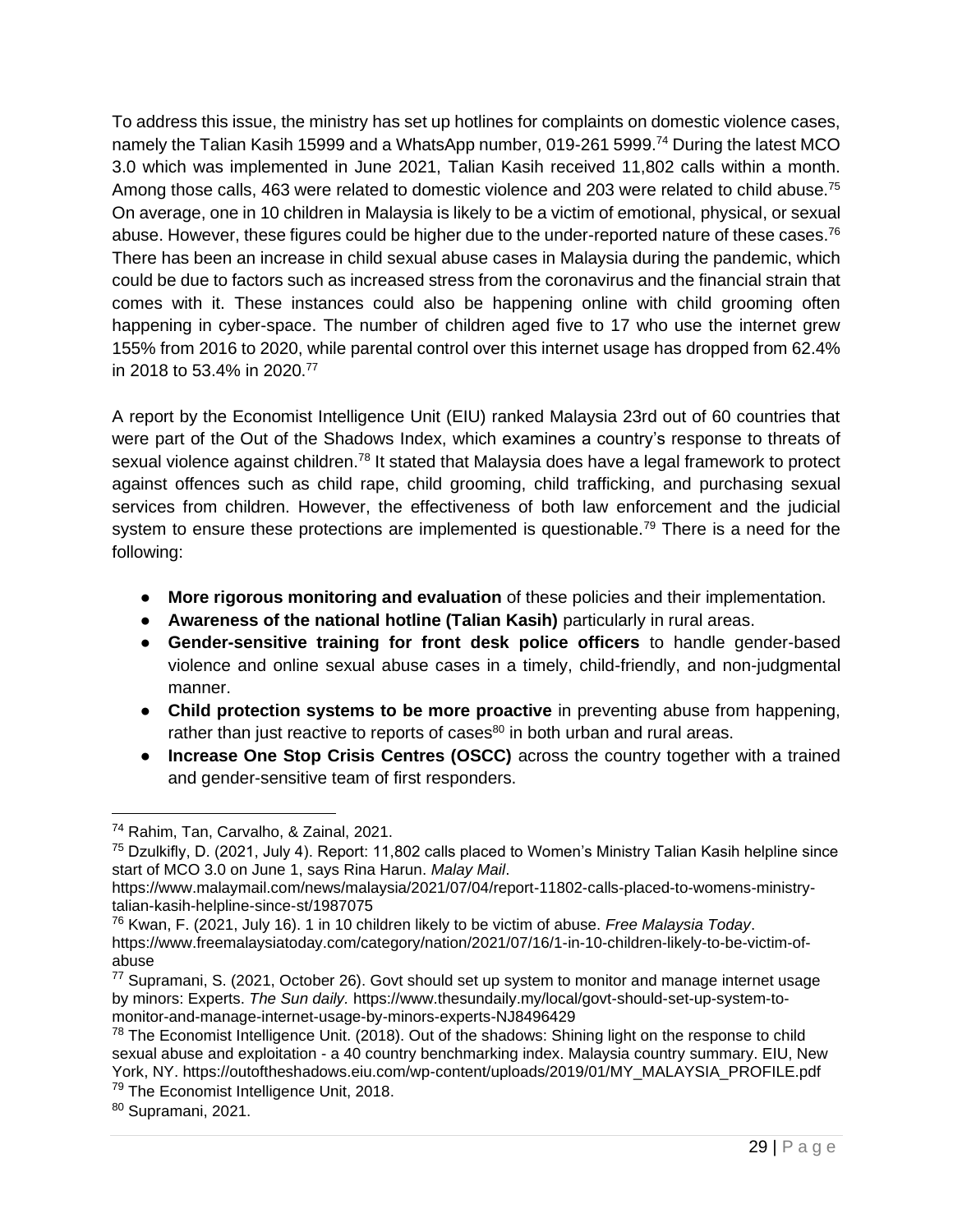- **Training for enforcement officers in the identification of trafficked victims.**
- **Provision of shelters for male victims** of gender-based violence. There are currently none available, but emerging cases reveal that men and boys can also be victims of GBV.

#### *Improve awareness and prevention of harassment in schools and online spaces*

The severe lack of gender sensitivity in Malaysian schools is another issue that is evident as news of educators engaging in period spot checks and rape jokes continue to haunt students across the nation.

A report by All Women's Action Society (AWAM) and Save The Schools found that one of the most underreported forms of abuse in schools was period spot checks.<sup>81</sup> The release of this report sparked outrage and across the nation, and women and girls shared stories of their own experiences dating as far as 20 years ago. The checks had apparently included "showing their blood-soaked sanitary pads, doing swabs of their vagina with either cotton buds, tissues, or their fingers, or having a teacher, warden or school prefect pat them down at the groin to feel if they are wearing a sanitary pad".<sup>82</sup> The Ministry of Education has since sent out a circular that called for the halt of period spot checks on female students. $83$  The same gender insensitivity is also the reason behind the blatant rape culture that happens in schools, such as when teachers made 'rape jokes' in class and the school authorities took the matter lightly. $84$  Rape culture is so normalised that when students report incidences like this, the complaint mechanisms are not taken seriously or followed through resulting in students failing to be protected and losing hope in any form of redress.

Beyond school, rape culture continues to permeate online spaces where harassment takes place through stalking, the non-consensual dissemination of intimate images (NCDII), and verbal harassment among other actions that make users feel unsafe. According to a study by the Women's Aid Organisation (WAO), cyber-harassment cases have been on the rise in Malaysia. The Malaysian Computer Emergency Response Team (MyCERT) logged a total of 596 cases in 2020, making it an all-time high for the past 10 years. $85$  The public perception that online harassment is less severe as there is no direct physical harm is a misguided. Oftentimes, online

<sup>81</sup> All Women's Action Society (AWAM) & Save the Schools (STS). (2021). *Of sexual harassment, period spot checks, bullying and other abuse.* AWAM. https://awam.org.my/wpcontent/uploads/2021/11/STS-Report-FULL-2021.pdf

 $82$  Alhadjri, A. (2021, April 22). Schoolgirls 'shamed, groped and violated' in period spot checks. *Malaysiakini.* https://www.malaysiakini.com/news/571658

<sup>83</sup> The Star. (2021, November 8). Stop period spot checks, Education Ministry tells schools. *The Star.*  https://www.thestar.com.my/news/education/2021/11/08/education-ministry-issues-reminder-to-halt-spotchecks-among-female-students

<sup>84</sup> Al Jazeera Staff. (2021, May 19). The 17-year-old exposing rape culture in Malaysian schools. *Al Jazeera*. https://www.aljazeera.com/news/2021/5/19/the-17-year-old-exposing-rape-culture-in-malaysianschools

<sup>&</sup>lt;sup>85</sup> Chung, I., Farid, A., & Agha, S. (2021). A study on Malaysian public attitudes and perceptions towards violence against women (VAW). Women's Aid Organisation (WAO). https://wao.org.my/wpcontent/uploads/2021/11/PRINT-WAO\_VAW-Public-Attitudes-and-Perceptions-Report-2021\_19- NOV\_FINAL.pdf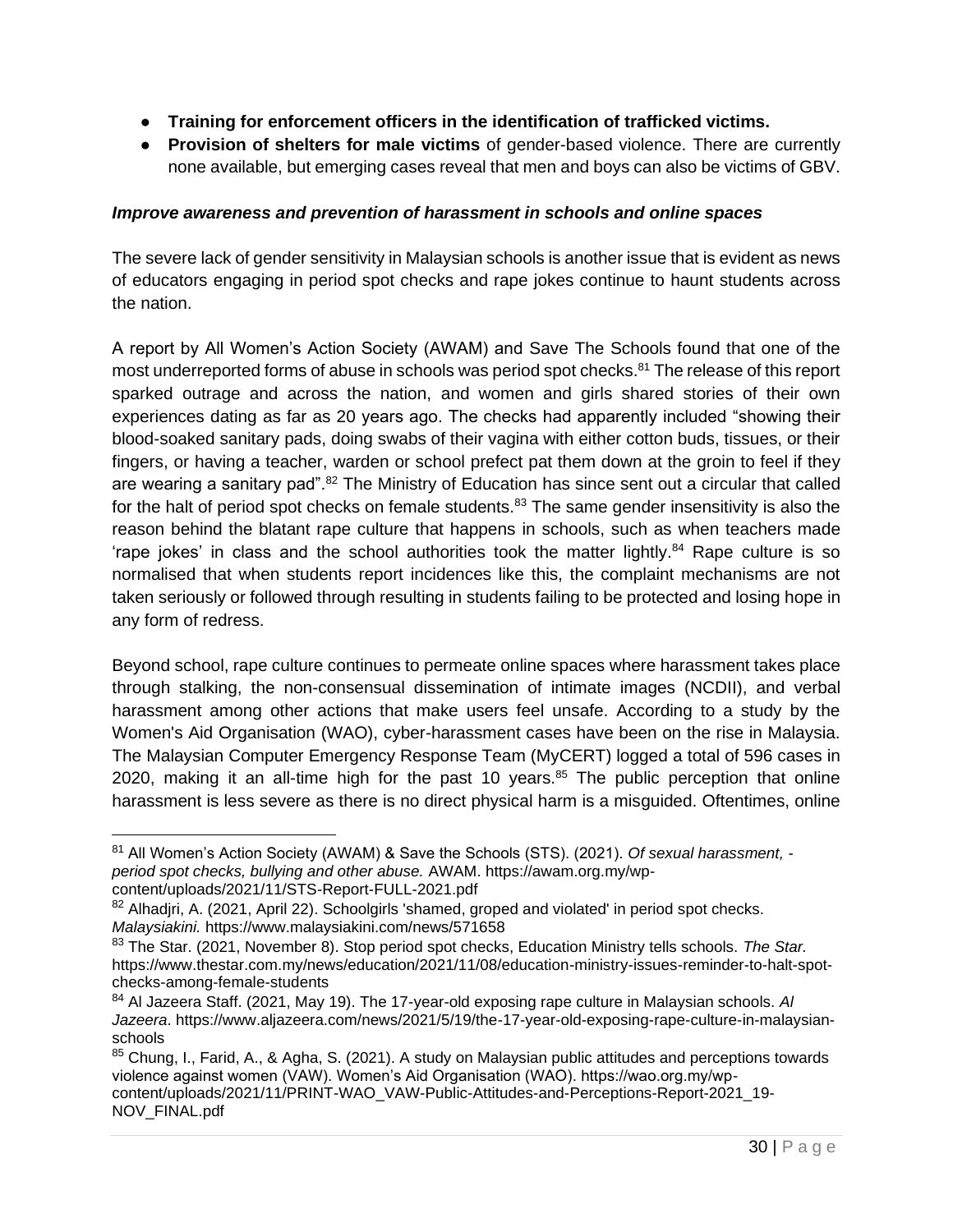gender-based violence (OGBV) affects survivors through the emotional and/or psychological harm that is experienced. The overall distressing experience may also lead to mental illnesses and post-traumatic stress disorder in the long run.

**In 2021, secondary school Malaysian student, Ain Husniza spoke out online against her teacher making a rape joke during her Physical Education class.** The unintended consequence of this was that online trolls hid behind their mask of anonymity to harass her. There was even a Facebook group with 100,00 teachers that body-shamed her, made comments about her body, and sexualised her.<sup>86</sup> This is one example of a violence that happened in person turning into harassment online when compounded by the visibility of her video.

Research has shown that gender-based violence can lead to an economic cost of 1.2% to 2% of the global GDP, which is roughly the amount that most developing countries spend on primary education annually.<sup>87</sup> In addition to this, when GBV leads to the reduced well-being of women and girls, it increases the burden for public healthcare, social services, and the criminal justice system. This is on top of the productivity lost when survivors and perpetrators are dealing with trauma or incarceration. There needs to be a holistic and transformative approach to rehabilitate both survivors and perpetrators of this violence to reduce that loss. This could take the following forms:

- **Gender sensitivity training for teachers** to eradicate rape culture in classes and ensure the safety of students.
- **Setting grievance mechanisms in place** to deal with similar cases of sexual harassment in school and online spaces. This should also include counselling services for students who are affected by harassment.

## **Budget 2022: Measures and Reflections**

1. Empowerment of the PDRM D11 Division including 100 new posts (RM13 million)

D<sub>11</sub>

- a. How many men/women will be enlisted for the 100 new posts?
- b. What areas of D11 will be 'strengthened' under this measure or is the RM13M for training?
- c. How much of the allocation will be for training frontline (desk) officers and others who receive and process victim reports and testimonies?
- d. How will the strengthening of D11 contribute towards more reporting on sexual offences considering that most cases go unreported?
- e. Will local CSOs who have expertise in this area perform the training?

2. WAJA Squad (RM10 million) to strengthen community awareness programmes on violence against women across the country.

<sup>86</sup> Yeo, B. (2021, January 11). "No one asked for it": Dealing with cyberbullying and online toxicity. *Focus Malaysia*. https://focusmalaysia.my/no-one-asked-for-it-dealing-with-cyberbullying-and-online-toxicity/ <sup>87</sup> World Bank. (2014). *enGENDER IMPACT: Addressing gender-based violence*.

https://www.worldbank.org/en/topic/gender/publication/engender-impact-addressing-gender-basedviolence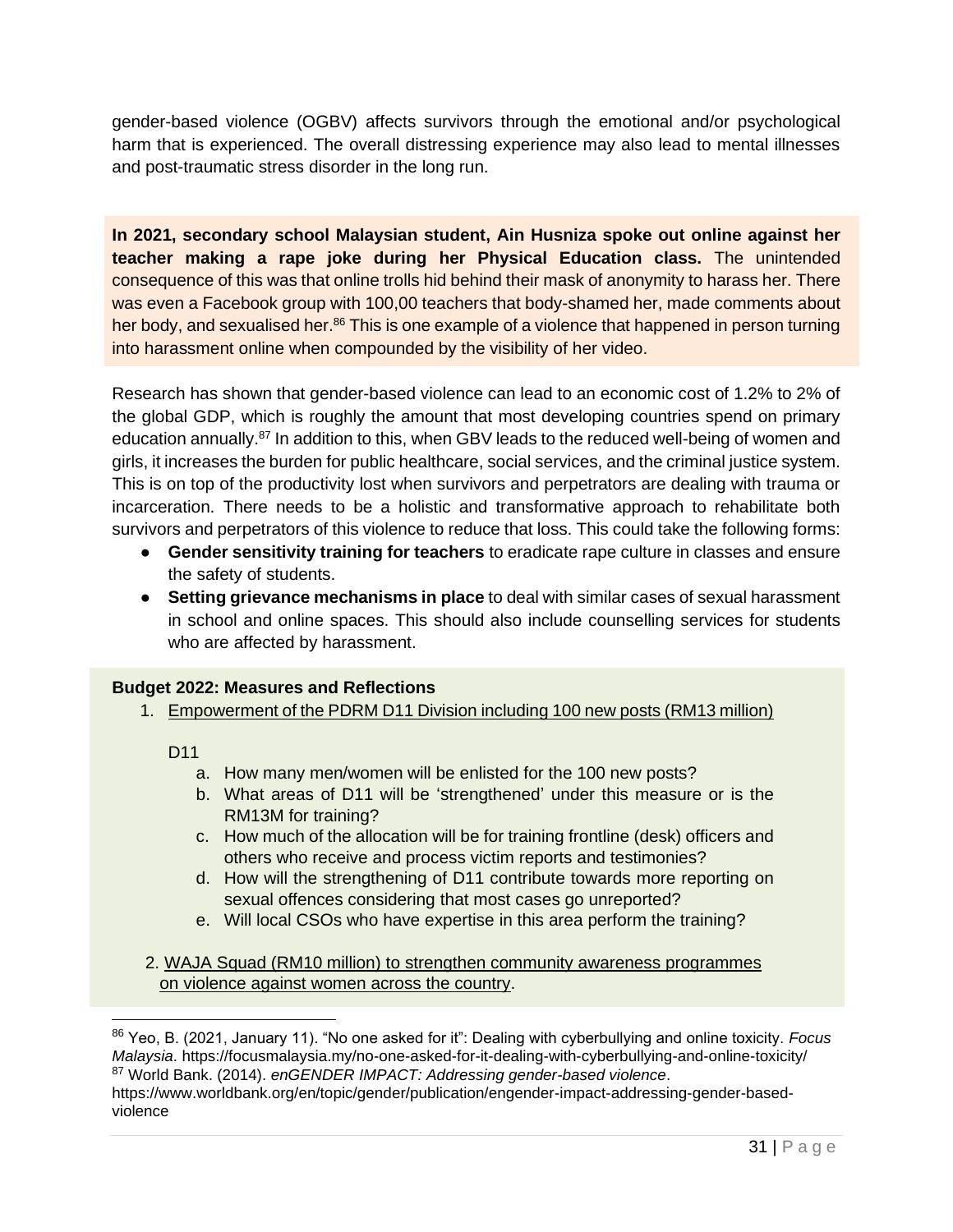#### WAJA

a. Has an evaluation been undertaken on WAJA in 2021? What are the findings of the WAJA Squad in terms of its outreach and impact in 2021? How has this learning advised the allocation for Budget 2022?

#### 3. Local Social Support Centres (PSSS) to protect victims of domestic violence (RM4.5 million) and Special Shelter Houses for Women (RM10 million)

- a. What has been the learning from the evaluation of the RM21 million allocation for the same (PSSS) in Budget 2021?
- b. What public awareness has been conducted? And what outreach? Has a survey been conducted to ascertain public awareness of this service?
- c. What easy/safe access will the community have to the local PSSS if the victim/affected person needs to go to the centre? What first responder assistance is provided for a victim in high risk? What safe house/shelter is provided at the PSSS?
- d. What is the existing operational allocation in KPWKM for Talian Kasih?
- e. What internal plans are there to strengthen the delivery of support through the national helpline? What is the evaluation of the response and support provided for victim callers?

## <span id="page-31-0"></span>**LEADERSHIP, DECISION-MAKING, AND POLITICAL EMPOWERMENT**

When women are included in leadership roles and decision-making processes at all levels, the outcome tends to be inclusive and progressive in terms of economic, social, and political progress. Having meaningful representation and engagement of women in leadership bodies, such as legislatures, courts, executive boards, community councils, and village and housing committees, ensures that diverse and representative views are taken into account.<sup>88</sup> This is the kind of consideration that countries should take into account for COVID-19 national recovery. Yet, despite the fact that we have seen women shine as leaders during the pandemic with women-led nations having overall lower COVID-19 death rates and more effective virus containment policies,<sup>89</sup> men still outnumber women three to one across COVID-19 government task forces around the world.<sup>90</sup> The same token representation is seen across all decision-making spaces in the country.

<sup>88</sup> OECD. (2014). *Women, government, and policy making in OECD Countries: Fostering diversity for inclusive growth.* OECD Publishing. http://dx.doi.org/10.1787/9789264210745-en

<sup>89</sup> Taub, A. (2020, May 18). Why are women-led nations doing better with Covid-19? A new leadership style offers promise for a new era of global threats. *The New York Times*.

https://www.nytimes.com/2020/05/15/world/coronavirus-women-leaders.html

<sup>90</sup> Lavietes. M. (2021, March 23). Men outnumber women three to one on COVID-19 task forces. *Reuters.*  https://www.reuters.com/article/us-health-coronavirus-women-un-trfn-idUSKBN2BE2SS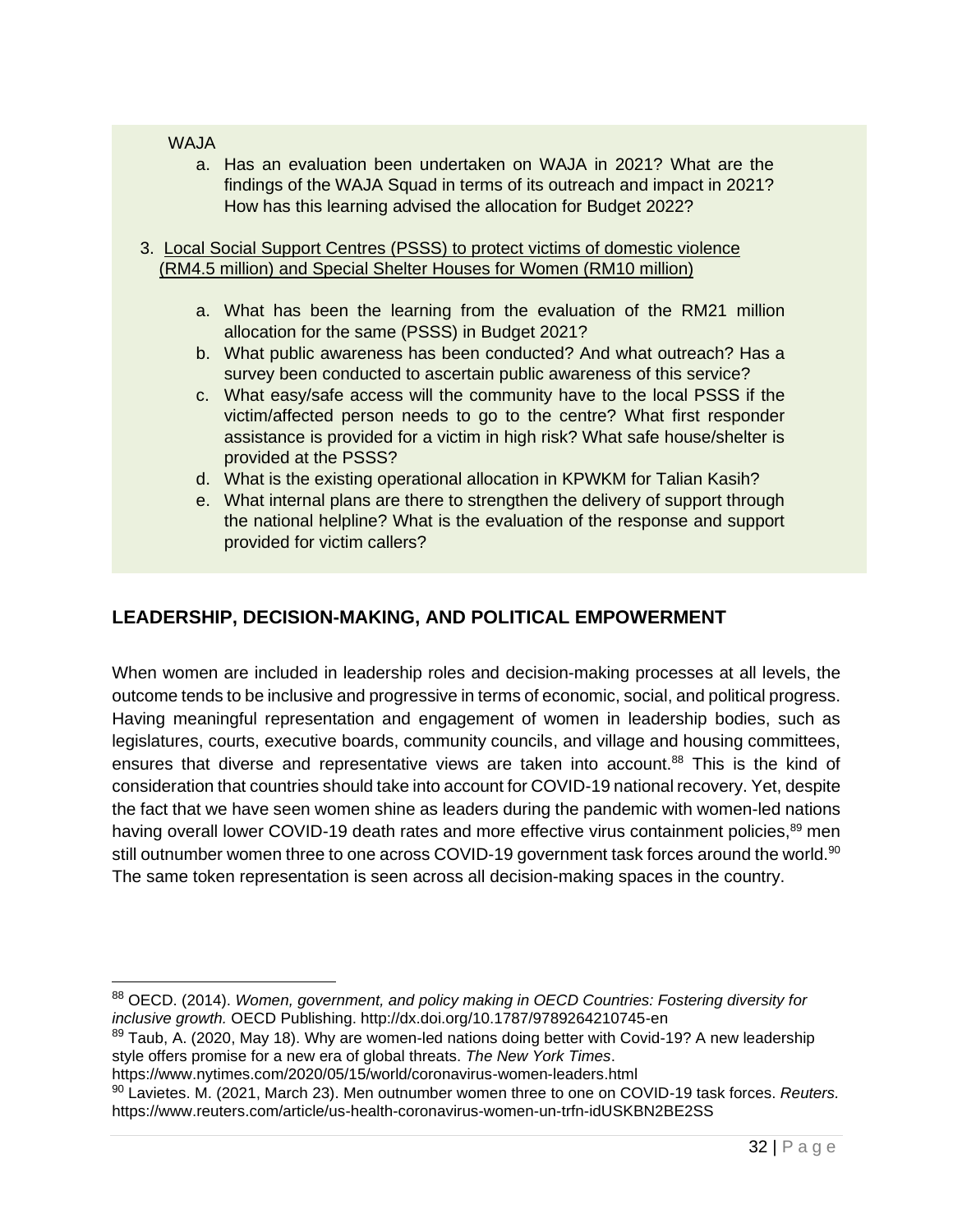In 2004, the Malaysian government announced the policy of having at least 30% women in decision-making positions in the public sector.<sup>91</sup> While there has been great progress in achieving this target, as women accounted for 38.2% of top management positions in 2021, $92$  the numbers for political participation are not as positive. There are only 33 women out of 222 parliamentarians, thus making up only 15% of the Dewan Rakyat. The unequal representation in parliament puts certain needs and developments at risk due to the lack of both diverse voices and a gender lens when scrutinising and monitoring policies, plans, and budgets. This could hold back our COVID-19 recovery, which should be broad in scope, covering social, economic, and health resilience. Within this planning, the government should also not forget to engage with national and grassroots women's groups to understand the population's lived realities.

However, in the private sector, Malaysia is seeing a slowly rising number of women holding senior leadership positions in 2021.<sup>93</sup> There is certainly a positive trend towards recognising the role of gender diversity in creating a resilient and sustainable business. Boards with at least one-third women representation correlates with 38% higher median return on equity than boards with no women represented.<sup>94</sup> At the moment, the participation of women on boards of public listed companies (PLCs) stands at 17.2%, with no women board members at all in four companies within the top 100 listed companies as of the end of 2020. In Malaysia's Budget 2022 speech, the government made it compulsory for top 100 PLCs on Bursa Malaysia to have at least one woman director<sup>95</sup> by September 2022, and all other listed companies by January 2023.

Despite Malaysia's policy on having 30% of women in decision-making roles across public and private sectors, progress has been slow as there has been no evidence of government commitment or clear ministerial leadership to direct and monitor this policy. The neglect of this policy has serious implications in all areas of development and risks a regression in the government's trajectory towards a high-income nation. Moving forward, these are some steps that the government and all stakeholders can take action on:

● **Develop a comprehensive action plan in the Ministry of Economic Affairs with an actionable roadmap, with clear key performance indicators, and a robust monitoring and impact assessment framework** for women's leadership across all decision-making tables in public and private sectors.

<sup>91</sup> Ministry of Women, Family and Community Development, Malaysia. (2019). *Beijing Declaration and Platform For Action Malaysia Progress Report 2014–2019.* 

https://asiapacificgender.org/sites/default/files/documents/Malaysia%20(English).pdf 92 Public Services Department (2021)

<sup>93</sup> Grant Thornton. (2021, March 8). *Malaysia records highest women's participation in senior leaderships*  [Press release]. https://www.grantthornton.com.my/press/press-releases-2021/33-percent-of-womenhold-senior-leadership-roles/

<sup>94</sup> Institute of Corporate Directors Malaysia. (2021). *The Malaysia board diversity study and index*. ICDM. https://pulse.icdm.com.my/wp-content/uploads/2021/03/ICDM-BOARD-DIVERSITY-REPORT.v11.pdf <sup>95</sup> The Star. (2021, October 30). All PLCs to have women directors by January 2023. *The Star.* 

https://www.thestar.com.my/business/business-news/2021/10/30/all-plcs-to-have-women-directors-byjanuary-2023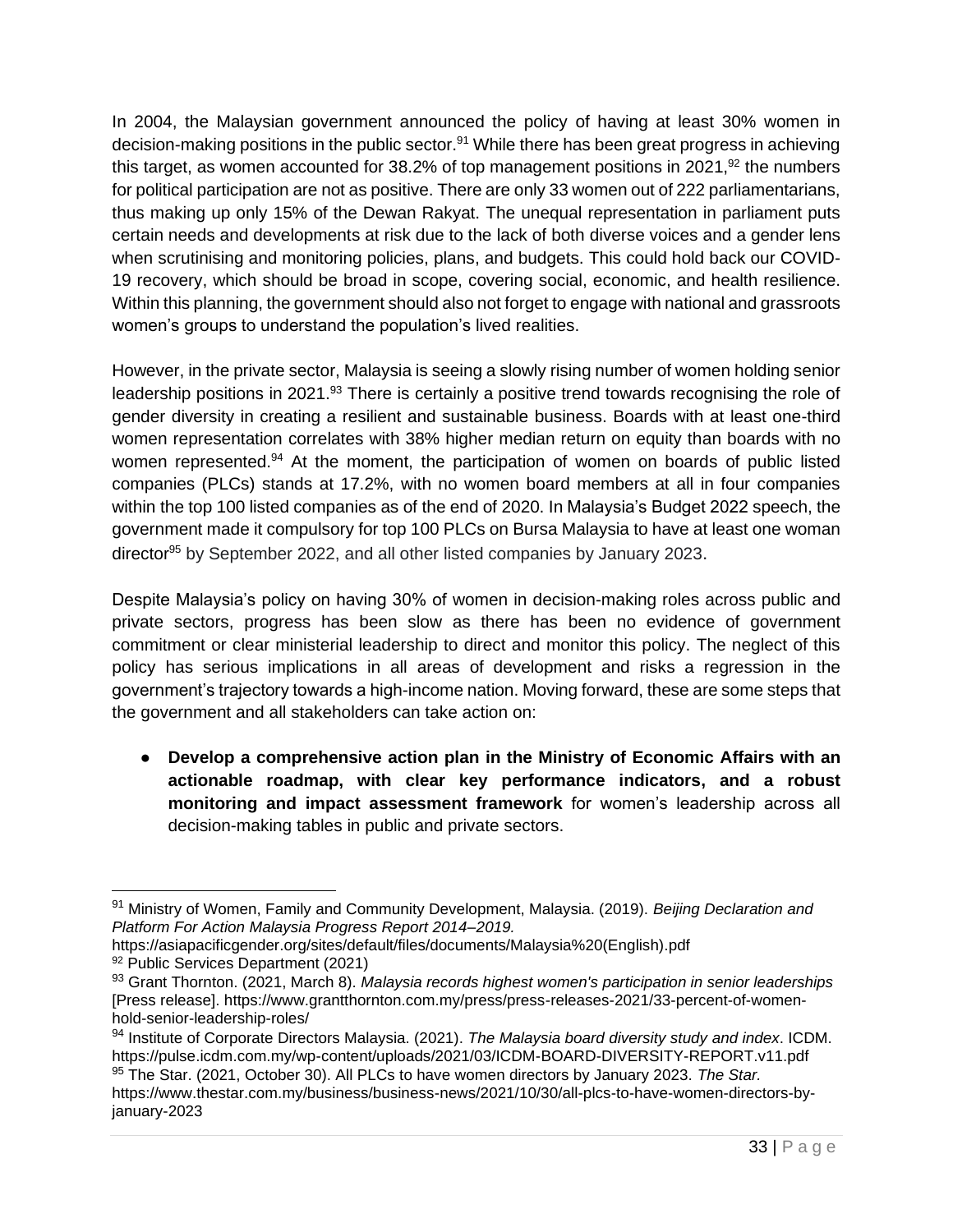- **Implement regulations that ensure a safe and open environment for women to participate in leadership.**<sup>96</sup> For instance, regulations that do not tolerate workplace harassment and discriminatory practices.
- **Invest resources into programmes that support women's path to leadership.**<sup>97</sup>
- **Shift the narrative of women in leadership** through campaigns that subvert the traditional socio-cultural ideas that reinforce gender inequality.

#### **Budget 2022: Measures and Reflections**

1. Women on Boards – Appointment of at least one female director for all public listed companies

One director can serve on 5 boards, which means the top 100 PLCs may see only 20 women.

- a. How does this affect the 2011 policy for 30% women in senior decision-making positions in the private sector including corporate boards?
- b. This may not on an aggregate level see numbers of women on PLC boards. Regulations allow 1 director to serve on 5 boards which could mean potentially that the top 100 PLCs could have 20 women, while the remaining 836 PLCs have 167 women board members.
- <span id="page-33-0"></span>**2.** Women empowerment — Women's youth leadership and entrepreneurship programme by Yayasan Kepimpinan Wanita (RM5 million)
	- a. Who will be the beneficiaries of these training programmes?
	- b. Will it be open to and target upskilling middle aged and older experienced women who have dropped out of the labour force due to household and caring responsibilities? Will the training be gender sensitive to cater to lived realities?

 $96$  Ibid.

 $97$  Ibid.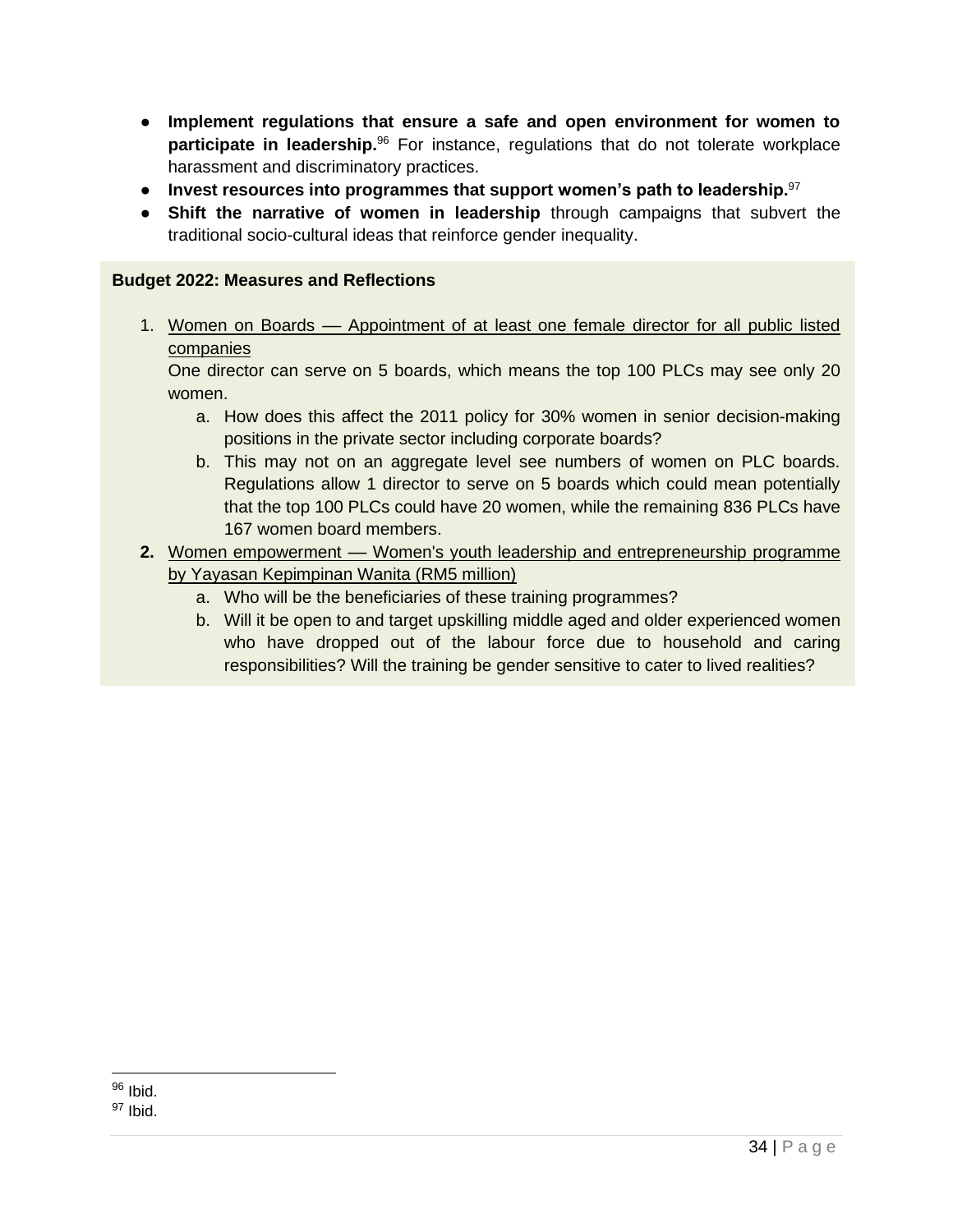## **CONCLUSION**

Malaysia still has some way to go when it comes to achieving gender equality across the various sectors and many issues remain. While we may have made some headway, the efforts are sporadic and incoherent, lacking political will and coordination. International learning and good practices strongly guide us to approach development strategies through a gender lens. An honest reflection on the impact of the pandemic on the population and economy should advise us to reconceptualise our recovery measures using a cross-cutting gender-responsive model that will have a far-reaching impact.

As the key instrument for government economic policies, the national budget needs to integrate a gender-responsive model to systematically address the issues and needs of people across all ages, genders, ethnicities, and communities. It enables us to look at issues using a contextual analysis and an intersectional lens to formulate well thought out solutions.

#### **The following are some considerations to bear in mind when measuring the genderresponsiveness of budgets:**

- What is the current situation of women and men?
- What are the needs and priorities of women and men?
- Has a gender impact assessment been conducted?
- How is the government raising funds?
- How is the money spent?
- What impact will this have on women and men?
- What factors influence budgetary allocation decisions?
- How do budgetary decisions affect the living conditions of men and women?
- Who benefits (directly or indirectly) from government spending?
- Is the data sufficient to show the impact on women and men?
- What decisions reinforce or change gender stereotypes?
- Will the budget reduce, increase, or leave an unchanged equality gap?
- How have women been consulted?
- How will this tackle inequality long term?
- How will the impact be monitored? Janet Veitch, OBE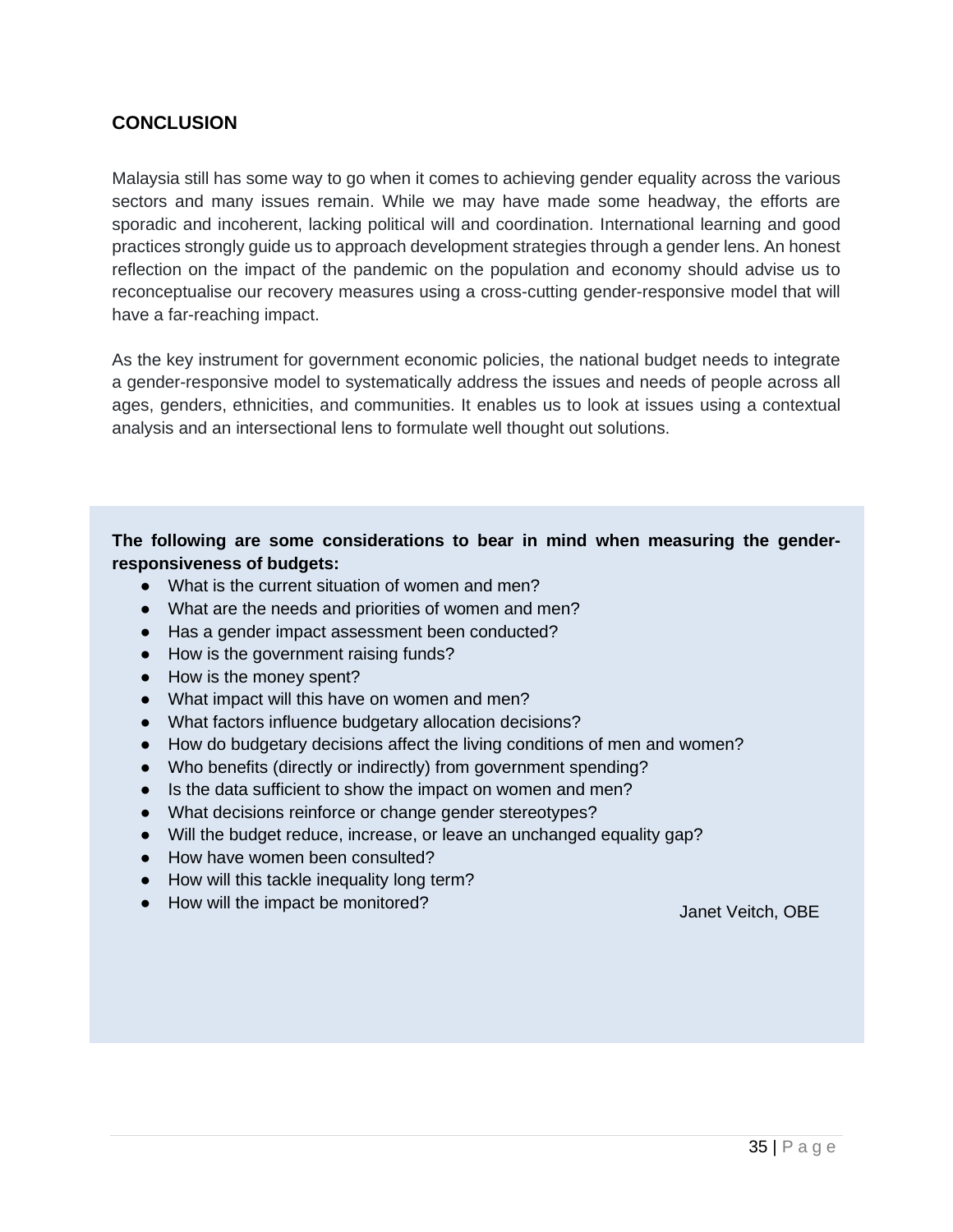To push forward the gender equality agenda, the Malaysian government should consider taking on the following recommended action plans:

- **Institute whole of government gender mainstreaming and gender-responsive budgeting** to ensure that policies address the needs of both men and women.
- **Integrate a gender-responsive framework into COVID-19 recovery policies** to address the specific needs of women and girls. One example of what this could look like is Chile's Covid Women's Council, which was set up to convene on issues related to the pandemic, and is made up of women from academia, civil society, the private sector, and the government.<sup>98</sup>
- **Improve gender-disaggregated data collection and expand research on the gendered impacts** across poverty, economic participation, education, health, genderbased violence, and leadership issues. This would provide better insights for targeted and effective interventions.
- **Establish a robust gender-sensitive monitoring and evaluation framework** that measures the impact of national policies from an intersectional perspective. Producing impact reports from these findings would serve to inform future budgets and policies.
- **Enact the Gender Equality Act** to repeal/amend discriminatory legislations including Federal Constitutions. This would include amending unequal citizenship laws that affect the lives of Malaysian mothers and their overseas-born children;<sup>99</sup> introducing anti-stalking laws to protect victims;<sup>100</sup> and amending the sexual harassment bill to be survivorcentric.<sup>101</sup>

With every new budget, there is a potential to make a difference and progress towards gender equality. Gender-responsive policies can bring about this change as long as their implementation is thorough and consistent. We hope that, with these reflections from the grassroots, the impact of Budget 2022 can be better evaluated to inform the work that needs to be done for Budget 2023.

<sup>98</sup> United Nations Human Rights Office of the High Commissioner. (2021, July 27). We must prioritize a gender-responsive recovery from COVID-19. https://www.ohchr.org/EN/NewsEvents/Pages/Women-Covid19.aspx

<sup>99</sup> Ganesan, R. R. (2022, March 8). I am mother, hear me roar. *Free Malaysia Today.* 

https://www.freemalaysiatoday.com/category/top-lifestyle/2022/03/08/i-am-mother-hear-me-roar/ <sup>100</sup> Zainal, F. (2021, November 16). Anti-stalking law needed urgently. *The Star*.

https://www.thestar.com.my/news/nation/2021/11/16/anti-stalking-law-needed-urgently

 $101$  Ragu, D. (2021, December 16). Amend Sexual Harassment Bill to be survivor-centric, say groups. *Free Malaysia Today.*

https://www.freemalaysiatoday.com/category/nation/2021/12/16/amend-sexual-harassment-bill-to-besurvivor-centric-say-groups/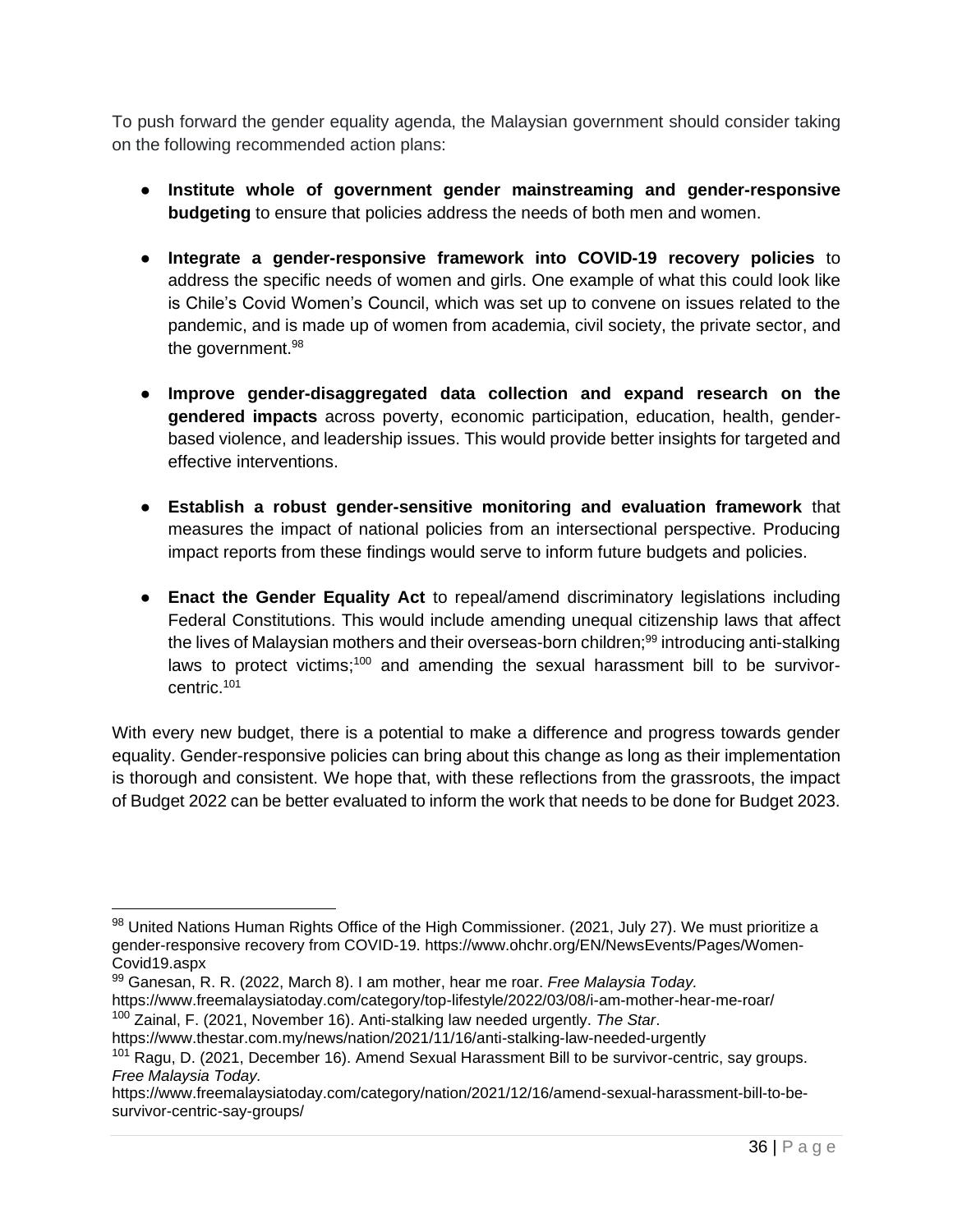## **Annex 1**

## <span id="page-36-0"></span>**MALAYSIA'S STATE OBLIGATIONS AS A MEMBER OF THE INTERNATIONAL COMMUNITY**

#### 1. Sustainable Development Goals (SDGs)

The 17 SDGs are a set of target indicators to move towards sustainable development. Malaysia is one of the countries who have adopted the 2030 Agenda for Sustainable Development<sup>102</sup> and its commitment is strongly reflected in the fact that Malaysia is one of 10 countries that fully aligned their national budgets to SDGs based on UN assessments.<sup>103</sup>

## 2. ASEAN Declaration on the Gender-Responsive Implementation of the ASEAN Community Vision 2025

As part of ASEAN, Malaysia joins the declaration of commitment to a gender-responsive implementation of the ASEAN Community Vision 2025 with the three ASEAN Blueprints and the Sustainable Development Goals to ensure the realisation of a people-centred ASEAN where all women and girls can achieve their fullest potentials through a series of actions including gender mainstreaming and gender analysis.<sup>104</sup>

3. Convention on the Elimination of All Forms of Discrimination Against Women (CEDAW) As a signatory to CEDAW since 1995, Malaysia is legally bound to attain, protect, and respect women's human rights. This includes working towards eradicating discrimination in public and private sectors and organisations. Malaysia is reviewed by the UN every four years to monitor its compliance in addressing gender inequality at all levels and spaces, including the family, community, market, and state.<sup>105</sup>

Among the 30 CEDAW articles, Malaysia maintains reservations to Articles 9(2) and 16(1) (a), (c), (f), and (g), stating that the provisions are not aligned with the Federal Constitution, Islamic law, and national policies. Article 9(2) corresponds to the nationality of children whilst Article 16(1) (a), (c), (f), and (g) touches on equal rights to enter into marriage, equal rights and responsibilities during marriage and at its dissolution, equal rights and responsibilities with

<sup>102</sup> Official Portal of Economic Planning Unit, Prime Minister's Department. (2021). *Sustainable development goals.* https://www.epu.gov.my/en/sustainable-development-goals

 $103$  Ong, S. (2021, November 8). Malaysia among 10 countries that fully align their national budgets to SDGs based on UN assessments, says Tengku Zafrul. *The Edge Markets*.

https://www.theedgemarkets.com/article/malaysia-among-10-countries-fully-align-their-national-budgetssdgs-based-un-assessments

<sup>&</sup>lt;sup>104</sup> Association of Southeast Asian Nations, 2017.

<sup>105</sup> UN Women Asia Pacific. (n.d.). *Frequently asked questions (FAQ) about CEDAW*. https://asiapacific.unwomen.org/en/focus-areas/cedaw-human-rights/faq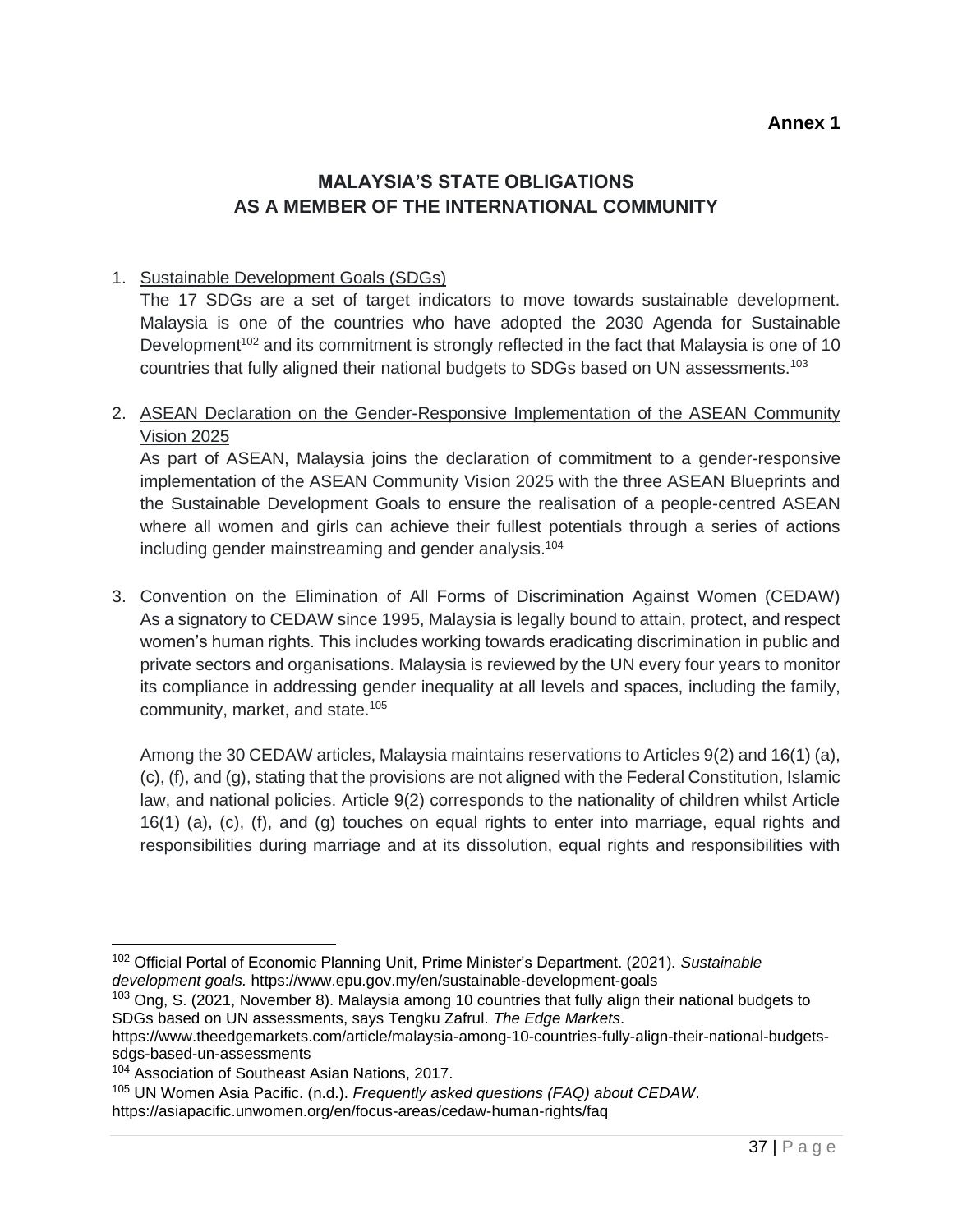regard to guardianship, wardship, trusteeship, and adoption of children, and equal personal rights as husband and wife respectively.<sup>106</sup>

#### 4. Convention on the Rights of the Child (CRC)

In 1995, the Government of Malaysia ratified the CRC, an international human rights treaty which upholds the rights of children, defined as children up to the age of 18 years. Malaysia must guarantee that all children are protected through special measures and receive assistance; have access to services; are able to develop their fullest potential; grow up in an environment that prioritises their well-being; and are informed of their rights so that they can actively participate in society. 107

However, the government-maintained reservations to five core Articles of the CRC: Article 2 (on non-discrimination); Article 7 (on birth registration, the right to a name and nationality); Article 14 (on freedom of thought, conscience, and religion); Article 28(1)(a) (on compulsory and free primary education for all); and Article 37 (on torture or other cruel, inhuman, or degrading treatment or punishment and unlawful or arbitrary deprivation of liberty).<sup>108</sup>

#### 5. Convention on the Rights of Persons with Disabilities

Malaysia has ratified this convention which recognises the rights and dignity of persons with disabilities. However, the government has reservations and does not consider itself bound by Articles 15 (freedom from torture or cruel, inhuman, or degrading treatment or punishment) and 18 (Liberty of movement and nationality).

## 6. Beijing Platform for Action (BFPA)

Malaysia stands by the BFPA, which was established in 1995 as a blueprint to advance women's rights through comprehensive commitments under 12 critical areas of concern: namely women and poverty; the education and training of women; women and health; violence against women; women and armed conflict; women and the economy; women in power and decision-making; institutional mechanisms; women's human rights; women and the media; women and the environment; and the girl child.<sup>109</sup>

\_october\_2013/js6\_upr17\_mys\_e.pdf

<sup>106</sup> Ministry of Women, Family and Community Development, Malaysia. (2018, February 22). *Malaysia successfully presented reports on the Convention on the Elimination of All Forms of Discrimination* [Press release]. Against Women (CEDAW).

https://www.kpwkm.gov.my/kpwkm/uploads/files/KenyataanMedia/SIARAN%20MEDIA%202018/PRESS %20RELEASE\_CEDAW.pdf

<sup>107</sup> UNICEF. (n.d.). *Frequently asked questions on the Convention on the Rights of the Child.* https://www.unicef.org/child-rights-convention/frequently-asked-questions

<sup>108</sup> Child Rights Coalition Malaysia. (2013). *Report for the Universal Periodic Review*. Universal Periodic Review. https://www.upr-info.org/sites/default/files/document/malaysia/session\_17\_-

<sup>109</sup> UN Women. (n.d.). *The Beijing Platform for Action: inspiration then and now*. https://beijing20.unwomen.org/en/about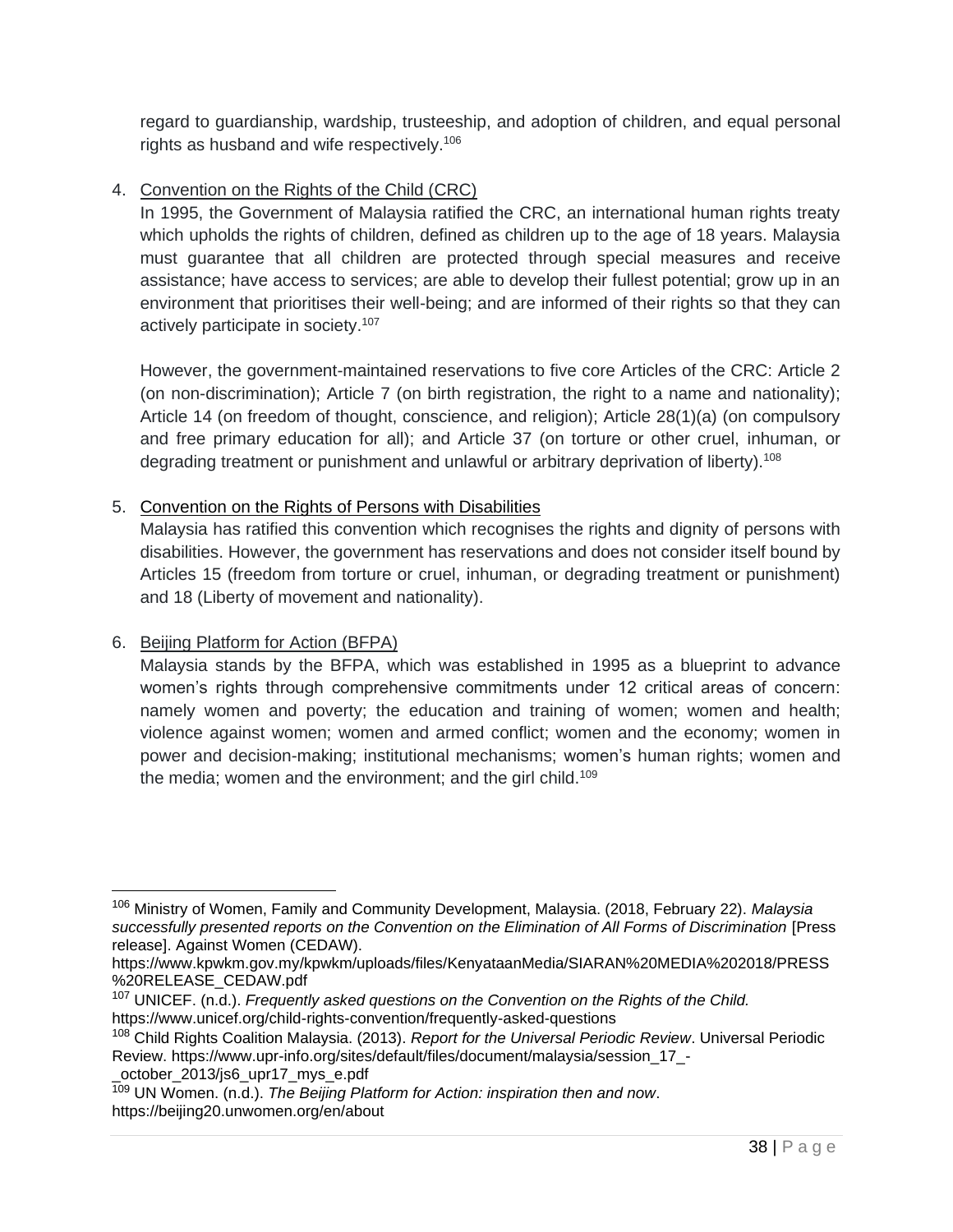#### <span id="page-38-0"></span>**REFERENCES**

- Adam, A. (2021, October 27). In Malaysia, an average of nine babies reported abandoned in a month, half found dead. *Malay Mail*. https://www.malaymail.com/news/malaysia/2021/10/27/in-malaysia -an-average-of-nine-babies-reported-abandoned-in-a-month-half-fo/2016292
- Al Jazeera Staff. (2021, May 19). The 17-year-old exposing rape culture in Malaysian schools. *Al Jazeera*. https://www.aljazeera.com/news/2021/5/19/the-17-year-old-exposing-rape-culturein-malaysian-schools
- Alhadjri, A. (2021, April 22). Schoolgirls 'shamed, groped and violated' in period spot checks. *Malaysiakini.* https://www.malaysiakini.com/news/571658
- All Women's Action Society (AWAM) & Save the Schools (STS). (2021). *Of sexual harassment – period spot checks, bullying and other abuse.* AWAM. https://awam.org.my/wp-content/uploads/2021/11/ STS-Report-FULL-2021.pdf
- Asian Development Bank. (2020). *Enhancing gender-responsiveness of technical and vocational education and training in Viet Nam* (ADB briefs – no. 126). https://dx.doi.org/10.22617/ BRF200034
- Association of Southeast Asian Nations. (2017, November 13). *ASEAN Declaration on the Gender-Responsive Implementation of the ASEAN Community Vision 2025 and Sustainable Development Goals*. ASEAN. https://asean.org/wp-content/uploads/2017/11/7.-ADOPTION\_ ASEAN-Declaration-on-the-GR-Implementation\_CLEAN\_Sept.8-2017\_for-31st-Summit\_CLEAN.pdf
- Ban, K. (2008, March 6). *Gender equality a prerequisite for attaining all other development goals, stresses Secretary-General in remarks to International Women's Day event*. United Nations. https://www.un.org/press/en/2008/sgsm11453.doc.htm
- Bernama. (2020, August 19). 4.7 mln OKU urged to register with JKM to enjoy benefits. *Astro Awani.* https://www.astroawani.com/berita-malaysia/47-mln-oku-urged-register-jkm-enjoy-benefits-255951
- Barrett, S., & Knox-Vydmanov, C. (2020). *Mitigating the effects of the COVID-19 crisis on Malaysia's children: Immediate and longer-term social protection policy options* (Brief - May 2020)*.* UNICEF. https://www.unicef.org/malaysia/media/1746/file/Social%20Protection%20COVID19%20Policy%2 0Brief.pdf
- Batumalai, K. (2020, September 16). 57 years later, do Sarawak, Sabah enjoy equal health care to Peninsula? *Code Blue.* https://codeblue.galencentre.org/2020/09/16/57-years-later-do-sarawaksabah-enjoy-equal-health-care-to-peninsula/
- Bragg, S., Page, T., & Sundaram, V. (2020). *Commission on a gender-equal economy: Education, gender equity and social justice* (Policy paper)*.* Women's Budget Group. https://wbg.org.uk/wp-content/uploads/2020/07/Education-gender-equity-and-social-justice.pdf
- Buckingham, S., Fiadzo, C., Pozza, V. D., Todaro, L., Dupont, C., & Hadjivassiliou, K. (2020). *Precarious work from a gender and intersectionality perspective, and ways to combat it*. European Parliament. https://www.europarl.europa.eu/RegData/etudes/STUD/2020/662491/IPOL\_STU (2020)662491\_EN.pdf
- Chai, C. J. (2019). Malaysians' attitudes toward People with Disabilities. *Journal of Arts & Social Sciences, 2*(2), 27–65.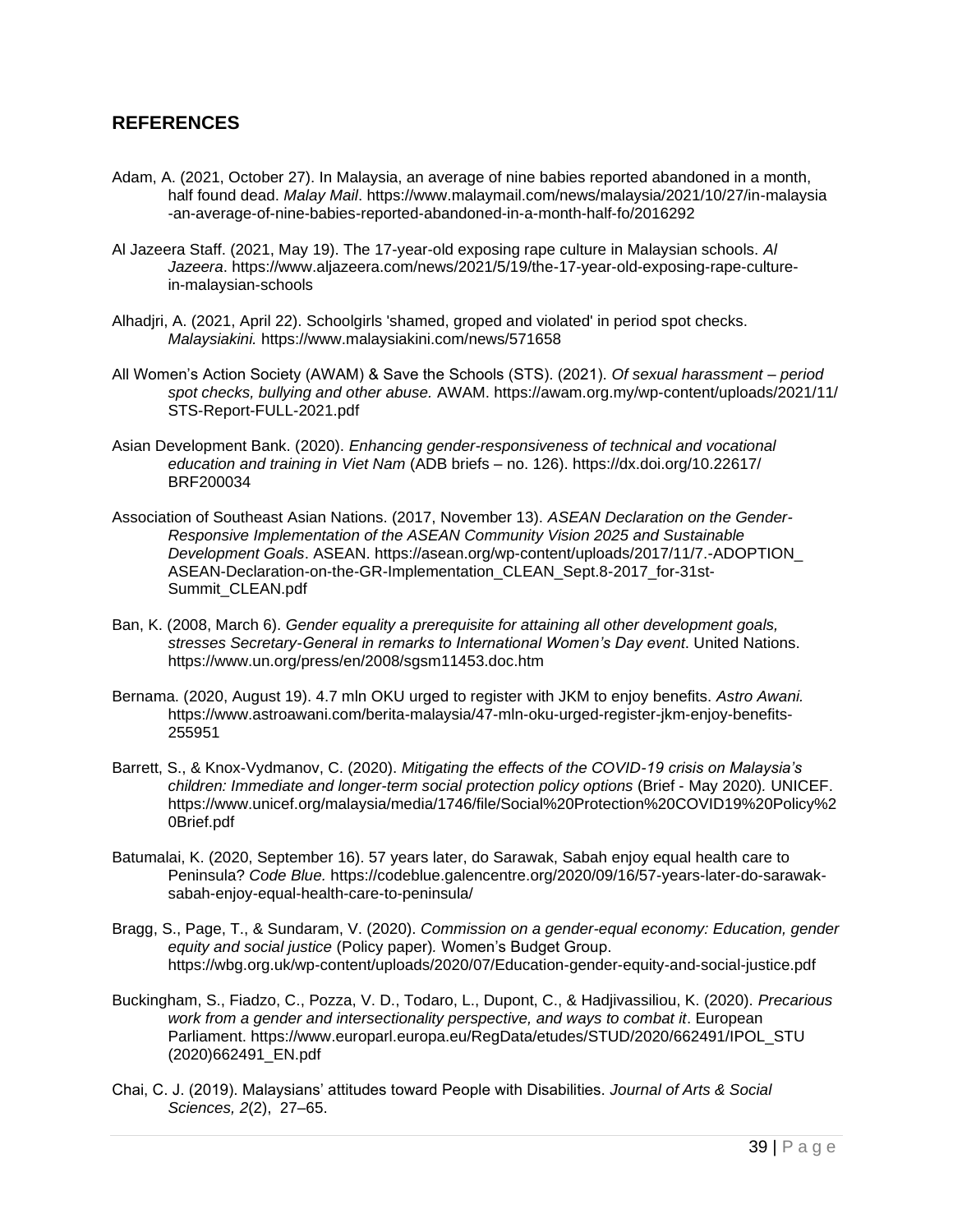- Chew, K. S., Noor, N., & Zaini, I. (2015). Knowledge, attitude and practice among healthcare staffs in the Emergency Department, Hospital Universiti Sains Malaysia towards rape victims in One Stop Crisis Centre (OSCC). *The Medical journal of Malaysia*, *70*(3), 162–8.
- Child Rights Coalition Malaysia. (2013). *Report for the Universal Periodic Review*. Universal Periodic Review. https://www.upr-info.org/sites/default/files/document/malaysia/session\_17\_-\_october\_ 2013/js6\_upr17\_mys\_e.pdf
- Chung, I., Farid, A., & Agha, S. (2021). A study on Malaysian public attitudes and perceptions towards violence against women (VAW). Women's Aid Organisation (WAO). https://wao.org.my/wpcontent/uploads/2021/11/PRINT-WAO\_VAW-Public-Attitudes-and-Perceptions-Report-2021\_19- NOV\_FINAL.pdf
- CodeBlue. (2020, 24 July). Permanent posts may motivate rural medical service: Sarawak MP. *CodeBlue.* https://codeblue.galencentre.org/2020/07/24/permanent-posts-may-motivate-rural-medicalservice-sarawak-mp/
- CodeBlue. (2020, September 16). Sarawak has 1.5 times fewer doctors per population than nationwide Malaysia. *CodeBlue.* https://codeblue.galencentre.org/2020/09/16/sarawak-has-1-5-times-fewerdoctors-per-population-than-nationwide-malaysia/
- CodeBlue. (2021, December 30). Rina: 28 teens get pregnant daily, 35% unmarried. *CodeBlue*. https://codeblue.galencentre.org/2021/12/30/rina-28-teens-get-pregnant-daily-35-unmarried/
- Colombini, M., Mayhew, S. H., Ali, S. H., Shuid, R., & Watts, C. (2012). An integrated health sector response to violence against women in Malaysia: lessons for supporting scale up. *BMC Public Health, 12*, 548. https://doi.org/10.1186/1471-2458-12-548
- Das, S., & Kotikula, A. (2018). *Gender-based employment segregation: Understanding causes and policy interventions* (Jobs working paper - issue no. 26). World Bank, Washington, DC. https://documents1.worldbank.org/curated/en/483621554129720460/pdf/Gender-Based-Employment-Segregation-Understanding-Causes-and-Policy-Interventions.pdf
- Department of Statistics Malaysia. (2019). *Household income and basic amenities survey report 2019.* https://www.dosm.gov.my/v1/index.php?r=column/cthemeByCat&cat=120&bul\_id=TU00TmRhQ1 N5TUxHVWN0T2VjbXJYZz09&menu\_id=amVoWU54UTl0a21NWmdhMjFMMWcyZz09
- Department of Statistics Malaysia. (2019). *Informal sector workforce survey report, Malaysia, 2019*.
- Department of Statistics Malaysia. (n.d.). *Labour interactive visualisation dashboard.* DOSM. https://mbls.dosm.gov.my/mylmid/dashboard\_laboursupply.html
- Devereux, S., & Sabates-Wheeler, R. (2007). Editorial introduction: Debating social protection. *IDS Bulletin, 38*(3), 1–7. https://doi.org/10.1111/j.1759-5436.2007.tb00363.x
- Dzulkifly, D. (2021, July 4). Report: 11,802 calls placed to Women's Ministry Talian Kasih helpline since start of MCO 3.0 on June 1, says Rina Harun. *Malay Mail*. https://www.malaymail.com/news/ malaysia/2021/07/04/report-11802-calls-placed-to-womens-ministry-talian-kasih-helpline-sincest/1987075
- Edward, C. (2021, September 21). SCAN hopes Sarawak Cancer Centre will be a reality this time around. *The Borneo Post.* https://www.theborneopost.com/2021/09/21/scan-hopes-sarawak-cancercentre-will-be-a-reality-this-time-around/
- Ewe, K. (2022, February 16). Teen mother charged with murder for stabbing her baby born of rape. *Vice*.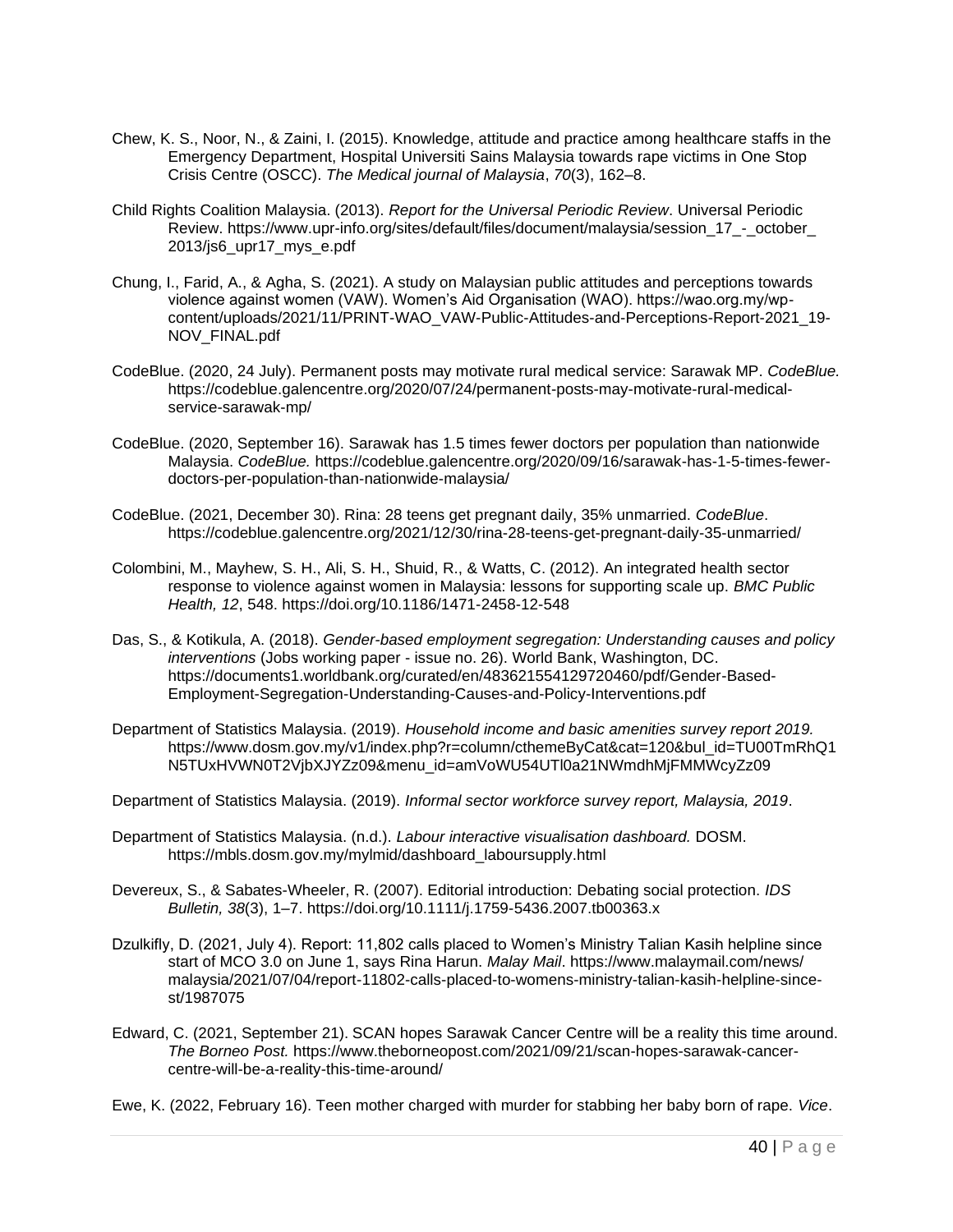https://www.vice.com/en/article/dypwym/teen-mother-child-murder-malaysia

Ganesan, R. R. (2022, March 8). I am mother, hear me roar. *Free Malaysia Today.* https://www.freemalaysiatoday.com/category/top-lifestyle/2022/03/08/i-am-mother-hear-me-roar/

Gender Budget Group. (2021). Budget 2022 Memorandum.

- Ghebreyesus, T. A. (2017, December 10). *Health is a fundamental human right.* https://www.who.int/news-room/commentaries/detail/health-is-a-fundamental-human-right
- Grant Thornton. (2021, March 8). *Malaysia records highest women's participation in senior leaderships* [Press release]. https://www.grantthornton.com.my/press/press-releases-2021/33-percent-ofwomen-hold-senior-leadership-roles/
- Hanushek, E. A., & Woessmann, L. (2020). *The economic impacts of learning losses.* OECD. https:// www.oecd.org/education/The-economic-impacts-of-coronavirus-covid-19-learning-losses.pdf
- Institute of Corporate Directors Malaysia. (2021). *The Malaysia board diversity study & index*. ICDM. https://pulse.icdm.com.my/wp-content/uploads/2021/03/ICDM-BOARD-DIVERSITY-REPORT.v11.pdf

International Labour Organization. (n.d.). *Precarious work.* https://www.ilo.org/wcmsp5/groups/public/ @ed\_dialogue/@actrav/documents/meetingdocument/wcms\_161381.pdf

- International Monetary Fund. (2017). *Gender budgeting in G7 Countries* (Policy paper). https://www.imf.org/en/Publications/Policy-Papers/Issues/2017/05/12/pp041917genderbudgeting-in-g7-countries
- Kaler, S. (2018, April 30). Malaysia needs sex education. *The Star R.AGE*. https://www.rage.com.my/sexeducation
- Kannan, H. K. (2019, September 26). Education Ministry registers 87,574 special needs students as of June. *New Straits Times.* https://www.nst.com.my/news/nation/2019/09/524752/educationministry-registers-87574-special-needs-students-june
- Kaur, K. (2020, November 27). 8 Sabah students in search of Internet narrowly escape death after falling 18 metres when bridge collapsed. *The Rakyat Post*. https://www.therakyatpost.com/news/ malaysia/2020/11/27/8-sabah-students-in-search-of-internet-narrowly-escape-death-after-falling-18-metres-when-bridge-collapsed/
- Khalid, H. (2021). *Advancing gender equality in Malaysia* (Issue brief March 2021*).* United Nations Development Programme (UNDP). https://www.my.undp.org/content/malaysia/en/home/library/ womens\_empowerment/issue-brief--advancing-gender-equality-in-malaysia.html
- Khazanah Research Institute. (2018). *The Malaysian workforce: A changing landscape.* Kuala Lumpur: Khazanah Research Institute. [http://www.krinstitute.org/assets/contentMS/img/template/editor/](http://www.krinstitute.org/assets/contentMS/img/template/editor/20181129_Part%202_KRI_SOH_2018.pdf) [20181129\\_Part%202\\_KRI\\_SOH\\_2018.pdf](http://www.krinstitute.org/assets/contentMS/img/template/editor/20181129_Part%202_KRI_SOH_2018.pdf)
- Khazanah Research Institute. (2019). *Time to care: Gender inequality, unpaid care work and time use survey.* Kuala Lumpur: Khazanah Research Institute. http://www.krinstitute.org/assets/contentMS/ img/template/editor/Publications\_Time%20to%20Care\_Full%20report.pdf
- Kwan, F. (2021, July 16). 1 in 10 children likely to be victim of abuse. *Free Malaysia Today*. https://www.freemalaysiatoday.com/category/nation/2021/07/16/1-in-10-children-likely-to-bevictim-of-abuse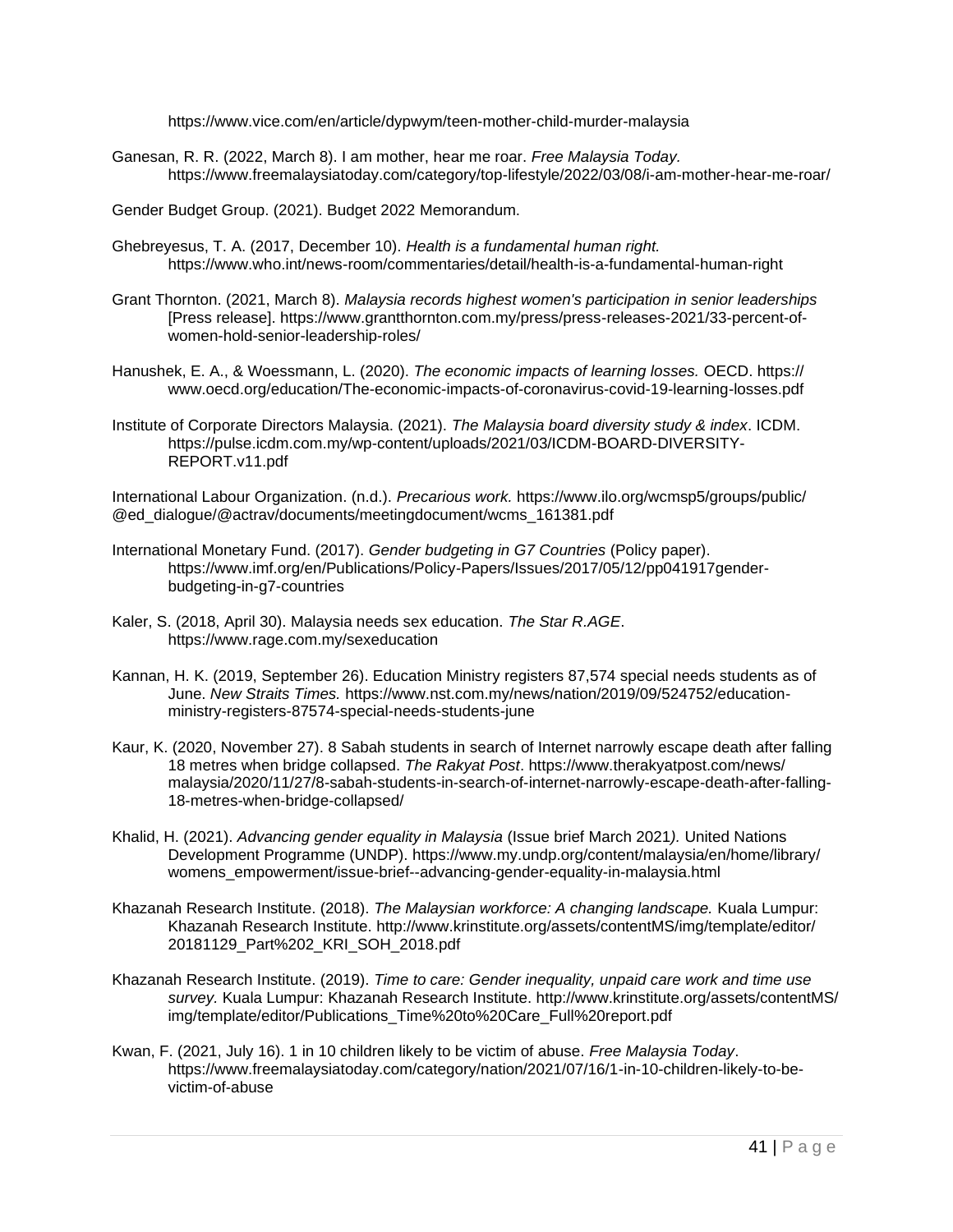- Lavietes. M. (2021, March 23). Men outnumber women three to one on COVID-19 task forces. *Reuters.* https://www.reuters.com/article/us-health-coronavirus-women-un-trfn-idUSKBN2BE2SS
- Lee, P.E., & Khor, S.K. (2021, April 30). Letter | Empower teachers to teach sexuality education. *Malaysiakini.* https://www.malaysiakini.com/letters/572815
- Lim, I. (2021, September 27). Report: IGP promises fair investigation, action against rogue cops alleged to have harassed refugees. *Malay Mail*. https://www.malaymail.com/news/malaysia/2021/09/27 /report-igp-promises-fair-investigation-action-against-rogue-cops-alleged-to/2008696
- Lim, I. (2021, December 5). Education Ministry: 21,316 students quit school during Covid-19 months of March 2020 to July 2021. *Yahoo News.* https://malaysia.news.yahoo.com/education-ministry-21-316-students-025525091.html
- Loganathan, T., Chan, Z.X., Hassan, F., Kunpeuk, W., Suphanchaimat, R., Yi, H., & Abdul Majid, H. (2021). Education for non-citizen children in Malaysia during the COVID-19 pandemic: A qualitative study. *PLoS ONE 16*(12). https://doi.org/10.1371/journal.pone.0259546
- Malay Mail. (2017, April 26). 57,519 cases of violence against women reported since 2010. *Malay Mail.* https://www.malaymail.com/news/malaysia/2017/04/26/57519-cases-of-violence-against-womenreported-since-2010/1364561
- Malay Mail. (2022, February 17). Sarawak teen goes viral after embarking on two-hour trek for online university interview (VIDEO). *Malay Mail.* https://www.malaymail.com/news/malaysia/2022/02/17/ sarawak-teen-goes-viral-after-embarking-on-two-hour-trek-for-online-univers/2042170
- Menon, S. (2021, January 10). When gender matters not. *The Star.* https://www.thestar.com.my/news/education/2021/01/10/when-gender-matters-not
- Ministry of Women, Family, and Community Development, Malaysia. (2018, February 22). *Malaysia successfully presented reports on the Convention on the Elimination of All Forms of Discrimination* [Press release]. Against Women (CEDAW). https://www.kpwkm.gov.my/kpwkm/ uploads/files/KenyataanMedia/SIARAN%20MEDIA%202018/PRESS%20RELEASE\_CEDAW.pdf
- Ministry of Women, Family and Community Development, Malaysia. (2019). *Beijing Declaration and Platform For Action Malaysia Progress Report 2014 - 2019.*  https://asiapacificgender.org/sites/default/files/documents/Malaysia%20(English).pdf
- Ng, S.H. (2022). Health inequalities amongst refugees and migrant workers in the midst of the COVID-19 pandemic: a report of two cases. *Asian Bioethics Review*. https://doi.org/10.1007/s41649-021- 00198-8
- OECD. (2014). *Women, government and policy making in OECD Countries: Fostering diversity for inclusive growth.* OECD Publishing. http://dx.doi.org/10.1787/9789264210745-en
- Official Portal of Economic Planning Unit, Prime Minister's Department. (2021). *Sustainable development goals.* https://www.epu.gov.my/en/sustainable-development-goals
- Ong, J. (2020, July 16). Education Ministry: Over one in three students couldn't access online learning during MCO. *Malay Mail.* https://www.malaymail.com/news/malaysia/2020/07/16/educationministry-over-one-in-three-students-couldnt-access-online-learnin/1885005
- Ong, S. (2021, November 8). Malaysia among 10 countries that fully align their national budgets to SDGs based on UN assessments, says Tengku Zafrul. *The Edge Markets*. https://www.theedgemarkets. com/article/malaysia-among-10-countries-fully-align-their-national-budgets-sdgs-based-unassessments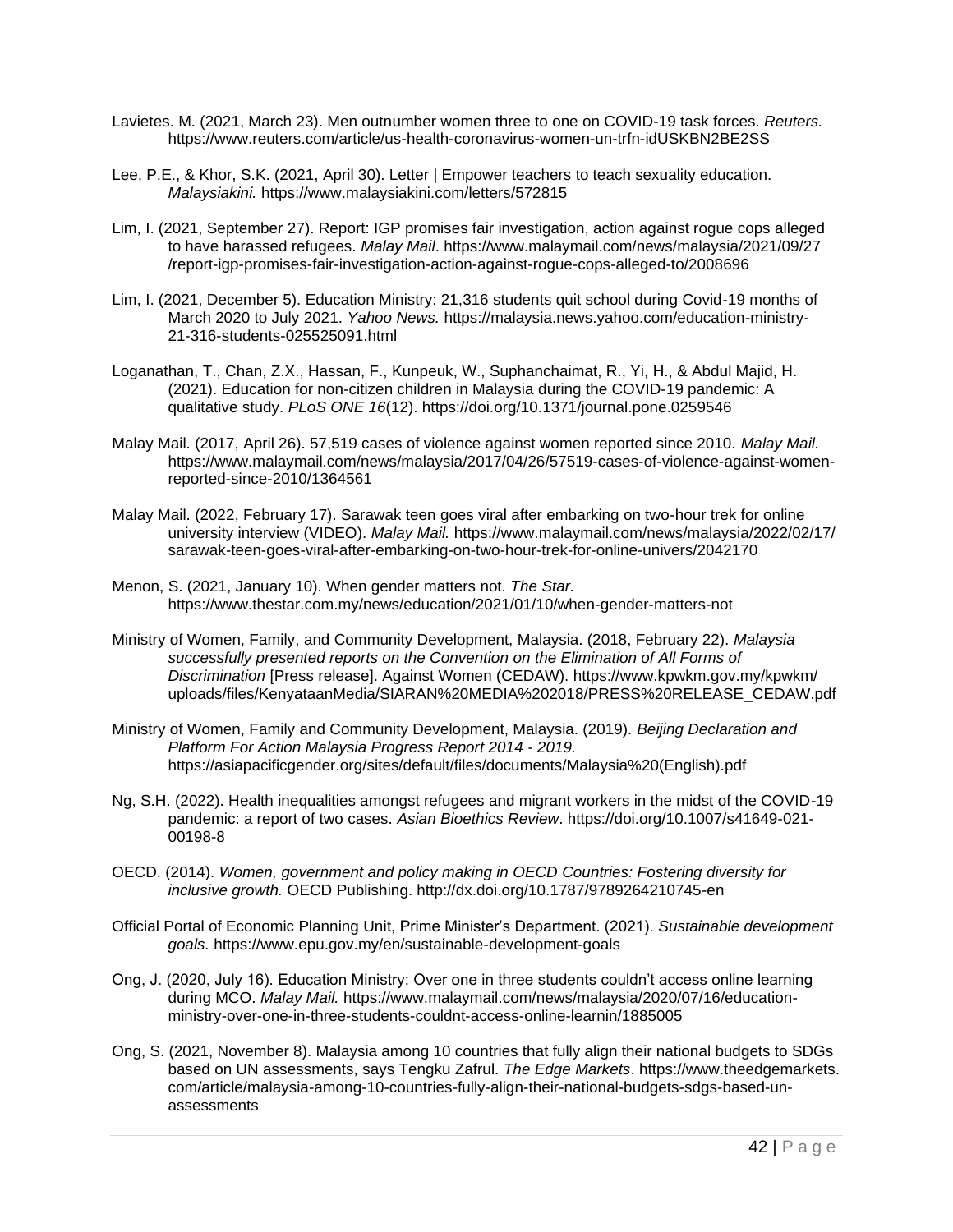- Ragu, D. (2021, December 16). Amend Sexual Harassment Bill to be survivor-centric, say groups. *Free Malaysia Today.* https://www.freemalaysiatoday.com/category/nation/2021/12/16/amend-sexualharassment-bill-to-be-survivor-centric-say-groups/
- Rahim, R., Tan, T., Carvalho, M., & Zainal, F. (2021, September 23). Over 9,000 domestic violence cases recorded since MCO began, Rina Harun tells Parliament. *The Star.* https://www.thestar.com.my/ news/nation/2021/09/23/over-9000-domestic-violence-cases-recorded-since-mco-began-rinaharun-tells-parliament
- Scottish government. (2022, January 12). New app to access free period products. https://www.gov.scot /news/new-app-to-access-free-period-products/#:~:text=The%20Period%20Products%20
- Supramani, S. (2021, October 26). Govt should set up system to monitor and manage internet usage by minors: Experts. *The Sun daily.* https://www.thesundaily.my/local/govt-should-set-up-system-tomonitor-and-manage-internet-usage-by-minors-experts-NJ8496429
- Talib, J., Mamat, M., Ibrahim, M., & Mohamad, Z. (2012). Analysis on sex education in schools across Malaysia. *Procedia - Social and Behavioral Sciences, 59*, 340–348. https://doi.org/10.1016/j.sbspro.2012.09.284.
- Taub, A. (2020, May 18). Why are women-led nations doing better with Covid-19? A new leadership style offers promise for a new era of global threats. *The New York Times*. https://www.nytimes.com/2020/05/15/world/coronavirus-women-leaders.html
- The Borneo Post. (2017, May 16). Literacy rate in Sabah and Sarawak lower. *The Borneo Post*. https://www.theborneopost.com/2017/05/16/literacy-rate-in-sabah-and-sarawak-lower/
- The Economist Intelligence Unit. (2018). Out of the shadows: Shining light on the response to child sexual abuse and exploitation - a 40 country benchmarking index. Malaysia country summary. EIU, New York, NY. https://outoftheshadows.eiu.com/wp-content/uploads/2019/01/MY\_MALAYSIA\_ PROFILE.pdf
- The Star. (2020, June 17). Sabah girl stays in tree to get Internet connection. *The Star.* https://www.thestar.com.my/news/nation/2020/06/17/sabah-girl-stays-in-tree-to-get-internetconnection
- The Star. (2021, October 30). All PLCs to have women directors by January 2023. *The Star.* https://www.thestar.com.my/business/business-news/2021/10/30/all-plcs-to-have-womendirectors-by-january-2023
- The Star. (2021, November 8). Stop period spot checks, Education Ministry tells schools. *The Star.* https://www.thestar.com.my/news/education/2021/11/08/education-ministry-issues-reminder-tohalt-spot-checks-among-female-students
- Then, S. (2015, March 24). Orang asli issues: Access to education still difficult. *The Star*. https://www.thestar.com.my/lifestyle/family/features/2015/03/24/orang-asli-issues-access-toeducation-still-difficult/
- UN Women. (n.d.). *The Beijing Platform for Action: inspiration then and now*. https://beijing20.unwomen.org/en/about
- UN Women Asia Pacific. (n.d.). *Frequently asked questions (FAQ) about CEDAW*. https://asiapacific.unwomen.org/en/focus-areas/cedaw-human-rights/faq
- UN Women Asia Pacific. (n.d.). *Gender-responsive Budgeting*. UN Women Asia Pacific.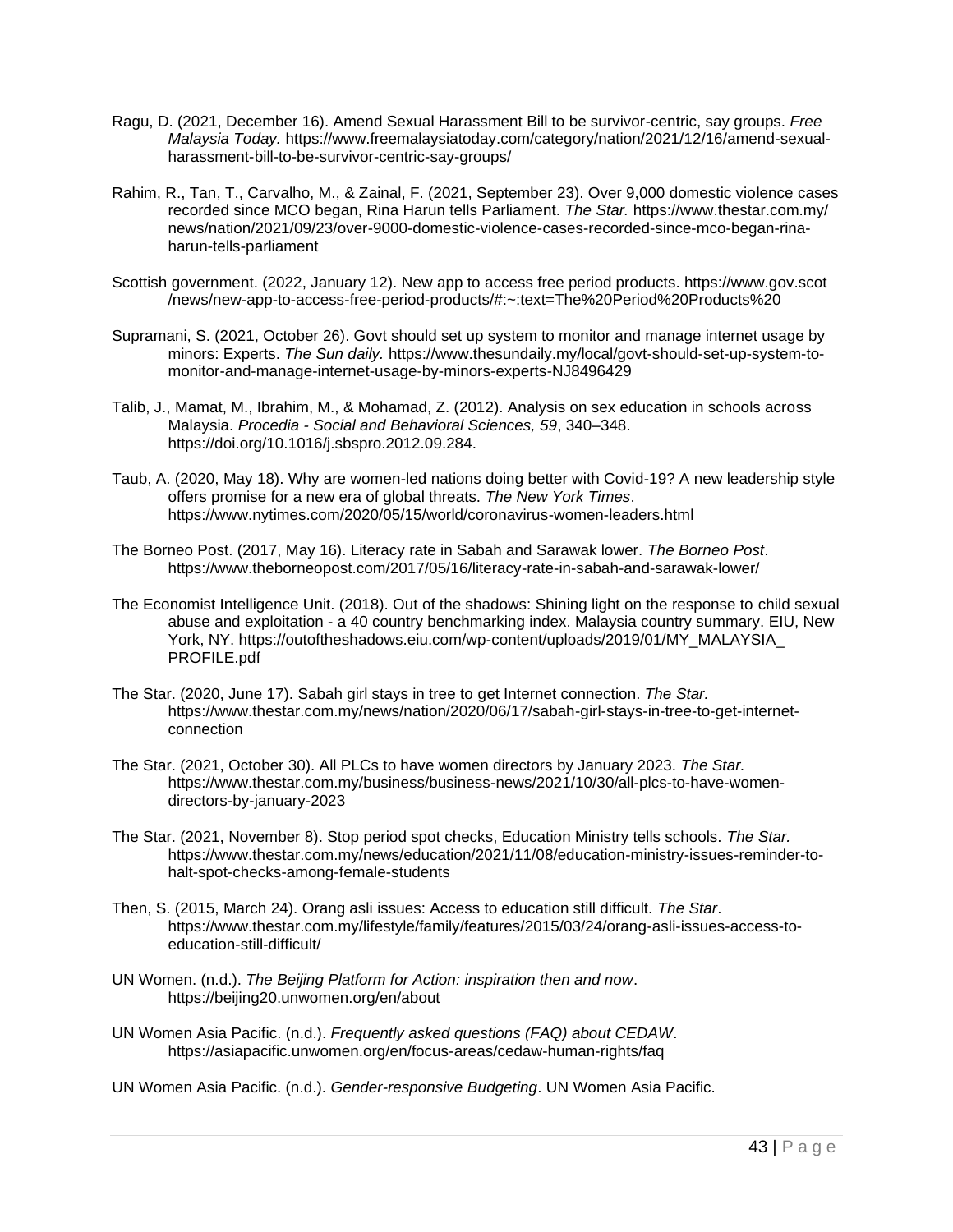https://asiapacific.unwomen.org/en/focus-areas/women-poverty-economics/gender-responsivebudgeting

UNHCR. (n.d.). *Contact UNHCR in Malaysia.* https://www.unhcr.org/en-my/contact-unhcr-inmalaysia.html

- UNHCR. (n.d.). *Public health in Malaysia*. https://www.unhcr.org/en-my/public-health-in-malaysia.html
- UNHCR. (2022). *Figures at a glance in Malaysia.* https://www.unhcr.org/en-my/figures-at-a-glance-in-malaysia.html

UNHCR Malaysia. (n.d.). *Health services*. https://refugeemalaysia.org/support/health-services/

- UNICEF. (n.d.). *Frequently asked questions on the Convention on the Rights of the Child.* https://www.unicef.org/child-rights-convention/frequently-asked-questions
- UNICEF Malaysia & UNFPA. (2021). *Families on the edge factsheet* (Issue 3). UNICEF. https://www.unicef.org/malaysia/media/1771/file/Families%20on%20Edge%20part%203%20(fact sheet).pdf
- United Nations Human Rights Office of the High Commissioner. (1979). *Convention on the Elimination of All Forms of Discrimination against Women New York, 18 December 1979*. OHCHR. https://www.ohchr.org/en/professionalinterest/pages/cedaw.aspx
- United Nations Human Rights Office of the High Commissioner. (2021, July 27). We must prioritize a gender-responsive recovery from COVID-19. https://www.ohchr.org/EN/NewsEvents/Pages/Women-Covid19.aspx
- Wan Nawi, W. N., Kai Sze, A., Yeong, L., Ling, Y., Ibrahim, A., & Jing, V. (2021). "But not as detailed as including teaching the private part": Malaysian preschool teachers' understanding on the implementation of sexuality education in preschools. *Southeast Asia Early Childhood Journal, 10,* 40–52. https://doi.org/10.37134/saecj.vol10.sp.4.2021
- Whitehead, R. (2021, June 15). 'I lost my income and was in survival mode': Malaysian women turn to entrepreneurship during pandemic. *Salaam Gateway.* https://www.salaamgateway.com/story/ilost-my-income-and-was-in-survival-mode-malaysian-women-turn-to-entrepreneurship-duringpandemic
- Wirth-Dominice, L. (2018). *Overcoming gender segregation in management occupations and business in Asia and Pacific.* International Labour Organization. https://www.ilo.org/wcmsp5/groups/public/ ---dgreports/---dcomm/documents/publication/wcms\_616214.pdf

Women Deliver. (n.d.). Women in leadership. https://womendeliver.org/womensleadership/

- World Bank. (2014). *enGENDER IMPACT: Addressing gender-based violence*. https://www.worldbank.org/en/topic/gender/publication/engender-impact-addressinggender-based-violence
- World Bank. (2019, September). *Breaking barriers: Toward better economic opportunities for women in Malaysia.* World Bank. https://www.worldbank.org/en/country/malaysia/publication/breakingbarriers-toward-better-economic-opportunities-for-women-in-malaysia
- World Health Organization. (2020). *Gender and COVID-19* (Advocacy brief). WHO. https://www.who.int/publications/i/item/WHO-2019-nCoV-Advocacy\_brief-Gender-2020.1